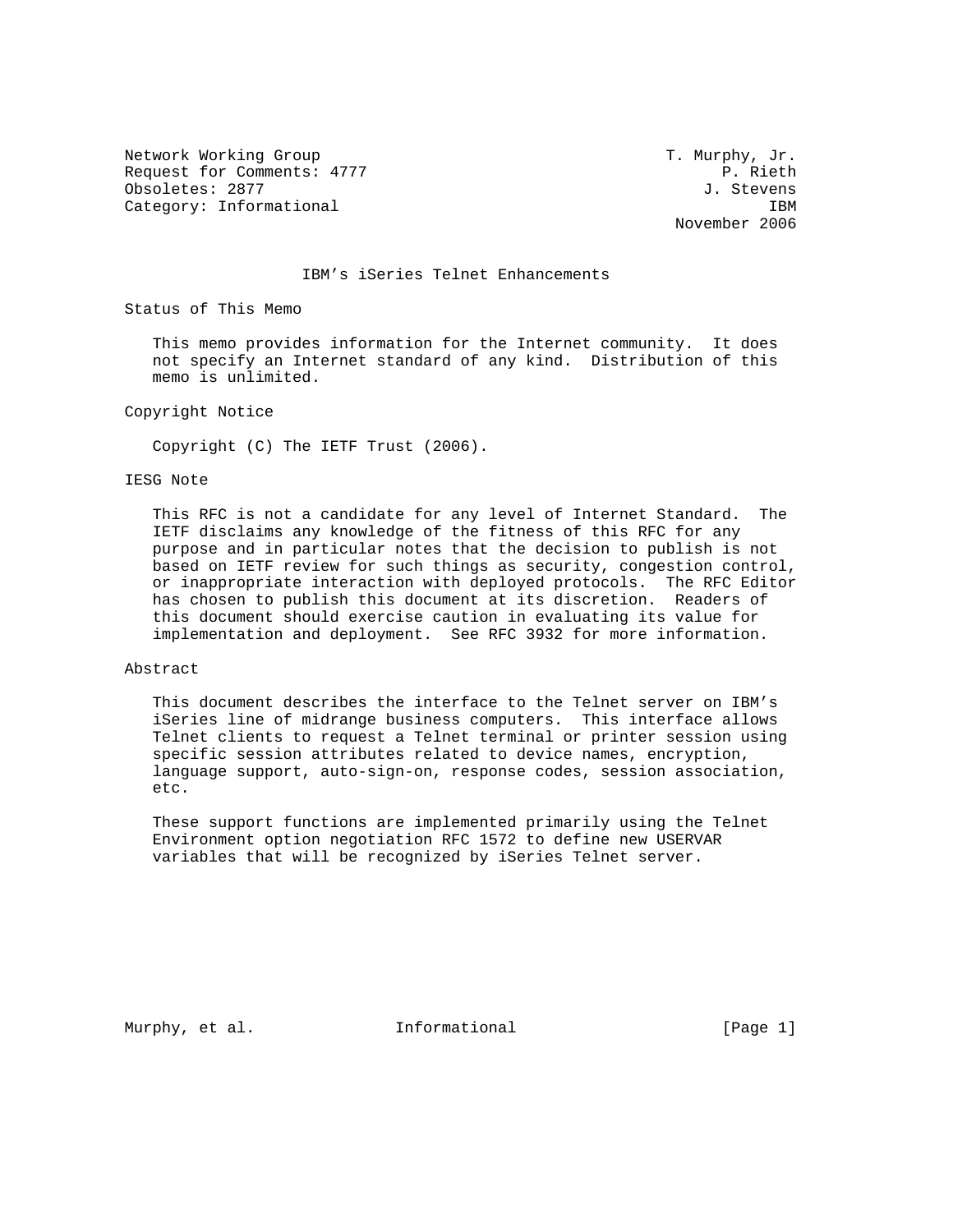# Table of Contents

| 2. Standard Telnet Option Negotiation 3                        |
|----------------------------------------------------------------|
| 3. Enhanced Telnet Option Negotiation 4                        |
|                                                                |
| 5. Enhanced Display Auto-Sign-On and Password Encryption  9    |
| 5.1. Data Encryption Standard (DES) Password Substitutes 13    |
| 5.2. Secure Hash Algorithm (SHA) Password Substitutes 16       |
| 6. Kerberos Services Ticket Automatic Sign-On Support 18       |
| 7. Device Name Collision Processing 21                         |
| 8. Enhanced Printer Emulation Support 22                       |
|                                                                |
| 10. Startup Response Record for Printer and Display Devices 25 |
| 10.1. Example of a Success Response Record 26                  |
| 10.2. Example of an Error Response Record 27                   |
| 10.3. Example of a Response Record with Device Name Retry 28   |
|                                                                |
| 11. Printer Steady-State Pass-Through Interface 33             |
| 11.1. Example of a Print Record 35                             |
| 11.2. Example of a Print Complete Record 37                    |
| 11.3. Example of a Null Print Record 37                        |
|                                                                |
|                                                                |
|                                                                |
|                                                                |
|                                                                |
|                                                                |

### 1. Introduction

 The iSeries Telnet server enables clients to negotiate both terminal and printer device names through Telnet Environment Options Negotiations [RFC1572].

 This allows Telnet servers and clients to exchange environment information using a set of standard or custom variables. By using a combination of both standard VARs and custom USERVARs, the iSeries Telnet server allows client Telnet to request a pre-defined specific device by name.

 If no pre-defined device exists, then the device will be created, with client Telnet having the option to negotiate device attributes, such as the code page, character set, keyboard type, etc.

 Since printers can now be negotiated as a device name, new terminal types have been defined to request printers. For example, you can

Murphy, et al. 1nformational 1999 [Page 2]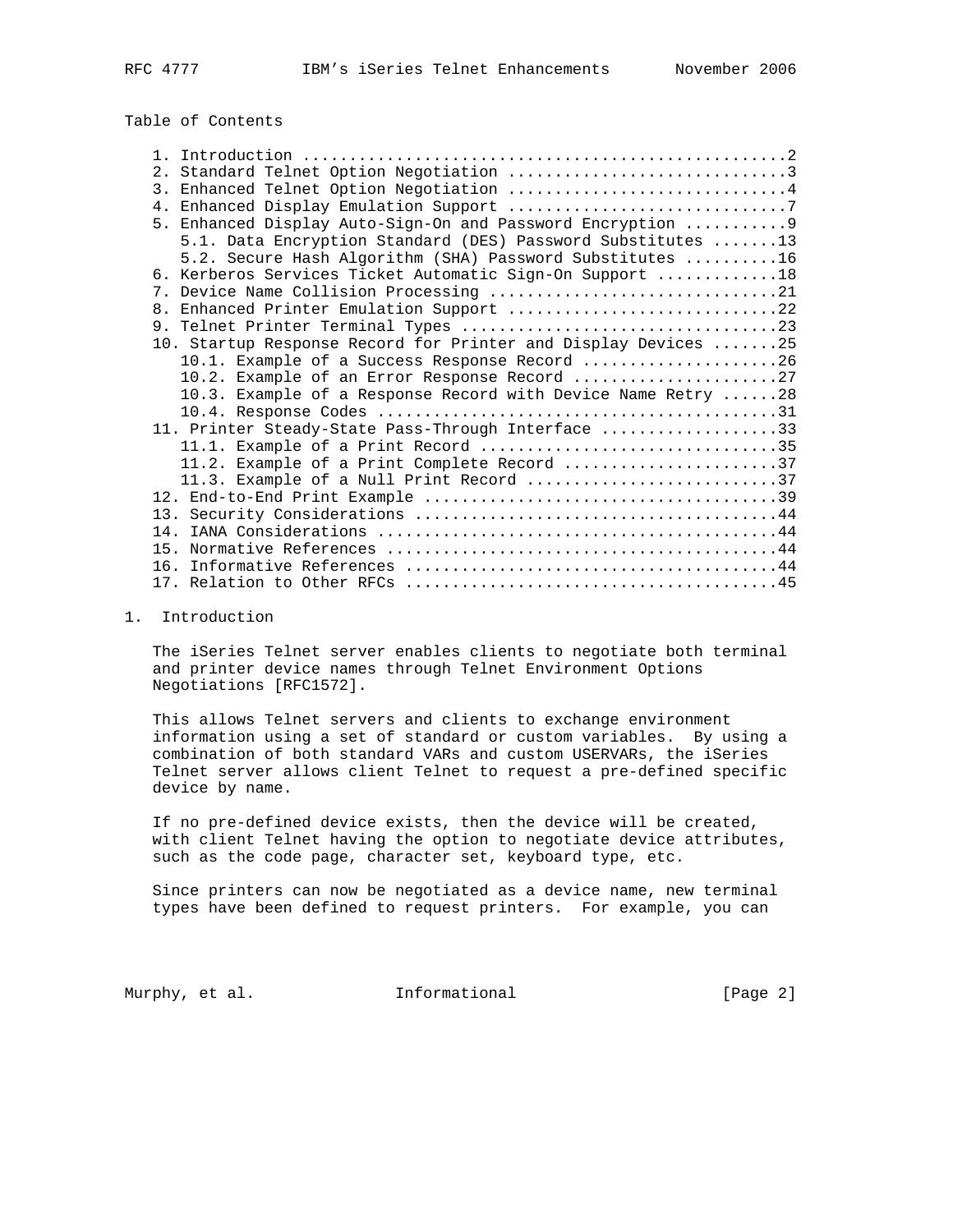now negotiate "IBM-3812-1" and "IBM-5553-B01" as valid TERMINAL-TYPE options [RFC1091].

 Finally, the iSeries Telnet server will allow exchange of user profile and password information, where the password may be in either plain text or encrypted form. If a valid combination of profile and password is received, then the client is allowed to bypass the sign on panel. The local server setting of the QRMTSIGN system value must be either \*VERIFY or \*SAMEPRF for the bypass of the sign-on panel to succeed.

### 2. Standard Telnet Option Negotiation

 Telnet server option negotiation [RFC855] typically begins with the issuance, by the server, of an invitation to engage in terminal type negotiation with the Telnet client (DO TERMINAL-TYPE) [RFC1091]. The client and server then enter into a series of sub-negotiations to determine the level of terminal support that will be used. After the terminal type is agreed upon, the client and server will normally negotiate a required set of additional options (EOR [RFC885], BINARY [RFC856], SGA [RFC858]) that are required to support "transparent mode" or full screen 5250/3270 block mode support. As soon as the required options have been negotiated, the server will suspend further negotiations and begin with initializing the actual virtual device on the iSeries. A typical exchange might start as follows:

 iSeries Telnet server Enhanced Telnet client -------------------------- ------------------------- IAC DO TERMINAL-TYPE --> <-- IAC WILL TERMINAL-TYPE IAC SB TERMINAL-TYPE SEND  $IAC SE$  --> IAC SB TERMINAL-TYPE IS <-- IBM-5555-C01 IAC SE IAC DO EOR --> <-- IAC WILL EOR <-- IAC DO EOR IAC WILL EOR --> . **.** The contract of the contract of the contract of the contract of the contract of the contract of the contract of (other negotiations) .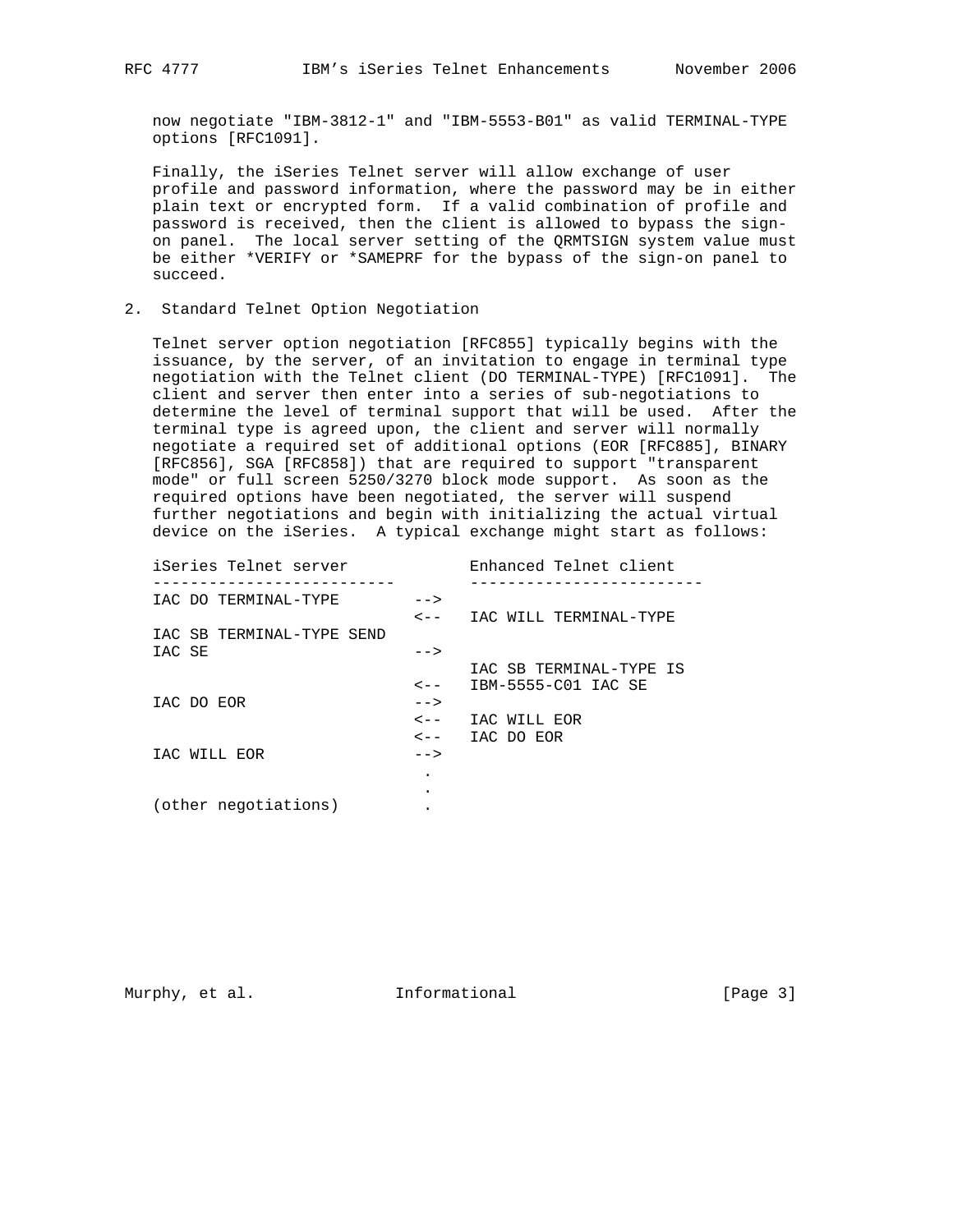Actual bytes transmitted in the above example are shown in hex below.

| iSeries Telnet server |           | Enhanced Telnet client  |  |  |  |
|-----------------------|-----------|-------------------------|--|--|--|
| FF FD 18              | $--$      |                         |  |  |  |
|                       | $\lt$ $-$ | FF FB 18                |  |  |  |
| FF FA 18 01 FF F0     | $--$      |                         |  |  |  |
|                       |           | FF FA 18 00 49 42 4D 2D |  |  |  |
|                       |           | 35 35 35 35 2D 43 30 31 |  |  |  |
|                       | $\lt$ $-$ | FF FO                   |  |  |  |
| FF FD 19              | $--$      |                         |  |  |  |
|                       | $\lt$ $-$ | FF FB 19                |  |  |  |
|                       | $\lt$ $-$ | FF FD 19                |  |  |  |
| FF FB 19              | $--$      |                         |  |  |  |
|                       |           |                         |  |  |  |
|                       |           |                         |  |  |  |
| (other negotiations)  |           |                         |  |  |  |

 Some negotiations are symmetrical between client and server, and some are negotiated in one direction only. Also, it is permissible and common practice to bundle more than one response or request, or to combine a request with a response, so in practice the actual exchange may look different from what is shown above.

# 3. Enhanced Telnet Option Negotiation

 In order to accommodate the new environment option negotiations, the server will bundle an environment option invitation along with the standard terminal type invitation request to the client.

 A client should either send a negative acknowledgment (WONT NEW- ENVIRON), or at some point after completing terminal-type negotiations, but before completing the full set of negotiations required for 5250 transparent mode, engage in environment option sub-negotiation with the server. A maximum of 1024 bytes of environment strings may be sent to the server. A recommended sequence might look like the following:

Murphy, et al. **Informational** [Page 4]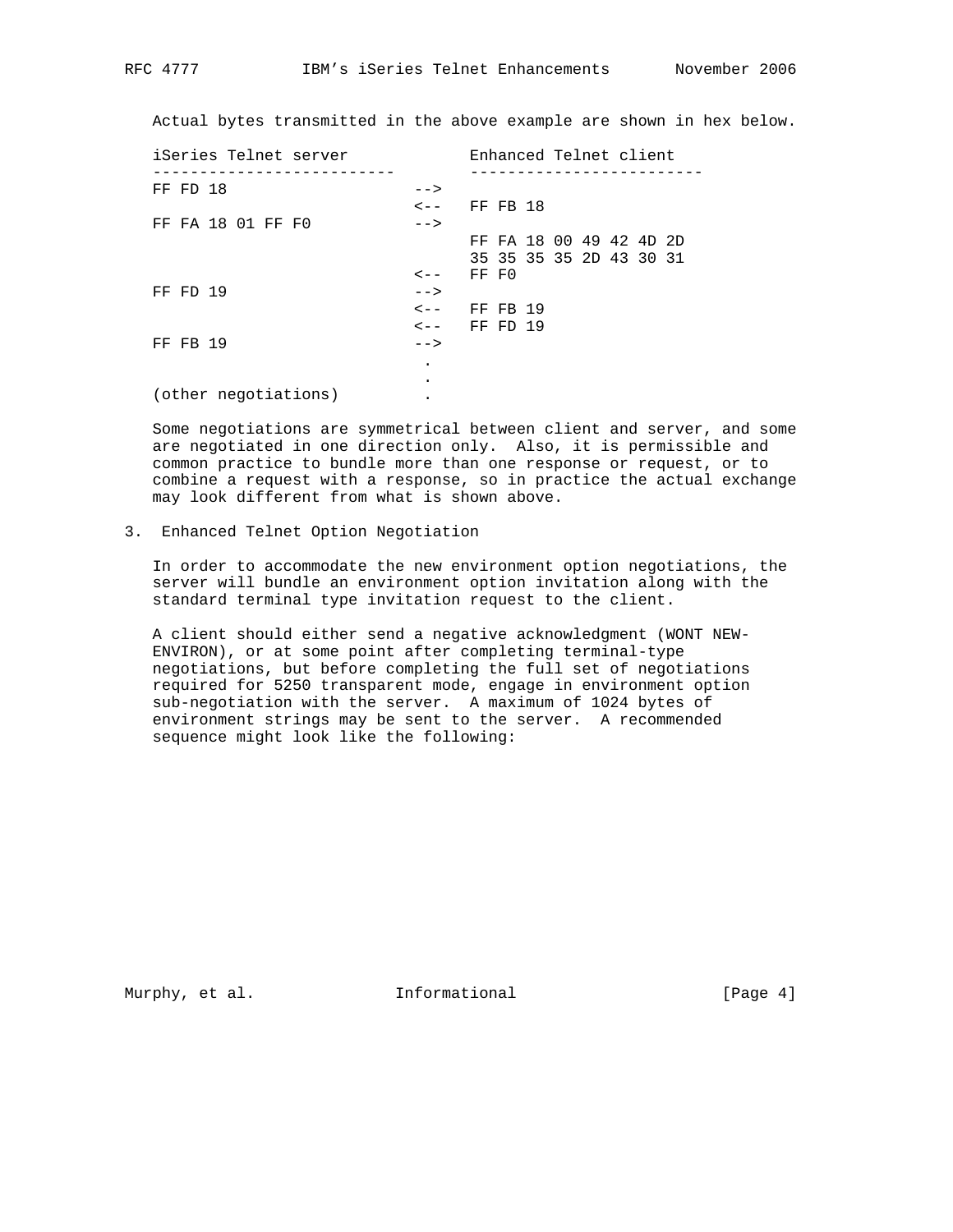iSeries Telnet server Technanced Telnet client -------------------------- ------------------------- IAC DO NEW-ENVIRON IAC DO TERMINAL-TYPE --> (2 requests bundled) <-- IAC WILL NEW-ENVIRON IAC SB NEW-ENVIRON SEND VAR IAC SE  $\leftarrow$  IAC SB NEW-ENVIRON IS VAR "USER" VALUE "JONES" USERVAR "DEVNAME" VALUE "MYDEVICE07"  $\leftarrow -$  IAC SE <-- IAC WILL TERMINAL-TYPE (do the terminal type sequence first) IAC SB TERMINAL-TYPE SEND  $IAC SE$  --> IAC SB TERMINAL-TYPE IS <-- IBM-5555-C01 IAC SE (terminal type negotiations completed) IAC DO EOR --> (server will continue with normal transparent mode negotiations) <-- IAC WILL EOR **.** The contract of the contract of the contract of the contract of the contract of the contract of the contract of **.** The contract of the contract of the contract of the contract of the contract of the contract of the contract of (other negotiations) .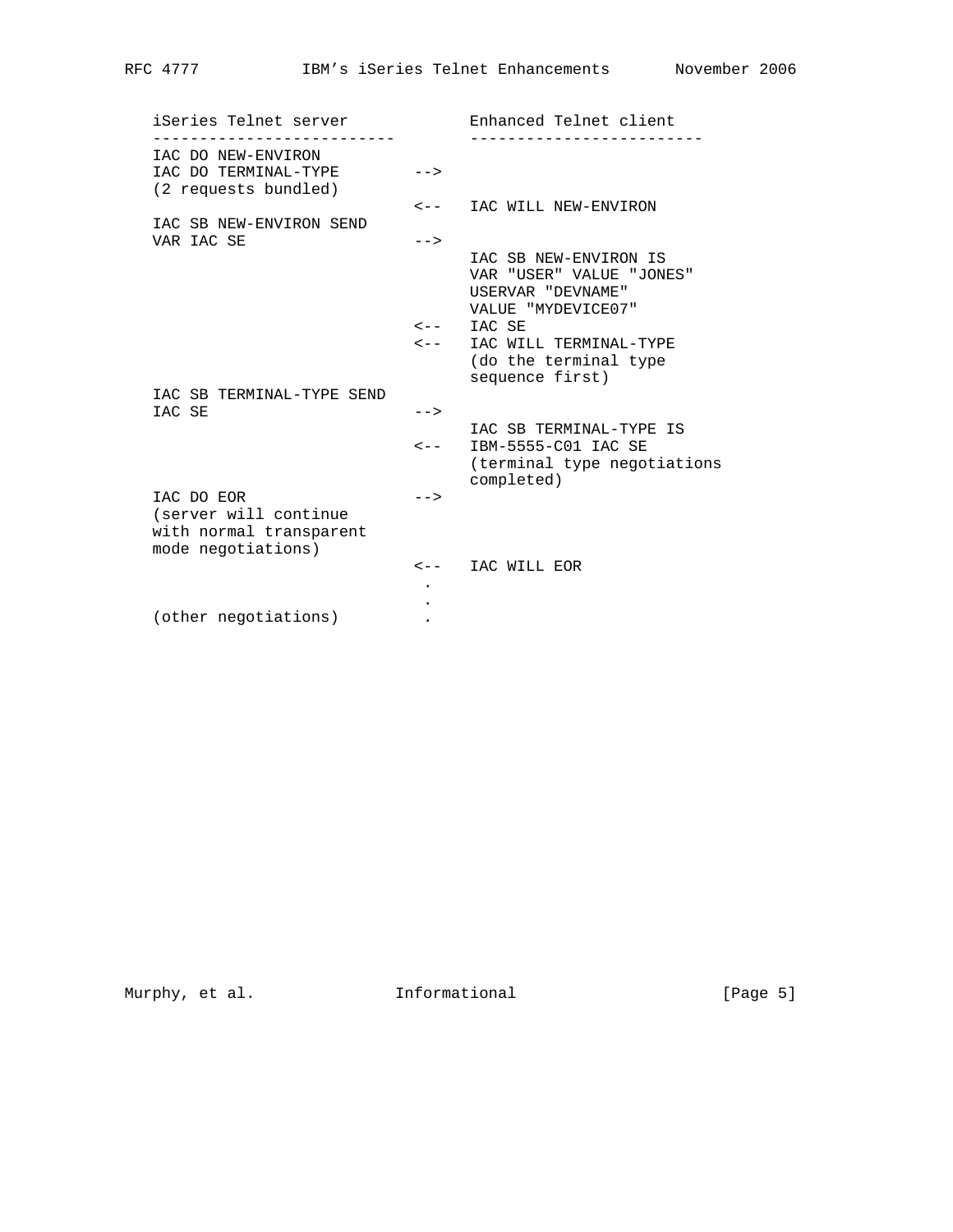Actual bytes transmitted in the above example are shown in hex below.

| iSeries Telnet server   |           | Enhanced Telnet client  |
|-------------------------|-----------|-------------------------|
| $FF$ $FD$ $27$          |           |                         |
| FF FD 18                | $--$      |                         |
| (2 requests bundled)    |           |                         |
|                         |           | $\leftarrow -$ FF FB 27 |
| FF FA 27 01 00 FF F0    | $--$      |                         |
|                         |           | FF FA 27 00 00 55 53 45 |
|                         |           | 52 01 4A 4F 4E 45 53 03 |
|                         |           | 44 45 56 4E 41 4D 45 01 |
|                         |           | 4D 59 44 45 56 49 43 45 |
|                         | $\lt$ $-$ | 30 37 FF F0             |
|                         | $\lt$ $-$ | FF FB 18                |
|                         |           | (do the terminal type   |
|                         |           | sequence first)         |
| FF FA 18 01 FF F0       | $--$      |                         |
|                         |           | FF FA 18 00 49 42 4D 2D |
|                         |           | 35 35 35 35 2D 43 30 31 |
|                         |           | $\leftarrow -$ FF FO    |
| FF FD 19                | $--$      |                         |
| (server will continue   |           |                         |
| with normal transparent |           |                         |
| mode negotiations)      |           |                         |
|                         |           | $\leftarrow -$ FF FB 19 |
|                         |           |                         |
|                         |           |                         |
|                         |           |                         |

 Telnet environment options defines 6 standard VARs: USER, JOB, ACCT, PRINTER, SYSTEMTYPE, and DISPLAY. The USER standard VAR will hold the value of the iSeries user profile name to be used in auto-sign-on requests. The Telnet server will make no direct use of the additional 5 VARs, nor are any of them required to be sent. All standard VARs and their values that are received by the Telnet server will be placed in a buffer, along with any USERVARs received (described below), and made available to a registered initialization exit program to be used for any purpose desired.

 There are some reasons you may want to send NEW-ENVIRON negotiations prior to TERMINAL-TYPE negotiations. With an iSeries Telnet server, several virtual device modes can be negotiated: 1) VTxxx device, 2) 3270 device, and 3) 5250 device (includes Network Station). The virtual device mode selected depends on the TERMINAL-TYPE negotiated plus any other Telnet option negotiations necessary to support those modes. The iSeries Telnet server will create the desired virtual device at the first opportunity it thinks it has all the requested

Murphy, et al. **Informational** [Page 6]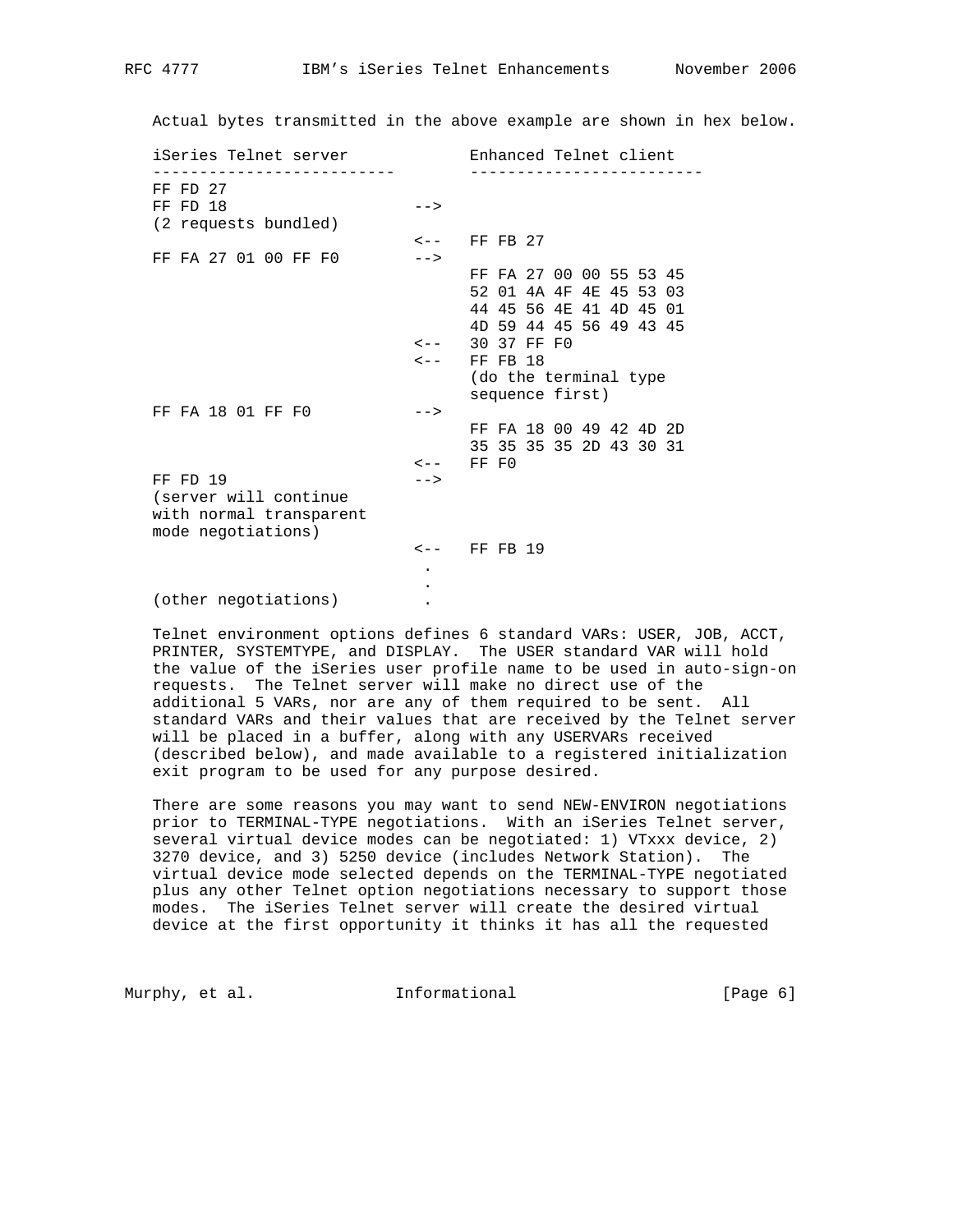attributes needed to create the device. This can be as early as completion of the TERMINAL-TYPE negotiations.

 For the case of Transparent mode (5250 device), the moment TERMINAL- TYPE, BINARY, and EOR options are negotiated, the Telnet server will go create the virtual device. Receiving any NEW-ENVIRON negotiations after these option negotiations are complete will result in the NEW- ENVIRON negotiations having no effect on device attributes, as the virtual device will have already been created.

 So, for Transparent mode, NEW-ENVIRON negotiations are effectively closed once EOR is negotiated, since EOR is generally the last option done.

 For other devices modes (such as VTxxx or 3270), you cannot be sure when the iSeries Telnet server thinks it has all the attributes to create the device. Recall that NEW-ENVIRON negotiations are optional, and therefore the iSeries Telnet server need not wait for any NEW-ENVIRON options prior to creating the virtual device. It is in the clients' best interest to send NEW-ENVIRON negotiations as soon as possible, preferably before TERMINAL-TYPE is negotiated. That way, the client can be sure that the requested attributes were received before the virtual device is created.

4. Enhanced Display Emulation Support

 Telnet environment option USERVARs have been defined to allow a compliant Telnet client more control over the Telnet server virtual device on the iSeries and to provide information to the Telnet server about the client. These USERVARs allow the client Telnet to create or select a previously created virtual device. If the virtual device does not exist and must be created, then the USERVAR variables are used to create and initialize the device attributes. If the virtual device already exists, the device attributes are modified.

Murphy, et al. 1nformational 1999 [Page 7]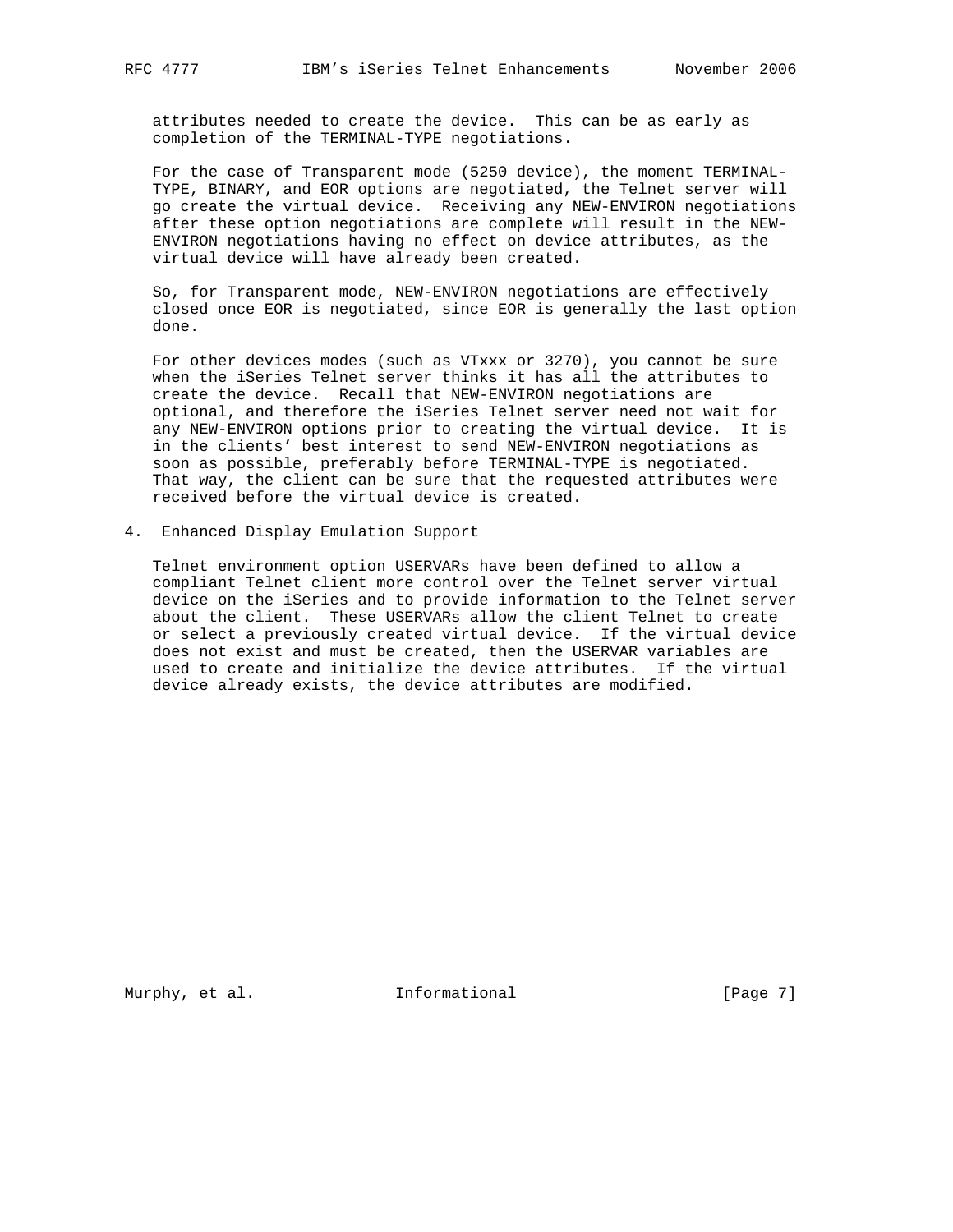The USERVARs defined to accomplish this are:

| USERVAR                         | VALUE                | <b>EXAMPLE</b> | DESCRIPTION                                  |
|---------------------------------|----------------------|----------------|----------------------------------------------|
|                                 |                      |                |                                              |
| DEVNAME                         | $us - ascii char(x)$ | MYDEVICE07     | Display device name                          |
| KBDTYPE                         | $us - ascii char(3)$ | USB            | Keyboard type                                |
| CODEPAGE                        | $us - ascii char(y)$ | 437            | Code page                                    |
| CHARSET                         | $us - ascii char(y)$ | 1212           | Character set                                |
| IBMSENDCONFREC us-ascii char(3) |                      | YES<br>ΝO      | Startup Response<br>Record desired           |
| IBMASSOCPRT                     | us ascii $char(x)$   | RFCPRT         | Printer associated<br>with display<br>device |

 x - up to a maximum of 10 characters y - up to a maximum of 5 characters

 For a description of the KBDTYPE, CODEPAGE, and CHARSET parameters and their permissible values, refer to Chapter 8 in the Communications Configuration Reference [COMM-CONFIG] and also to Appendix C in National Language Support [NLS-SUPPORT].

 The CODEPAGE and CHARSET USERVARs must be associated with a KBDTYPE USERVAR. If either CODEPAGE or CHARSET are sent without KBDTYPE, they will default to system values. A default value for KBDTYPE can be sent to force CODEPAGE and CHARSET values to be used.

 iSeries system objects such as device names, user profiles, plain text passwords, programs, libraries, etc., are required to be specified in English uppercase. This includes:

any letter  $(A-Z)$ , any number  $(0-9)$ , special characters  $(\# S \_ \emptyset)$ 

 Therefore, where us-ascii is specified for VAR or USERVAR values, it is recommended that uppercase ASCII values be sent, which will be converted to Extended Binary Coded Decimal Interchange Code (EBCDIC) by the Telnet server.

 A special case occurs for encrypted passwords (described in the next section), where both the initial password and user profile used to build the encrypted password must be EBCDIC English uppercase, in order to be properly authenticated by the Telnet server.

 The IBMASSOCPRT USERVAR is used to provide the device name of a printer that will be associated with the display device that is created. The device description of the printer name provided must currently exist on the Telnet server system. The IBMSENDCONFREC USERVAR is used by the enhanced Telnet client to inform the Telnet

Murphy, et al. **Informational** [Page 8]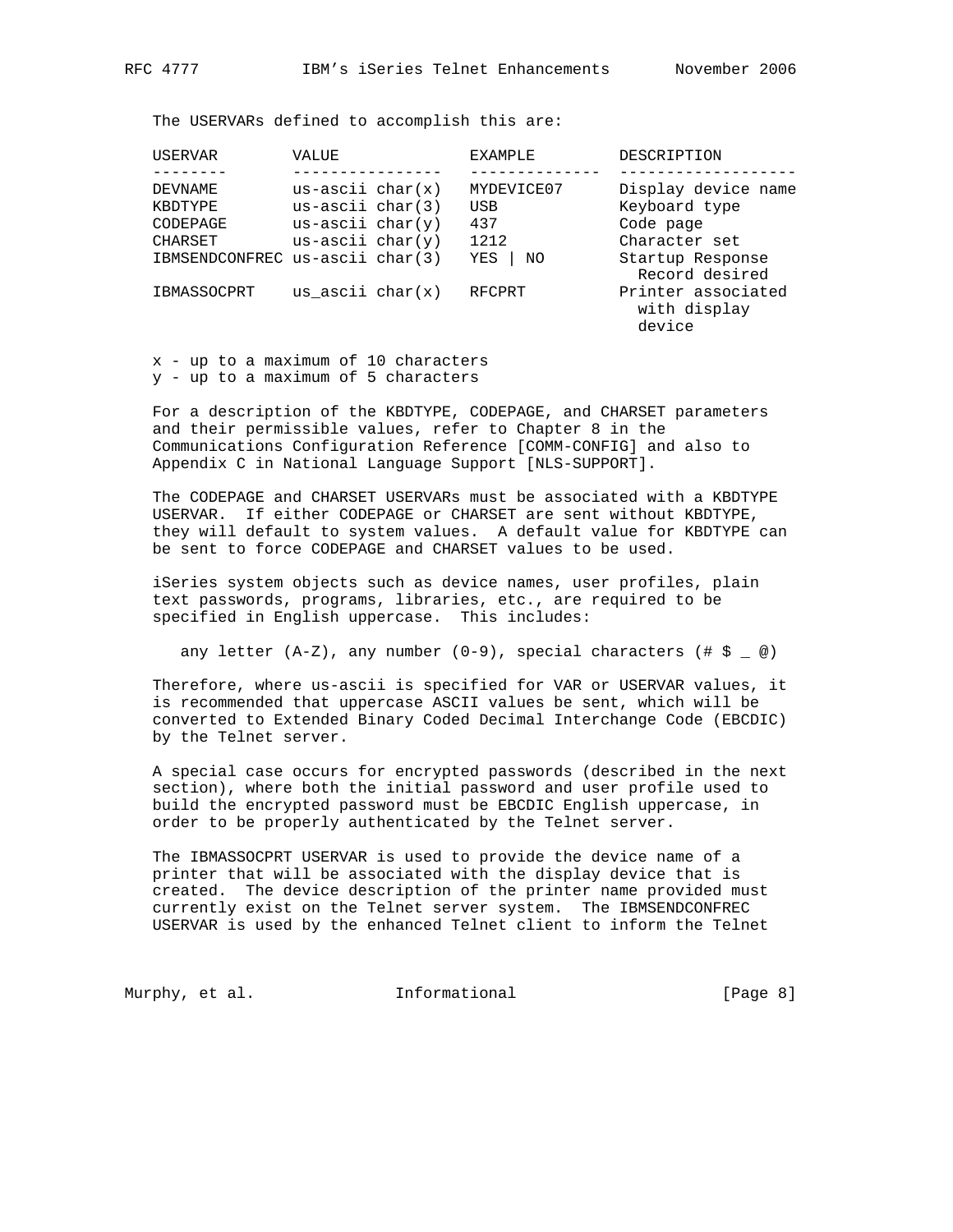server that a display Startup Response Record should be sent to the client. This record communicates the name of the actual display device acquired. If the attempt is unsuccessful, the reason code will be set to provide additional information on why the attempt failed. In addition to the device name and reason code, the Startup Response Record will contain the name of the Telnet server system.

 For more details on the Startup Response Record, see Section 11 of this document.

### 5. Enhanced Display Auto-Sign-On and Password Encryption

 To allow password encryption, new IBMRSEED and IBMSUBSPW USERVARs will be used to exchange seed and substitute passwords information. IBMRSEED will carry a random seed to be used in both the Data Encryption Standard (DES) and Secure Hash Algorithm (SHA) password encryption, and IBMSUBSPW will carry the encrypted copy of the password.

 The DES encryption would use the same 7-step DES-based password substitution scheme as APPC and Client Access. For a description of

 DES encryption, refer to Federal Information Processing Standards Publications (FIPS) 46-2 [FIPS-46-2] and 81 [FIPS-81].

 The SHA encryption is described in Federal Information Processing Standards Publication 180-1 [FIPS-180-1].

 The FIPS documents can be found at the Federal Information Processing Standards Publications link:

http://www.itl.nist.gov/fipspubs/by-num.htm

 If encrypted password exchange is not required, plain text password exchange is permitted using the same USERVARs defined for encryption. For this case, the random client seed should be set either to an empty value (preferred method) or to hexadecimal zeros to indicate the password is not encrypted, but is plain text.

 It should be noted that security of plain text password exchange cannot be guaranteed unless the network is physically protected or a trusted network (such as an intranet). If your network is vulnerable to IP address spoofing or directly connected to the Internet, you should engage in encrypted password exchange to validate a client's identity.

 Additional VARs and USERVARs have also been defined to allow an auto-sign-on user greater control over their startup environment,

Murphy, et al. **Informational** [Page 9]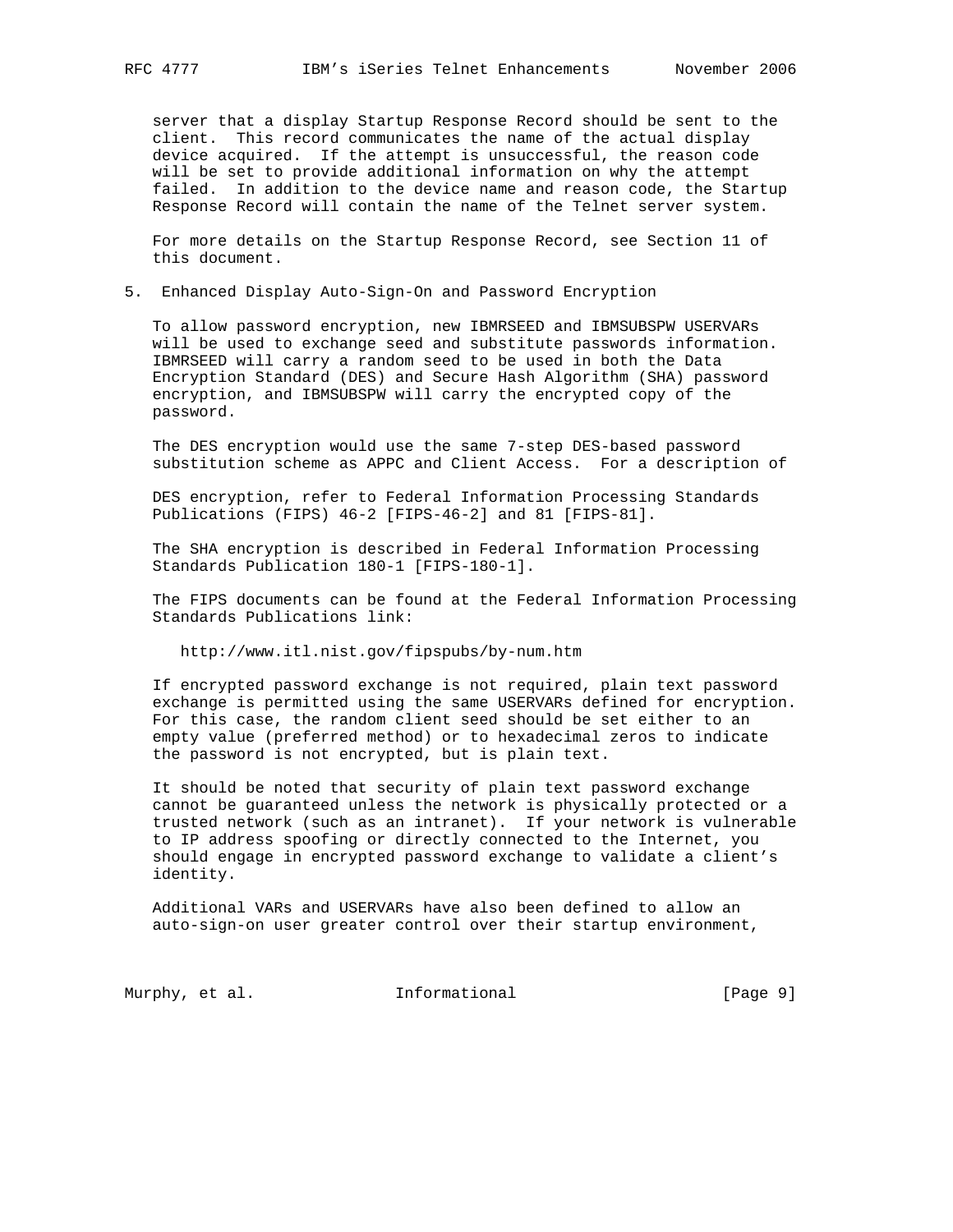similar to what is supported using the Open Virtual Terminal (QTVOPNVT) API [SYSTEM-API].

The standard VARs supported to accomplish this are:

| 7AR  |                     | : A M D I . H:   | ΟN<br>דידים דו איזא אר  |
|------|---------------------|------------------|-------------------------|
|      |                     | __               |                         |
| ™SEk | us-ascii char $(x)$ | 1 I S F R X Y 7. | profile<br>User<br>name |

x - up to a maximum of 10 characters

The custom USERVARs defined to accomplish this are:

| USERVAR                | VALUE                                        | <b>EXAMPLE</b>                | DESCRIPTION                     |
|------------------------|----------------------------------------------|-------------------------------|---------------------------------|
|                        |                                              |                               |                                 |
| <b>IBMRSEED</b>        | binary(8)                                    | 8-byte hex field              | Random client<br>seed           |
| IBMSUBSPW              | binary(128)                                  | 128-byte hex field Substitute | password                        |
| IBMCURLIB              | $us - ascii char(x)$                         | OGPL                          | Current library                 |
| IBMIMENU<br>IBMPROGRAM | $us - ascii char(x)$<br>$us - ascii char(x)$ | MAIN<br>OCMD                  | Initial menu<br>Program to call |

x - up to a maximum of 10 characters

 In order to communicate the server random seed value to the client, the server will request a USERVAR name made up of a fixed part (the 8 characters "IBMRSEED") immediately followed by an 8-byte hexadecimal variable part, which is the server random seed. The client generates its own 8-byte random seed value and uses both seeds to encrypt the password. Both the encrypted password and the client random seed value are then sent to the server for authentication. Telnet environment option rules will need to be adhered to when transmitting the client random seed and substituted password values to the server. Specifically, since a typical environment string is a variable length hexadecimal field, the hexadecimal fields are required to be escaped and/or byte stuffed according to the RFC 854 [RFC854], where any single byte could be misconstrued as a Telnet IAC or other Telnet option negotiation control character. The client must escape and/or byte stuff any bytes that could be seen as a Telnet environment option, specifically VAR, VALUE, ESC, and USERVAR.

 If you use the IBMSENDCONFREC USERVAR, as described in Section 5 of this document, with a value of YES along with the automatic sign-on USERVARs described above, you will receive a Startup Response Record that will contain a response code informing your Telnet client of the success or failure of the automatic sign-on attempt. See Section 11 of this document for details on the Startup Response Record.

Murphy, et al. **Informational** [Page 10]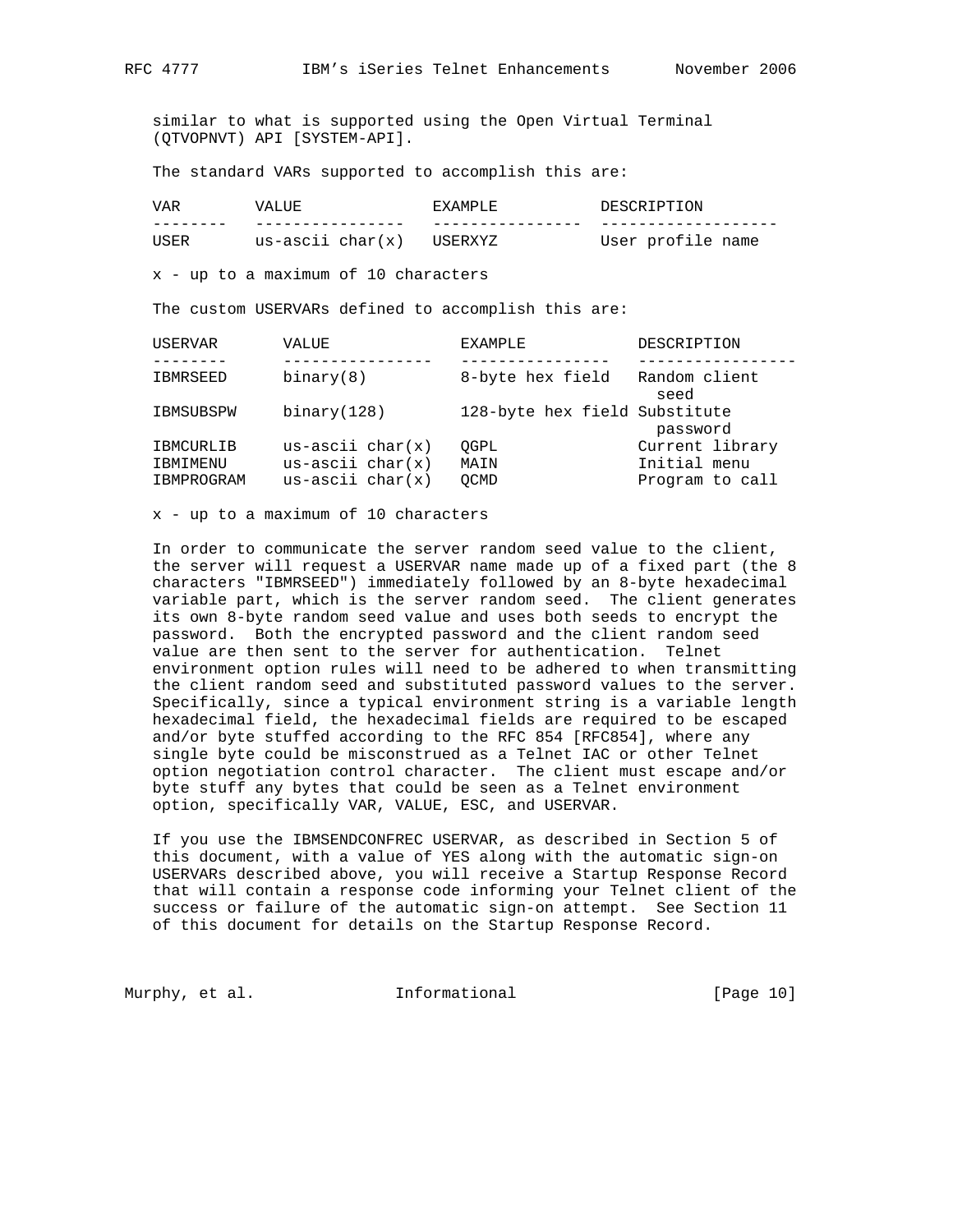The following illustrates the encrypted case:

| iSeries Telnet server                                                        |                          | Enhanced Telnet client                                                                                                                        |
|------------------------------------------------------------------------------|--------------------------|-----------------------------------------------------------------------------------------------------------------------------------------------|
| IAC DO NEW-ENVIRON                                                           | $--$                     |                                                                                                                                               |
| IAC SB NEW-ENVIRON SEND<br>USERVAR "IBMRSEEDxxxxxxxx"<br>USERVAR "IBMSUBSPW" |                          | <-- IAC WILL NEW-ENVIRON                                                                                                                      |
| VAR USERVAR IAC SE                                                           | $--$<br>$\leftarrow$ $-$ | IAC SB NEW-ENVIRON IS<br>VAR "USER" VALUE "DUMMYUSR"<br>USERVAR "IBMRSEED" VALUE "yyyyyyyy"<br>USERVAR "IBMSUBSPW" VALUE "zzzzzzzz"<br>IAC SE |
| (other negotiations)                                                         | $\bullet$                |                                                                                                                                               |

 In this example, "xxxxxxxx" is an 8-byte hexadecimal random server seed, "yyyyyyyy" is an 8-byte hexadecimal random client seed, and "zzzzzzzz" is an 8-byte hexadecimal encrypted password (if the DES encryption algorithm was used) or a 20-byte hexadecimal encrypted password (if the SHA encryption algorithm was used). If the password is not valid, then the sign-on panel is not bypassed. If the password is expired, then the sign-on panel is not bypassed.

 Actual bytes transmitted in the above example are shown in hex below, where the server seed is "7D3E488F18080404", the client seed is "4E4142334E414233", and the DES encrypted password is "DFB0402F22ABA3BA". The user profile used to generate the encrypted password is "44554D4D59555352" (DUMMYUSR), with a plain text password of "44554D4D595057" (DUMMYPW).

Murphy, et al. 10 Informational 10 [Page 11]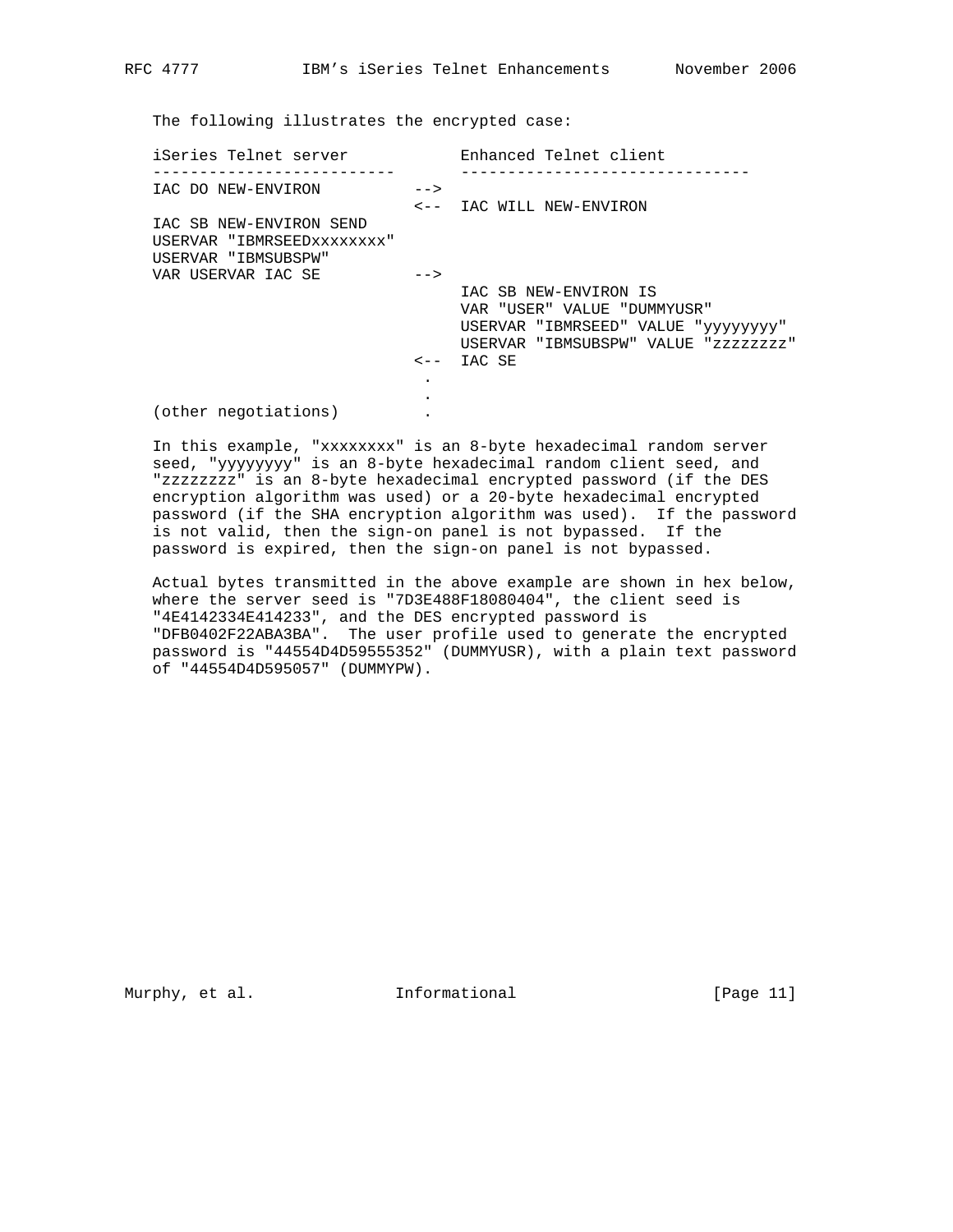iSeries Telnet server Enhanced Telnet client -------------------------- ------------------------- FF FD  $27$  --> <-- FF FB 27 FF FA 27 01 03 49 42 4D 52 53 45 45 44 7D 3E 48 8F 18 08 04 04 03 49 42 4D 53 55 42 53 50 57 03 00 FF F0 --> FF FA 27 00 00 55 53 45 52 01 44 55 4D 4D 59 55 53 52 03 49 42 4D 52 53 45 45 44 01 4E 41 42 33 4E 41 42 33 03 49 42 4D 53 55 42 53 50 57 01 DF B0 40 2F 22 AB A3 BA FF  $\leftarrow -$  FO The following illustrates the plain text case: iSeries Telnet server Enhanced Telnet client -------------------------- ------------------------- IAC DO NEW-ENVIRON --> <-- IAC WILL NEW-ENVIRON IAC SB NEW-ENVIRON SEND USERVAR "IBMRSEEDxxxxxxxx" USERVAR "IBMSUBSPW" VAR USERVAR IAC SE --> IAC SB NEW-ENVIRON IS VAR "USER" VALUE "DUMMYUSR" USERVAR "IBMRSEED" VALUE USERVAR "IBMSUBSPW" VALUE "yyyyyyyy" <-- IAC SE **.** The contract of the contract of the contract of the contract of the contract of the contract of the contract of **.** The contract of the contract of the contract of the contract of the contract of the contract of the contract of

(other negotiations) .

 In this example, "xxxxxxxx" is an 8-byte hexadecimal random server seed, and "yyyyyyyyyy" is a 128-byte us-ascii client plain text password. If the password has expired, then the sign-on panel is not bypassed.

 Actual bytes transmitted in the above example are shown in hex below, where the server seed is "7D3E488F18080404", the client seed is empty, and the plain text password is "44554D4D595057" (DUMMYPW). The user profile used is "44554D4D59555352" (DUMMYUSR).

Murphy, et al. **Informational** [Page 12]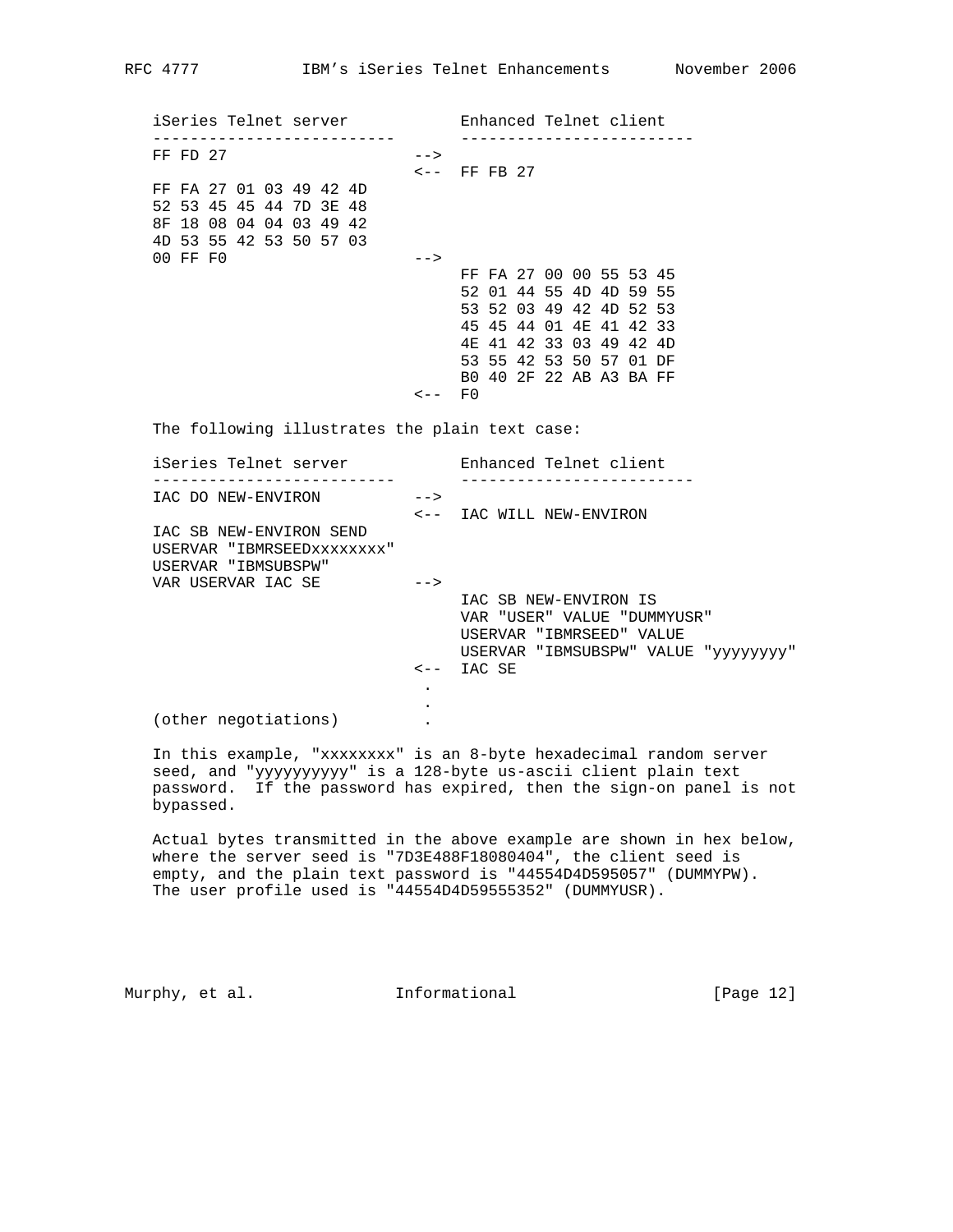iSeries Telnet server Enhanced Telnet client -------------------------- ------------------------- FF FD  $27$  --> <-- FF FB 27 FF FA 27 01 03 49 42 4D 52 53 45 45 44 7D 3E 48 8F 18 08 04 04 03 49 42 4D 53 55 42 53 50 57 03 00 FF F0 --> FF FA 27 00 00 55 53 45 52 01 44 55 4D 4D 59 55 53 52 03 49 42 4D 52 53 45 45 44 01 03 49 42 4D 53 55 42 53 50 57 01 44 <-- 55 4D 4D 59 50 57 FF F0

5.1. Data Encryption Standard (DES) Password Substitutes

 Both APPC and Client Access use well-known DES encryption algorithms to create encrypted passwords. A Network Station or Enhanced Client can generate compatible encrypted passwords if it follows these steps, details of which can be found in the Federal Information Processing Standards 46-2 [FIPS-46-2].

 1) Padded\_PW = Left justified user password padded to the right with '40'X to 8 bytes.

 The user's password must be left justified in an 8-byte variable and padded to the right with '40'X up to an 8-byte length. If the user's password is 8 bytes in length, no padding will occur. For computing password substitutes for passwords of length 9 and 10, see "Handling passwords of length 9 and 10" below. Passwords less than 1 byte or greater than 10 bytes in length are not valid. Please note that if password is not in EBCDIC, it must be converted to EBCDIC uppercase.

2) XOR\_PW = Padded\_PW xor '5555555555555555'X

The padded password is Exclusive OR'ed with 8 bytes of '55'X.

3) SHIFT\_RESULT = XOR\_PW << 1

 The entire 8-byte result is shifted 1 bit to the left; the left most bit value is discarded, and the rightmost bit value is cleared to 0.

 4) PW\_TOKEN = DES\_ECB\_mode(SHIFT\_RESULT, /\* key \*/ userID\_in\_EBCDIC\_uppercase /\* data \*/ )

| Murphy, et al. |  | Informational | [Page $13$ ] |  |
|----------------|--|---------------|--------------|--|
|                |  |               |              |  |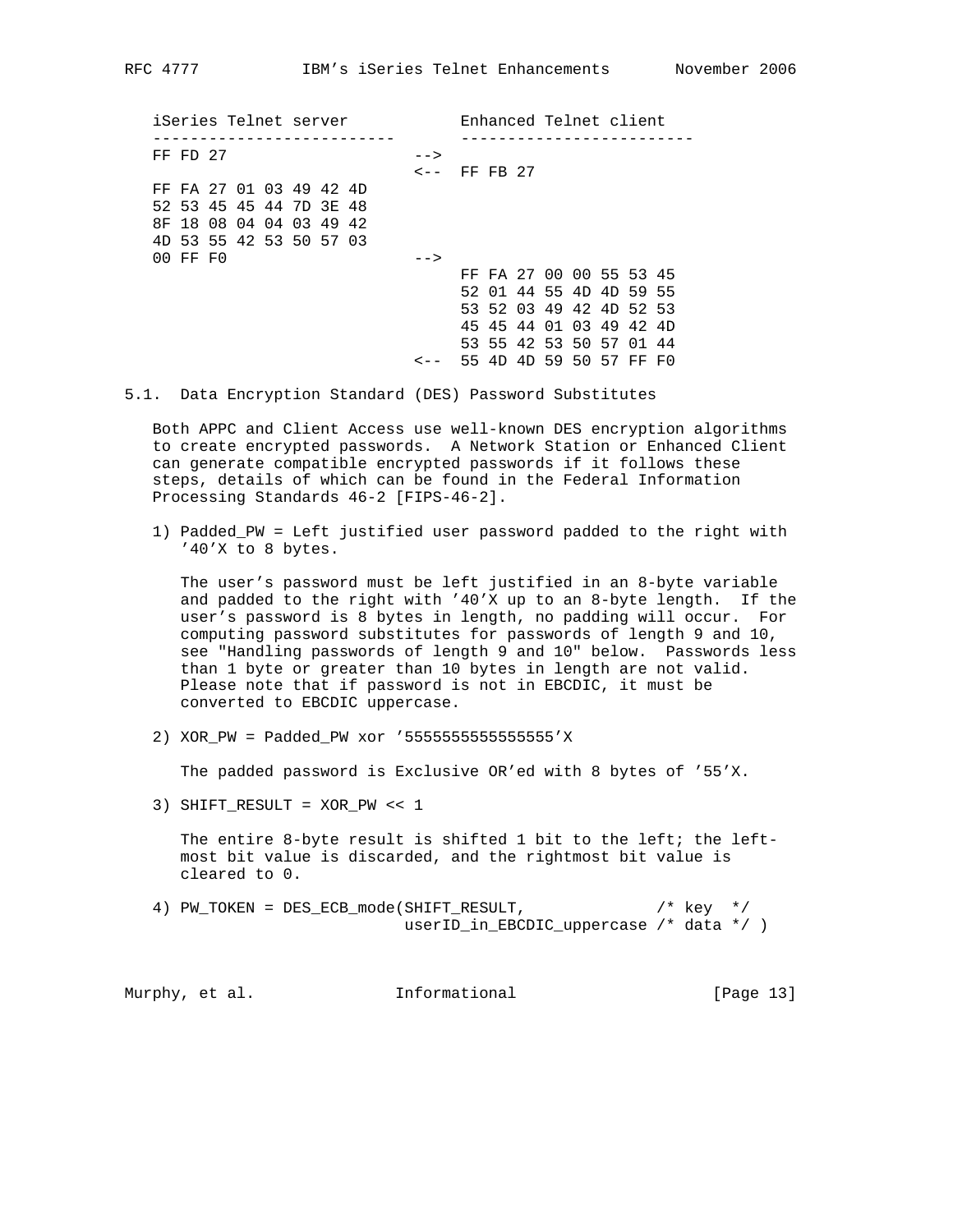This shifted result is used as key to the Data Encryption Standard (Federal Information Processing Standards 46-2 [FIPS-46-2]) to encipher the user identifier. When the user identifier is less than 8 bytes, it is left justified in an 8-byte variable and padded to the right with '40'X. When the user identifier is 9 or 10 bytes, it is first padded to the right with '40'X to a length of 10 bytes. Then bytes 9 and 10 are "folded" into bytes 1-8 using the following algorithm:

Bit 0 is the high-order bit (i.e., has value of '80'X).

 Byte 1, bits 0 and 1 are replaced with byte 1, bits 0 and 1 Exclusive OR'ed with byte 9, bits 0 and 1. Byte 2, bits 0 and 1 are replaced with byte 2, bits 0 and 1 Exclusive OR'ed with byte 9, bits 2 and 3. Byte 3, bits 0 and 1 are replaced with byte 3, bits 0 and 1 Exclusive OR'ed with byte 9, bits 4 and 5. Byte 4, bits 0 and 1 are replaced with byte 4, bits 0 and 1 Exclusive OR'ed with byte 9, bits 6 and 7. Byte 5, bits 0 and 1 are replaced with byte 5, bits 0 and 1 Exclusive OR'ed with byte 10, bits 0 and 1. Byte 6, bits 0 and 1 are replaced with byte 6, bits 0 and 1 Exclusive OR'ed with byte 10, bits 2 and 3. Byte 7, bits 0 and 1 are replaced with byte 7, bits 0 and 1 Exclusive OR'ed with byte 10, bits 4 and 5. Byte 8, bits 0 and 1 are replaced with byte 8, bits 0 and 1 Exclusive OR'ed with byte 10, bits 6 and 7.

 User identifiers greater than 10 bytes or less than 1 byte are not the result of this encryption ID, known as PW\_TOKEN in the paper.

5) Increment PWSEQs and store it.

 Each LU must maintain a pair of sequence numbers for ATTACHs sent and received on each session. Each time an ATTACH is generated, (and password substitutes are in use on the session) the sending sequence number, PWSEQs, is incremented and saved for the next time. Both values are set to zero at BIND time. So the first use of PWSEQs has the value of 1 and increases by one with each use. A new field is added to the ATTACH to carry this sequence number. However, in certain error conditions, it is possible for the sending side to increment the sequence number, and the receiver may not increment it. When the sender sends a subsequent ATTACH, the receiver will detect a missing sequence. This is allowed. However the sequence number received must always be larger than the previous one, even if some are missing.

Murphy, et al. **Informational** [Page 14]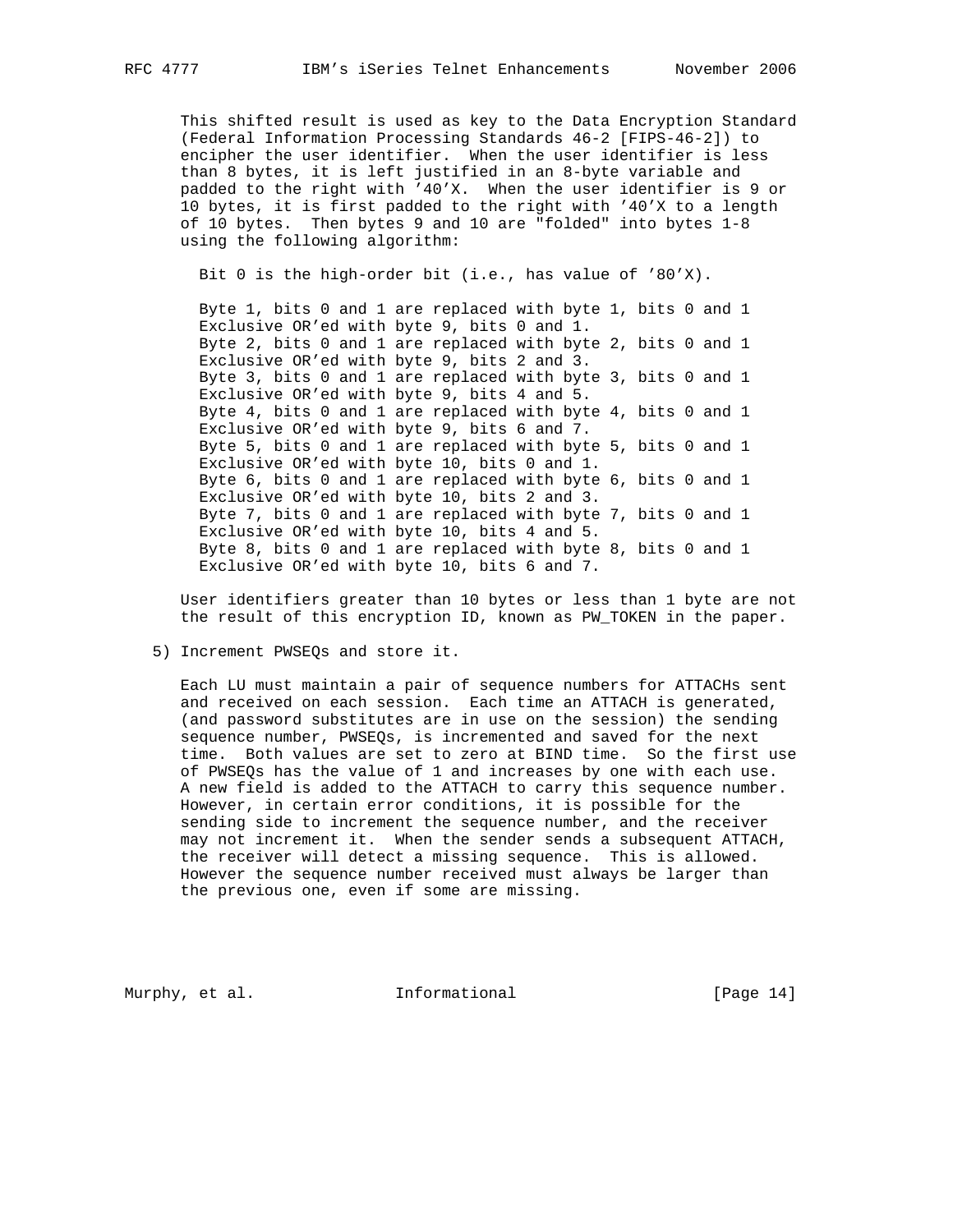The maximum number of consecutive missing sequence numbers allowed is 16. If this is exceeded, the session is unbound with a protocol violation.

 Note: The sequence number must be incremented for every ATTACH sent. However, the sequence number field is only required to be included in the FMH5 if a password substitute is sent (byte 4, bit 3 on).

6) RDrSEQ = RDr + PWSEQs /\* RDr is server seed. \*/

 The current value of PWSEQs is added to RDr, the random value received from the partner LU on this session, yielding RDrSEQ, essentially a predictably modified value of the random value received from the partner LU at BIND time.

| 7) PW SUB = DES CBC mode (PW TOKEN, | /* kev           | $\star$ / |
|-------------------------------------|------------------|-----------|
| (RDrSEO,                            | $/* 8 bytes * /$ |           |
| RDs,                                | $/* 8 bytes */$  |           |
| ID xor RDrSEQ, $/*$ 16 bytes $*/$   |                  |           |
| PWSEOs,                             | $/* 8 bytes * /$ |           |
|                                     | /* data          | $\star$ / |
|                                     |                  |           |

 The PW\_TOKEN is used as a key to the DES function to generate an 8-byte value for the following string of inputs. The DES CBC mode Initialization Vector (IV) used is 8 bytes of '00'X.

- RDrSEQ: the random data value received from the partner LU plus the sequence number.
- RDs: the random data value sent to the partner LU on BIND for this session.
- A 16-byte value created by:
	- padding the user identifier with '40'X to a length of 16 bytes.
	- Exclusive OR'ing the two 8-byte halves of the padded user identifier with the RDrSEQ value.

 Note: User ID must first be converted to EBCDIC uppercase.

PWSEQs: the sequence number.

Murphy, et al. **Informational** [Page 15]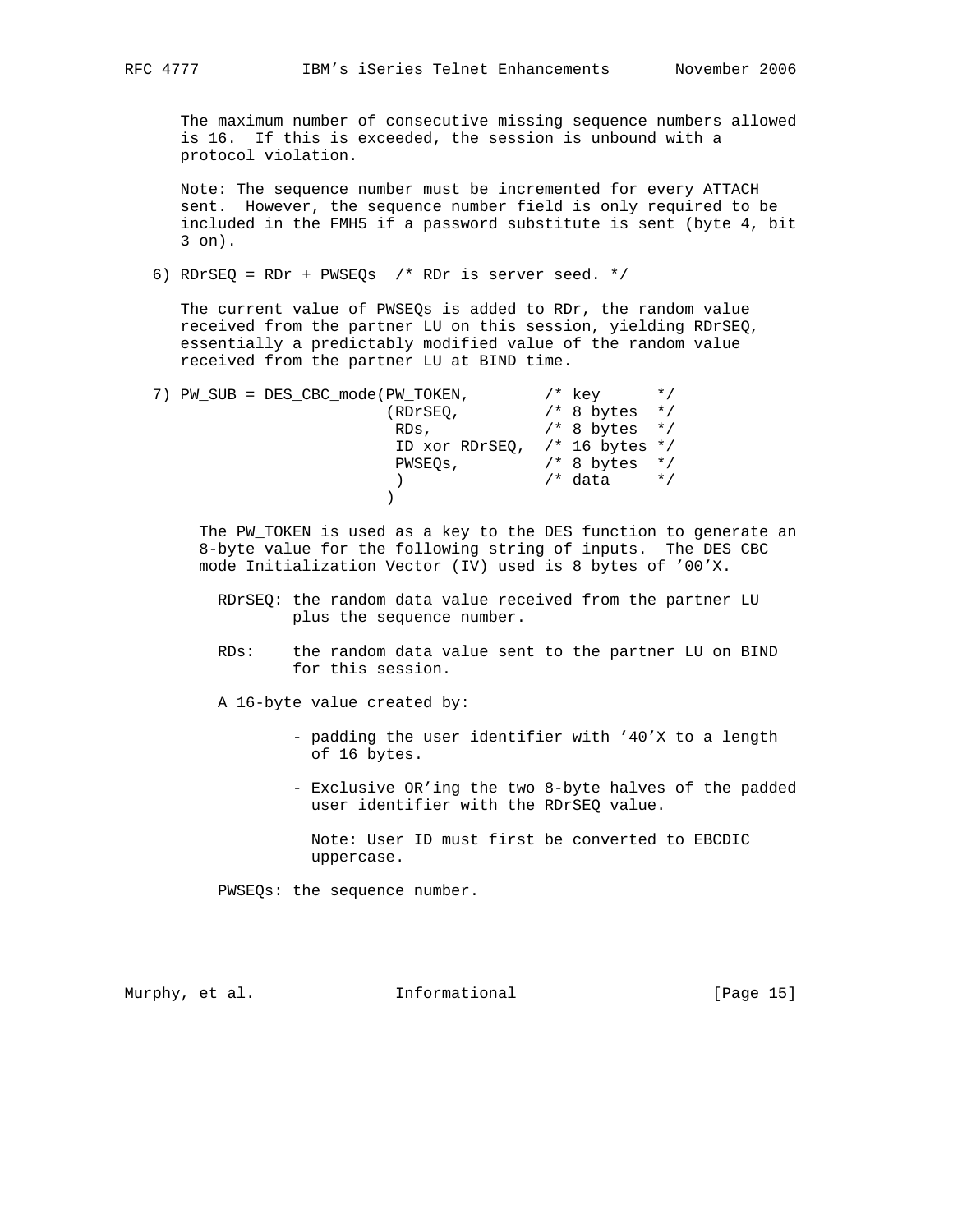This is similar to the process used on LU-LU verification as described in the Enhanced LU-LU Bind Security. The resulting enciphered random data is the 'password substitute'.

- 8) Handling passwords of length 9 and 10
	- 1. Generate PW\_TOKENa by using characters 1 to 8 of the password and steps 1-4 from the previous section.
	- 2. Generate PW TOKENb by using characters 9 and 10 and steps 1-4 from the previous section. In this case, Padded\_PW from step 1 will be characters 9 and 10 padded to the right with '40'X, for a total length of 8.
	- 3. PW\_TOKEN = PW\_TOKENa xor PW\_TOKENb
	- 4. Now compute PW\_SUB by performing steps 5-7 from the previous section.

9) Example DES Password Substitute Calculation

| TD:       | USER123                                    |
|-----------|--------------------------------------------|
| Password: | ABCDEFG                                    |
|           | Server seed: '7D4C2319F28004B2'X           |
|           | Client seed: '08BEF662D851F4B1'X           |
| PWSEOs:   | (PWSEOs is a sequence number needed in the |
|           | 7-step encryption, and it is always one)   |

DES Encrypted Password should be: '5A58BD50E4DD9B5F'X

5.2. Secure Hash Algorithm (SHA) Password Substitutes

 A Network Station or Enhanced Client can generate SHA encrypted passwords if it follows these steps.

 1) Convert the user identifier to uppercase UNICODE format (if it is not already in this format).

 The user identifier must be left justified in a 10-byte variable and padded to the right with '40'X up to a 10-byte length prior to converting it to UNICODE. If the user's password is 10 bytes in length, no padding will occur. User identifiers of less than 1 byte or greater than 10 bytes in length are not valid. The user identifier will be 20 bytes in length after conversion to UNICODE, so the variable that will hold the UNICODE user identifier should have a length of 20 bytes.

Murphy, et al. **Informational** [Page 16]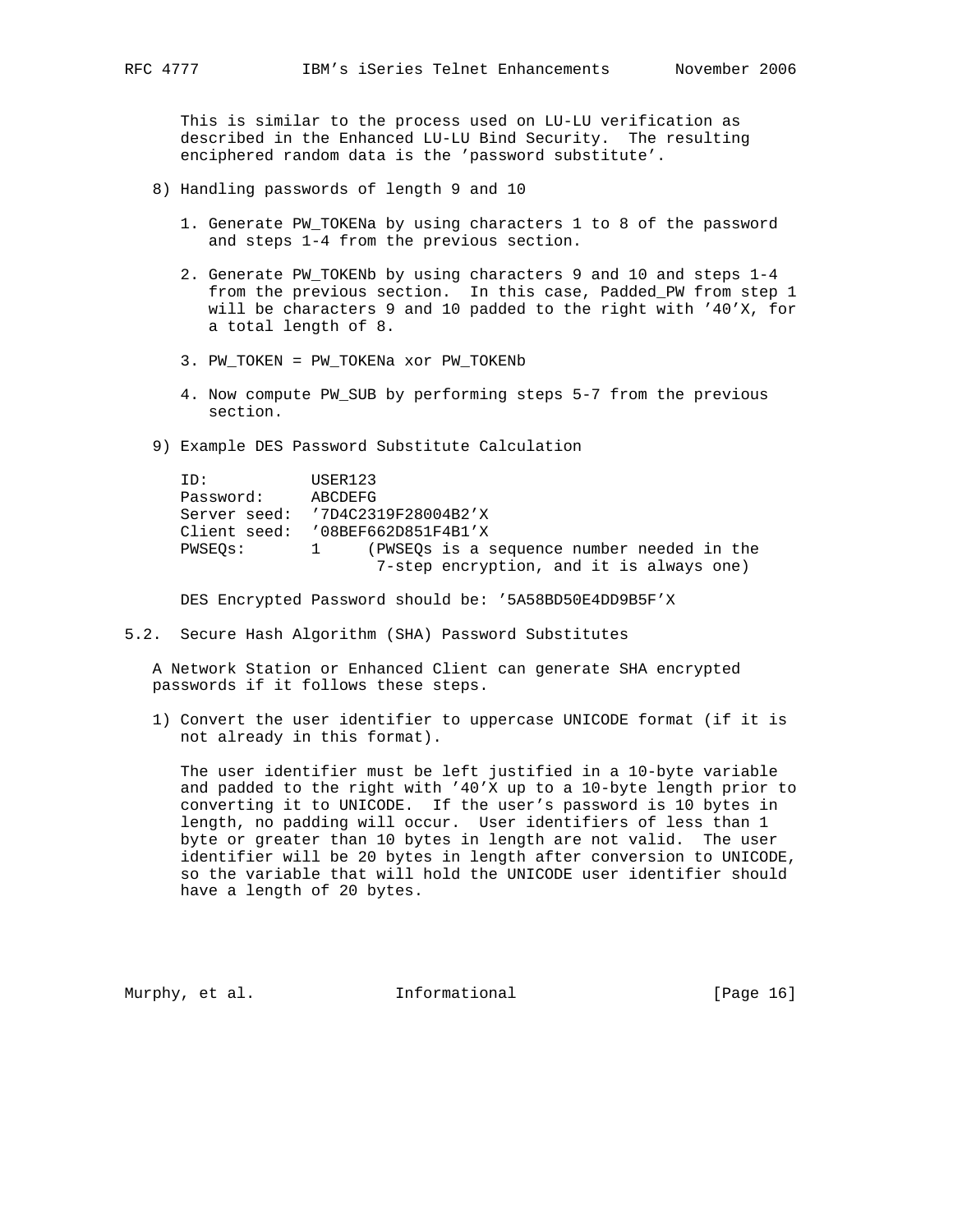2) Ensure the password is in UNICODE format (if it is not already in this format).

 The user's password must be left justified in a 128-byte variable. It does not need to be padded to the right with '40'X up to a 128-byte length. Passwords less than 1 byte or greater than 128 bytes in length are not valid. The password will be 2 times its original length after conversion to UNICODE, so the maximum length of the variable that will hold the UNICODE password is 256 bytes.

3) Create a 20-byte password token as follows:

PW\_token = SHA-1(uppercase\_unicode\_userid,  $\frac{\text{y}}{\text{x}}$  /\* 20 bytes \*/ unicode\_password) /\* from 2 to 256 bytes \*/

 The actual routine to be used to perform the SHA-1 processing is dependent on the programming language being used. For example, if using the Java language, then use the java.security class to perform the actual SHA-1 processing.

 The PW\_token will be used in subsequent step to actually generate the final substitute password.

- 4) Increment PWSEQs and store it.
- 5) Create the 20-byte substitute password as follows:

| $PW SUB = SHA-1(PW token,$ |  | $/* 20 bytes * /$ |  |
|----------------------------|--|-------------------|--|
| serverseed,                |  | $/*$ 8 bytes $*/$ |  |
| clientseed,                |  | $/*$ 8 bytes $*/$ |  |
| uppercase unicode userid,  |  | $/* 20 bytes * /$ |  |
| PWSEO)                     |  | $/*$ 8 bytes $*/$ |  |

 The actual routine to be used to perform the SHA-1 processing is dependent on the programming language being used. For example, if using the Java language, then use the java.security class to perform the actual SHA-1 processing.

6) Example SHA Password Substitute Calculation

ID: USER123<br>Password: AbCdEfGl Password: AbCdEfGh123?+ Server seed: '3E3A71C78795E5F5'X Client seed: 'B1C806D5D377D994'X PWSEQs: 1 (PWSEQs is a sequence number needed in the SHA encryption, and it is always one)

Murphy, et al. **Informational** [Page 17]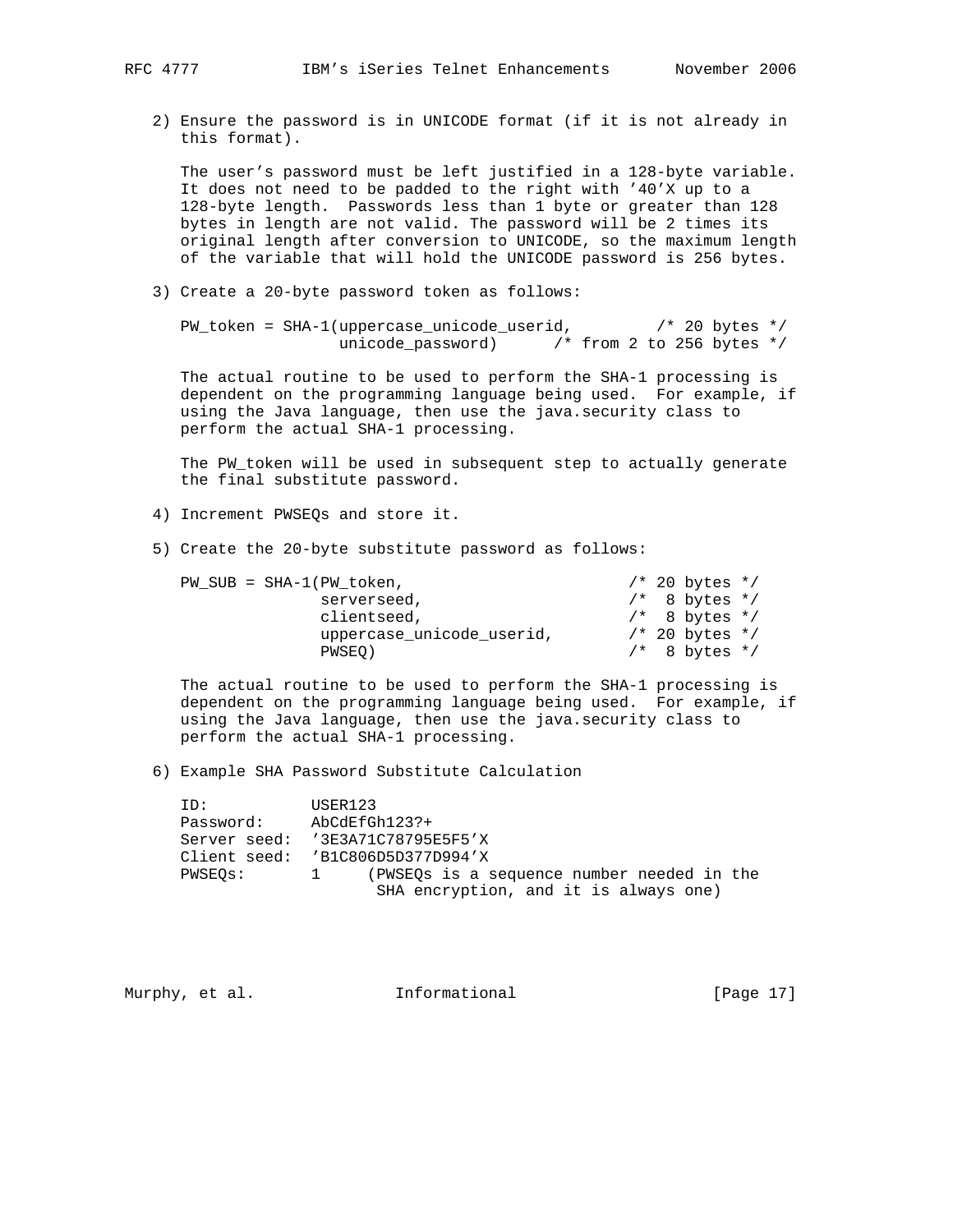SHA Encrypted Password should be:

### 'E7FAB5F034BEDA42E91F439DD07532A24140E3DD'X

6. Kerberos Services Ticket Automatic Sign-On Support

 An iSeries Telnet server specific USERVAR defined below will contain the complete Generic Security Services (GSS) token for use on the iSeries. Enhanced Telnet clients will need to obtain the Kerberos services ticket from a Key Distribution Center (KDC). Implementation steps for acquiring the Kerberos services ticket will be limited to the Microsoft Security Support Provider Interface (SSPI) example below. For information on Kerberos services tickets, refer to your Network Authentication Service (NAS) documentation.

The custom USERVAR defined is:

USERVAR VALUE EXAMPLE DESCRIPTION --------- ------------- -------------------- ------------------- IBMTICKET binary(16384) 16384-byte hex field Kerberos services token

 Several other USERVARs, as defined in Section 6, can be used along with the IBMTICKET USERVAR to allow a user greater control over their startup environment.

The custom USERVARs defined to accomplish this are:

| USERVAR    | VALUE.               | <b>FXAMPLE</b> | DESCRIPTION     |
|------------|----------------------|----------------|-----------------|
|            |                      |                |                 |
| IBMCURLIB  | us-ascii char $(x)$  | OGPL           | Current library |
| IBMIMENU   | $us - ascii char(x)$ | MATN           | Initial menu    |
| IBMPROGRAM | $us - ascii char(x)$ | OCMD.          | Program to call |

x - up to a maximum of 10 characters

 If you use the IBMSENDCONFREC USERVAR, as described in Section 5, with a value of YES along with the Kerberos ticket USERVARs described above, you will receive a Startup Response Record that will contain a response code informing your Telnet client of the success or failure of the Kerberos validation attempt. See Section 11 for details on the Startup Response Record.

 The following Microsoft SSPI example illustrates how to get the client security token, which contains the Kerberos services ticket.

Murphy, et al. 1nformational 1999 [Page 18]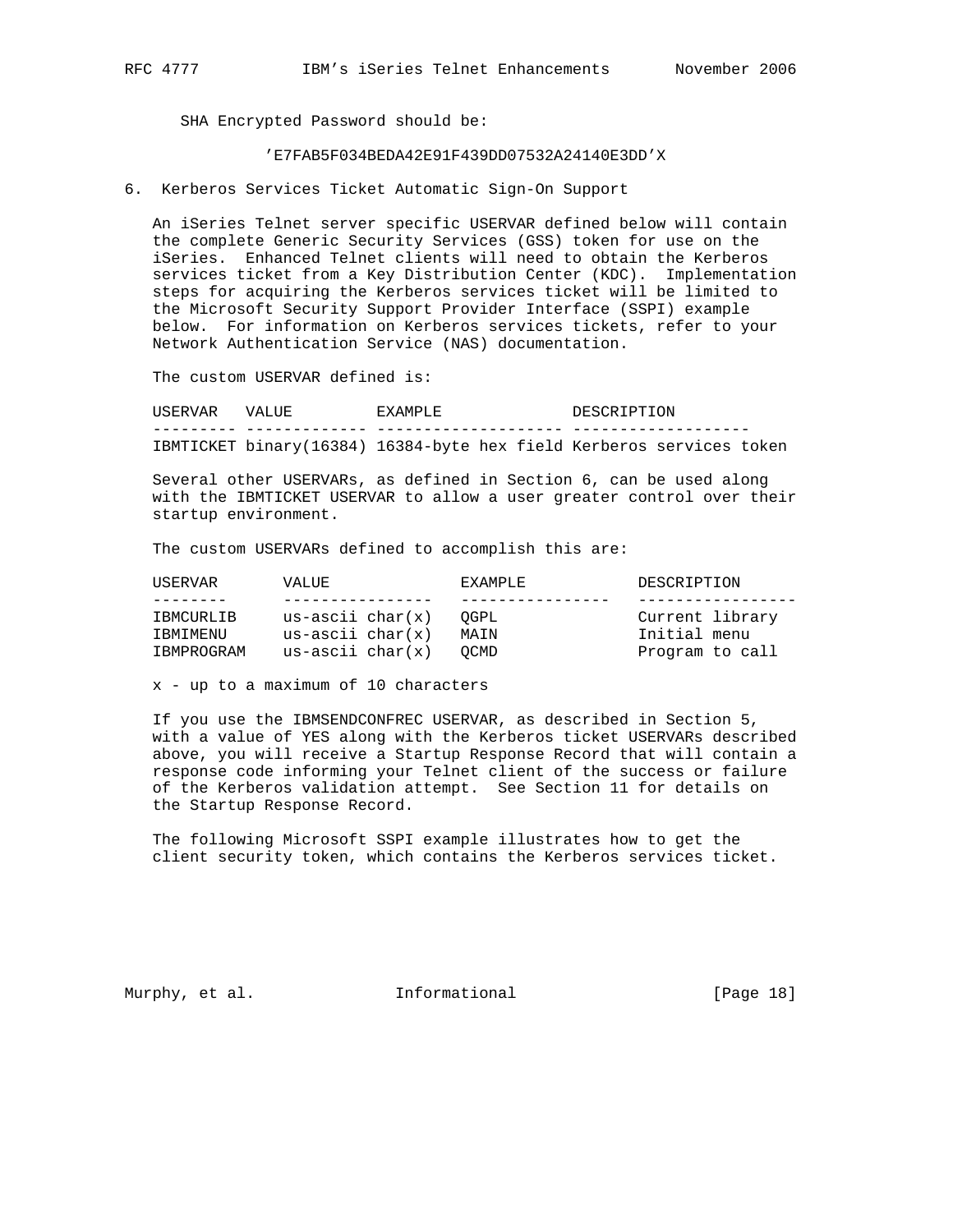1) Get a handle to the user's credentials: PSecurityFunctionTable pSSPI\_; CredHandle credHandle; TimeStamp timeStamp; ss = pSSPI\_->AcquireCredentialsHandle( NULL,  $\sqrt{2}$  // Principal "Kerberos", // PackageName SECPKG\_CRED\_OUTBOUND, // CredentialUse NULL, // LogonID NULL,<br>
NULL,<br>
// GetKeyFnc<br>
// GetKeyArg<br>
// GetKeyArg NULL, // GetKeyFnc NULL,  $\sqrt{2}$  GetKeyArg &credHandle, // CredHandle &timeStamp); // ExpireTime 2) Initialize security context to "request delegation". Mutual authentication is also requested, although it is not required and may not be performed. CtxtHandle newContext; unsigned long contextAttr; unsigned char token[16384] ; unsigned long tokenLen = sizeof(token); SecBuffer sbo = {tokenLen, SECBUFFER\_TOKEN, token}; SecBufferDesc sbdo = {SECBUFFER\_VERSION, 1, &sbo} pSSPI\_->InitializeSecurityContext( &credHandle, // CredHandle NULL,  $\sqrt{}$  // Context "krbsrv400/fullyqualifiedLowerCaseSystemName", // ServicePrincipalName ISC\_REQ\_CONNECTION|ISC\_REQ\_DELEGATE|ISC\_REQ\_MUTUAL\_AUTH, // ContextRequest<br>// Reserved NULL,  $\sqrt{2}$  Reserved SECURITY\_NATIVE\_DREP, // DataRep NULL, // Input NULL,  $\frac{1}{\sqrt{2}}$  Reserved &newContext, // NewContext Examples 2018<br>
Examples 2018<br>
Examples 2020<br>
Examples 2020<br>
Solomour 2021<br>
Contextattr<br>
2021<br>
Contextattr &contextAttr, &timeStamp); // ExpireTime 3) Free the user credentials handle with FreeCredentialsHandle().

 4) Send security token to Telnet Server (padded with escape characters).

Murphy, et al. **Informational** [Page 19]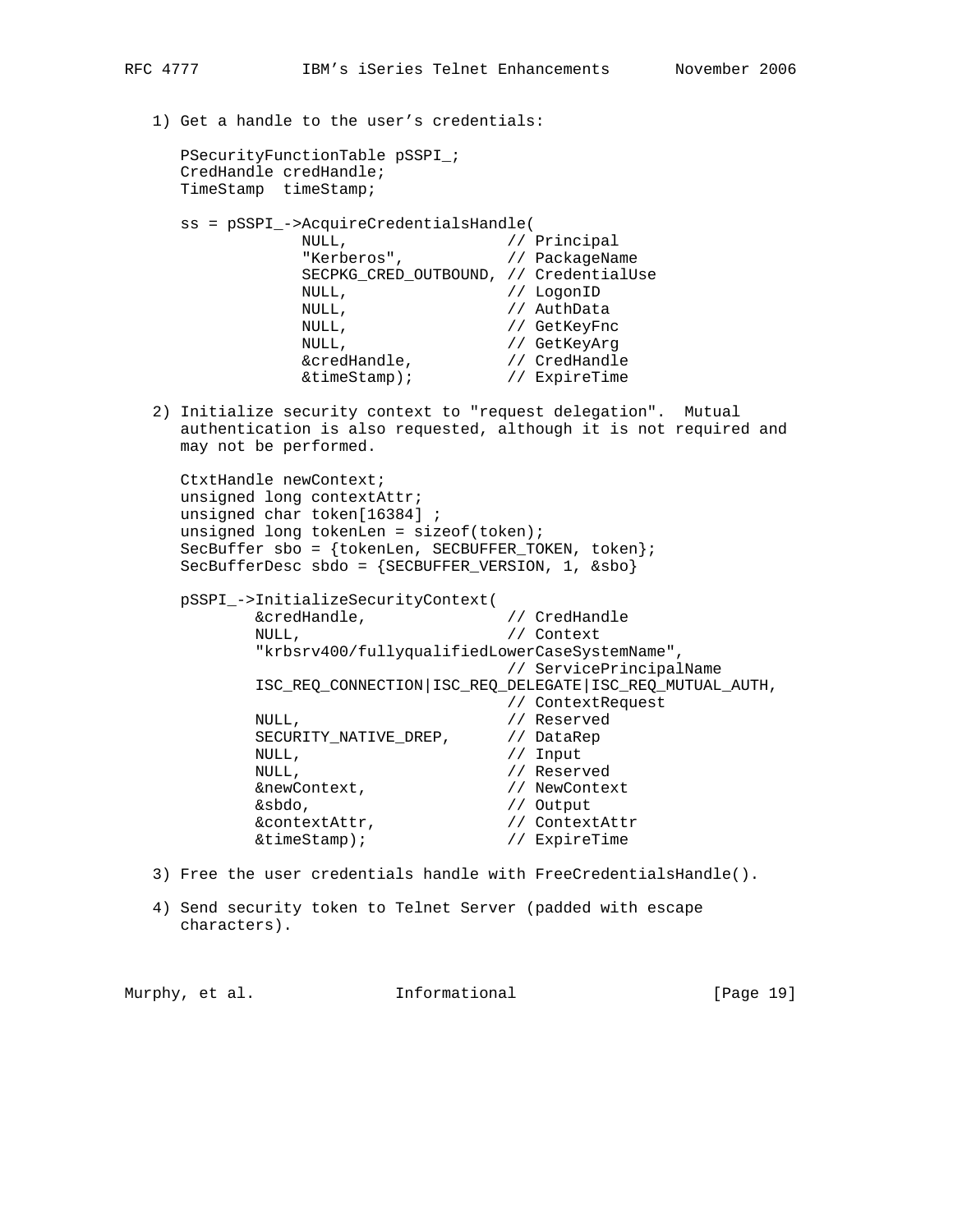The following illustrates the Kerberos Token Negotiation:

| iSeries Telnet server      |      | Enhanced Telnet client    |
|----------------------------|------|---------------------------|
| IAC DO NEW-ENVIRON         | $--$ |                           |
|                            |      | <-- IAC WILL NEW-ENVIRON  |
| IAC SB NEW-ENVIRON SEND    |      |                           |
| USERVAR "IBMRSEEDXXXXXXXX" |      |                           |
| VAR USERVAR IAC SE         | $--$ |                           |
|                            |      | IAC SB NEW-ENVIRON IS     |
|                            |      | USERVAR "IBMTICKET" VALUE |
|                            |      | "ZZZZZZZZ"                |
|                            |      | $\leftarrow -$ IAC SE     |
|                            |      |                           |
|                            |      |                           |
| (other negotiations)       |      |                           |

 In this example, "xxxxxxxx" is an 8-byte hexadecimal random server seed, and "zzzzzzzz..." is the complete Kerberos services token. If the Kerberos services token is not valid, then the sign-on panel is not bypassed. It should be noted that for the Kerberos token a random server seed is not needed, although it will be sent by the Telnet Server.

 Actual bytes transmitted in the above example are shown in hex below, where the server seed is "7D3E488F18080404", and the Kerberos services token starts with "DFB0402F22ABA3BA...". The complete Kerberos services token is not shown here, as the length of the token could be 16384 bytes and would make this document extremely large. As described in Section 6, the client must escape and/or byte stuff any Kerberos token bytes, which could be seen as a Telnet environment option [RFC1572], specifically VAR, VALUE, ESC, and USERVAR.

| iSeries Telnet server   |      | Enhanced Telnet client  |
|-------------------------|------|-------------------------|
| FF FD 27                | $--$ |                         |
|                         |      | $\leftarrow -$ FF FB 27 |
| FF FA 27 01 03 49 42 4D |      |                         |
| 52 53 45 45 44 7D 3E 48 |      |                         |
| 8F 18 08 04 04 00 03 FF |      |                         |
| F0                      | $--$ |                         |
|                         |      | FF FA 27 00 03 49 42 4D |
|                         |      | 54 49 43 48 45 54 01 DF |
|                         |      | B0 40 2F 22 AB A3 BA    |
|                         |      | FF FO                   |

Murphy, et al. 1nformational 1999 [Page 20]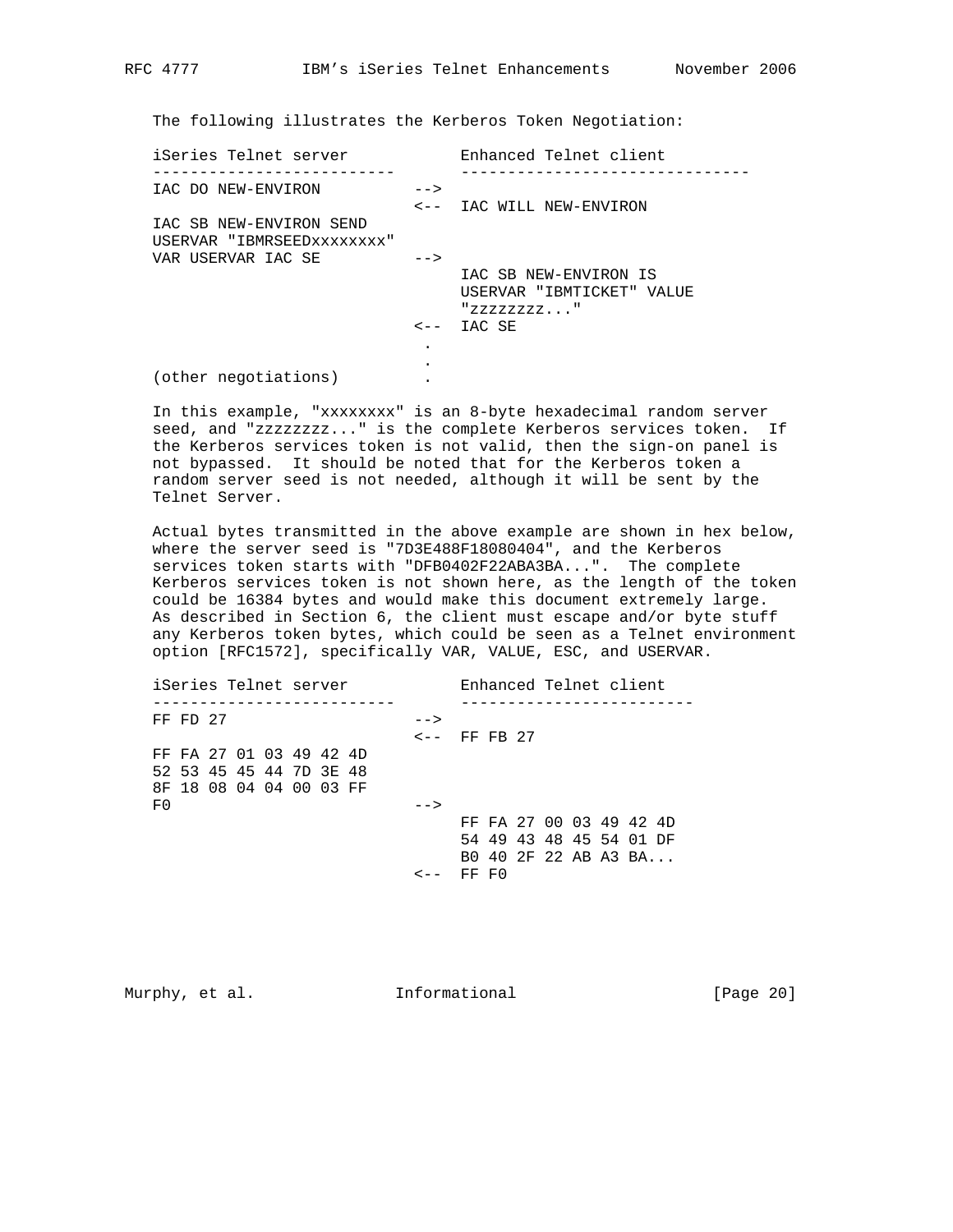7. Device Name Collision Processing

 Device name collision occurs when a Telnet client sends the Telnet server a virtual device name that it wants to use, but that device is already in use on the server. When this occurs, the Telnet server sends a request to the client asking it to try another device name. The environment option negotiation uses the USERVAR name of DEVNAME to communicate the virtual device name. The following shows how the Telnet server will request the Telnet client to send a different DEVNAME when device name collision occurs.

iSeries Telnet server Tenhanced Telnet client -------------------------- ------------------------- IAC SB NEW-ENVIRON SEND VAR USERVAR IAC SE -->

Server requests all environment variables be sent.

 IAC SB NEW-ENVIRON IS USERVAR "DEVNAME" VALUE "MYDEVICE1" USERVAR "xxxxx" VALUE "xxx" ...

<-- IAC SE

 Client sends all environment variables, including DEVNAME. Server tries to select device MYDEVICE1. If the device is already in use, server requests DEVNAME be sent again.

 IAC SB NEW-ENVIRON SEND USERVAR "DEVNAME" IAC SE -->

Server sends a request for a single environment variable: DEVNAME

 IAC SB NEW-ENVIRON IS USERVAR <-- "DEVNAME" VALUE "MYDEVICE2" IAC SE

 Client sends one environment variable, calculating a new value of MYDEVICE2. If MYDEVICE2 is different from the last request, then server tries to select device MYDEVICE2, else server disconnects client. If MYDEVICE2 is also in use, server will send DEVNAME request again and keep doing so until it receives a device that is not in use, or the same device name twice in row.

Murphy, et al. **Informational** [Page 21]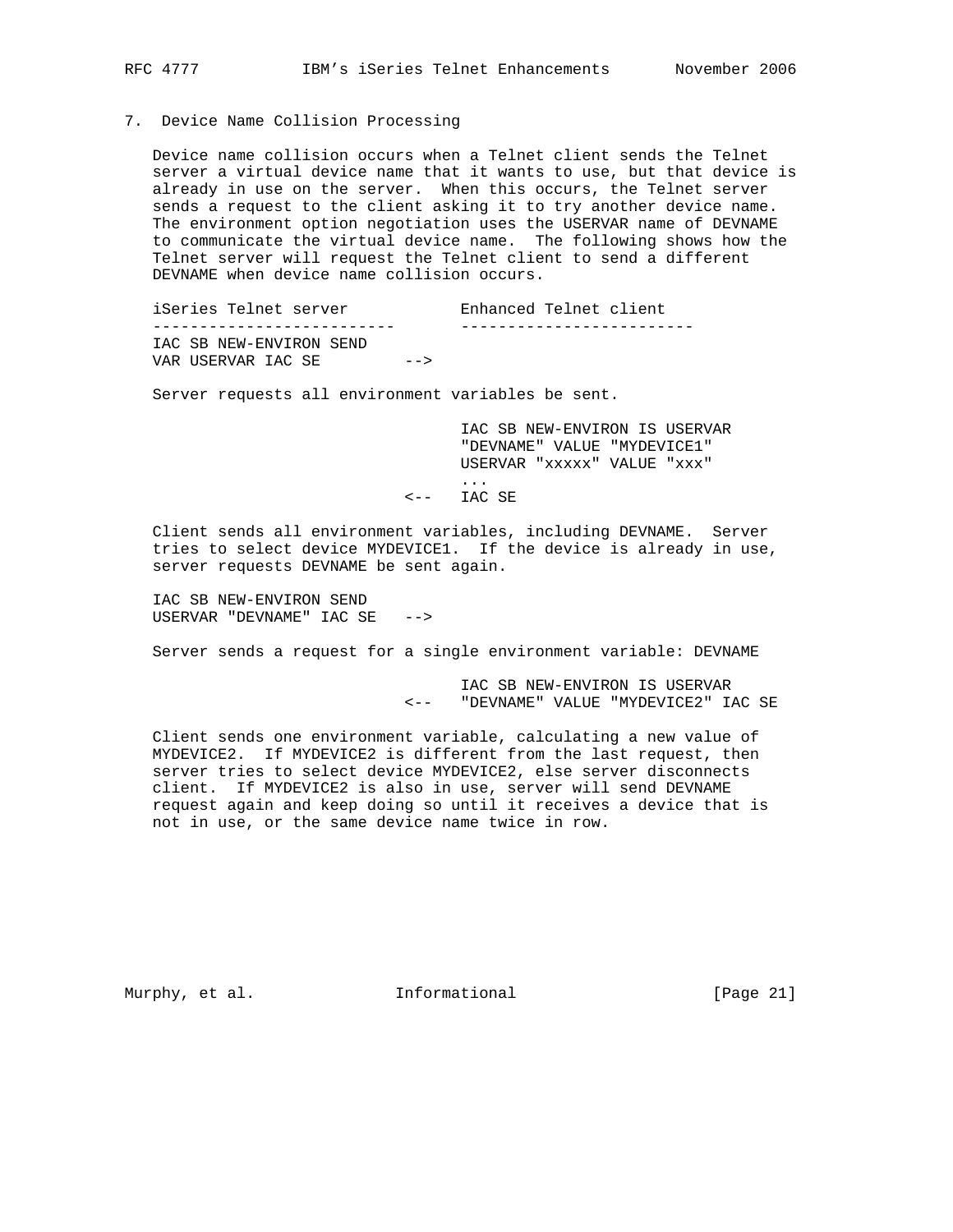### 8. Enhanced Printer Emulation Support

 Telnet environment option USERVARs have been defined to allow a compliant Telnet client more control over the Telnet server virtual device on the iSeries. These USERVARs allow the client Telnet to select a previously created virtual device or auto-create a new virtual device with requested attributes.

 This makes the enhancements available to any Telnet client that chooses to support the new negotiations.

The USERVARs defined to accomplish this are:

| USERVAR            | VALUE                                     | EXAMPLE                       | DESCRIPTION         |
|--------------------|-------------------------------------------|-------------------------------|---------------------|
|                    |                                           |                               |                     |
| DEVNAME            | $us\text{-}ascii\text{ char}(x)$ PRINTER1 |                               | Printer device name |
| IBMIGCFEAT         | us-ascii $char(6)$ 2424J0                 |                               | IGC feature (DBCS)  |
| IBMMSGONAME        | $us - ascii char(x) OSYSOPR$              |                               | *MSGO name          |
| IBMMSGOLIB         | $us - ascii char(x) OSYS$                 |                               | *MSGO library       |
| IBMFONT            | us-ascii char $(x)$ 12                    |                               | Font                |
| <b>IBMFORMFEED</b> | us-ascii char $(1)$ C                     | U<br>A                        | Formfeed            |
| IBMTRANSFORM       | us-ascii char $(1)$ 1                     | 0                             | Transform           |
| IBMMFRTYPMDL       | us-ascii $char(x) * IBM42023$             |                               | Mfg. type and model |
| IBMPPRSRC1         | binary(1)                                 | 1-byte hex field              | Paper source 1      |
| IBMPPRSRC2         | binary(1)                                 | 1-byte hex field              | Paper source 2      |
| <b>IBMENVELOPE</b> | binary(1)                                 | 1-byte hex field              | Envelope hopper     |
| IBMASCII899        | us-ascii $char(1)$                        | $\overline{\phantom{0}}$<br>1 | ASCII 899 support   |
| IBMWSCSTNAME       | $us - ascii char(x)$                      | *NONE                         | WSCST name          |
| IBMWSCSTLIB        | us-ascii char $(x)$                       | $*$ LIBL                      | WSCST library       |
|                    |                                           |                               |                     |

x - up to a maximum of 10 characters

The "IBM" prefix on the USERVARs denotes iSeries-specific attributes.

 The DEVNAME USERVAR is used for both displays and printers. The IBMFONT and IBMASCII899 are used only for SBCS environments.

 For a description of most of these parameters (drop the "IBM" from the USERVAR) and their permissible values, refer to Chapter 8 in the Communications Configuration Reference [COMM-CONFIG].

 The IBMIGCFEAT supports the following variable DBCS language identifiers in position 5 (positions 1-4 must be '2424'; position 6 must be '0'):

 'J' = Japanese 'K' = Korean 'C' = Traditional Chinese 'S' = Simplified Chinese

Murphy, et al. **Informational** [Page 22]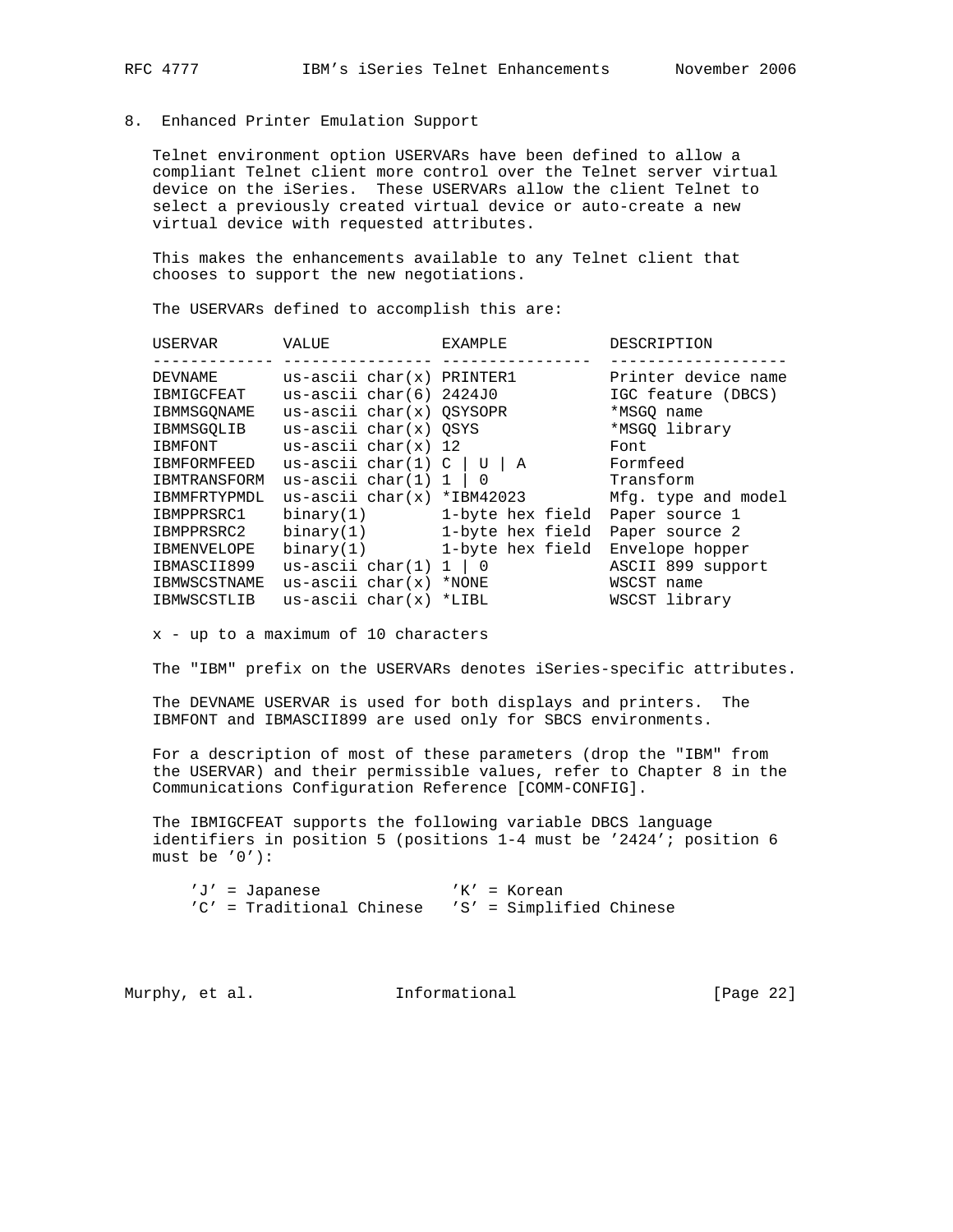The IBMTRANSFORM and IBMASCII899 values correspond to:

 $'1' = Yes$  '0' = No

The IBMFORMFEED values correspond to:

'C' = Continuous 'U' = Cut 'A' = Autocut

 The IBMPPRSRC1, IBMPPRSRC2, and IBMENVELOPE custom USERVARs do not map directly to their descriptions in Chapter 8 in the Communications Configuration Reference [COMM-CONFIG]. To map these, use the index listed here:

| IBMPPRSRC1 | HEX              | IBMPPRSRC2      | HEX          | IBMENVELOPE | HEX           |
|------------|------------------|-----------------|--------------|-------------|---------------|
|            |                  |                 |              |             |               |
| *NONE      | $'$ FF $'$ X     | *NONE           | $'$ FF $'$ X | *NONE       | $'$ FF $'$ X  |
| *MFRTYPMDL | '00'X            | *MFRTYPMDL      | '00'X        | *MFRTYPMDL  | '00'X         |
| *LETTER    | '01'X            | *LETTER         | '01'X        | $*B5$       | '06'X         |
| $*LEGAL$   | '02'X            | $*LEGAL$        | '02'X        | *MONARCH    | '09'X         |
| *EXECUTIVE | '03'X            | *EXECUTIVE      | '03'X        | *NUMBER9    | $'$ 0 A $'$ X |
| $*A4$      | '04'X            | $*A4$           | '04'X        | *NUMBER10   | $'$ 0 B $'$ X |
| $*A5$      | '05'X            | $*A5$           | '05'X        | $*$ C5      | $'$ OC $'$ X  |
| $*B5$      | '06'X            | $*B5$           | '06'X        | *DL.        | $'$ OD $'$ X  |
| *CONT80    | '07'X            | *CONT80         | '07'X        |             |               |
| *CONT132   | '08'X            | *CONT132        | '08'X        |             |               |
| $*A3$      | $'$ OE $'$ X     | $*_{\text{A}3}$ | '0E'X        |             |               |
| $*_{B4}$   | $'$ $0$ $F'$ $X$ | $*_{B4}$        | $'$ OF $'$ X |             |               |
| *LEDGER    | '10'X            | *LEDGER         | '10'X        |             |               |
|            |                  |                 |              |             |               |

9. Telnet Printer Terminal Types

 New Telnet options are defined for the printer pass-through mode of operation. To enable printer pass-through mode, both the client and server must agree to support at least the Transmit-Binary, End-Of- Record, and Terminal-Type Telnet options. The following are new terminal types for printers:

| TERMINAL-TYPE DESCRIPTION |                     |
|---------------------------|---------------------|
|                           |                     |
| IBM-5553-B01              | Double-Byte printer |
| IBM-3812-1                | Single-Byte printer |

 Specific characteristics of the IBM-5553-B01 or IBM-3812-1 printers are specified through the USERVAR IBMMFRTYPMDL, which specifies the manufacturer type and model.

Murphy, et al. **Informational** [Page 23]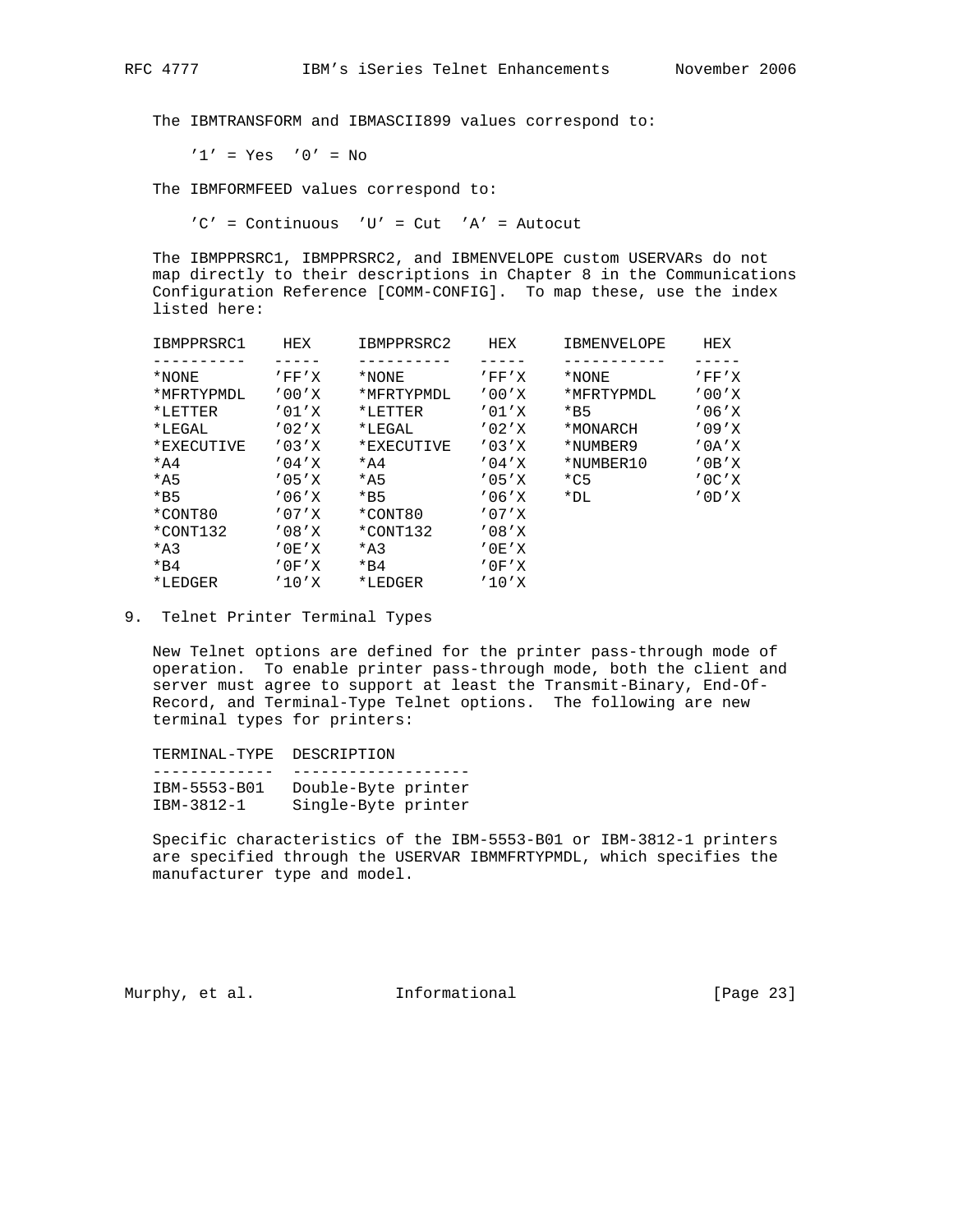An example of a typical negotiation process to establish printer pass-through mode of operation is shown below. In this example, the server initiates the negotiation by sending the DO TERMINAL-TYPE request.

 For DBCS environments, if IBMTRANSFORM is set to 1 (use Host Print Transform), then the virtual device created is 3812, not 5553. Therefore, IBM-3812-1 (and not IBM-5553-B01) should be negotiated for TERMINAL-TYPE.

| iSeries Telnet server     |        | Enhanced Telnet client                |
|---------------------------|--------|---------------------------------------|
| IAC DO NEW-ENVIRON -->    |        |                                       |
|                           |        | <-- IAC WILL NEW-ENVIRON              |
| IAC SB NEW-ENVIRON SEND   |        |                                       |
| VAR USERVAR IAC SE        | $--$   |                                       |
|                           |        | IAC SB NEW-ENVIRON IS                 |
|                           |        | USERVAR "DEVNAME" VALUE "PCPRINTER"   |
|                           |        | USERVAR "IBMMSGONAME" VALUE "OSYSOPR" |
|                           |        | USERVAR "IBMMSGOLIB" VALUE "*LIBL"    |
|                           |        | USERVAR "IBMTRANSFORM" VALUE "0"      |
|                           |        | USERVAR "IBMFONT" VALUE "12"          |
|                           |        | USERVAR "IBMFORMFEED" VALUE "C"       |
|                           |        | USERVAR "IBMPPRSRC1" VALUE ESC '01'X  |
|                           |        | USERVAR "IBMPPRSRC2" VALUE '04'X      |
|                           |        | USERVAR "IBMENVELOPE" VALUE IAC 'FF'X |
|                           |        | <-- IAC SE                            |
| IAC DO TERMINAL-TYPE      | $--&>$ |                                       |
|                           |        | <-- IAC WILL TERMINAL-TYPE            |
| IAC SB TERMINAL-TYPE SEND |        |                                       |
| IAC SE                    | $--&>$ |                                       |
|                           |        | IAC SB TERMINAL-TYPE IS IBM-3812-1    |
|                           |        | $\leftarrow -$ IAC SE                 |
| IAC DO BINARY             | $--&>$ |                                       |
|                           |        | <-- IAC WILL BINARY                   |
| IAC DO EOR                | $--&>$ |                                       |
|                           |        | <-- IAC WILL EOR                      |

 Some points about the above example. The IBMPPRSRC1 value requires escaping the value using ESC according to Telnet environment options [RFC1572]. The IBMPPRSRC2 does not require an ESC character since '04'X has no conflict with environment options. Finally, to send 'FF'X for the IBMENVELOPE value, escape the 'FF'X value by using another 'FF'X (called "doubling"), so as not to have the value interpreted as a Telnet character per the Telnet protocol specification [RFC854].

Murphy, et al. 1nformational 1999 [Page 24]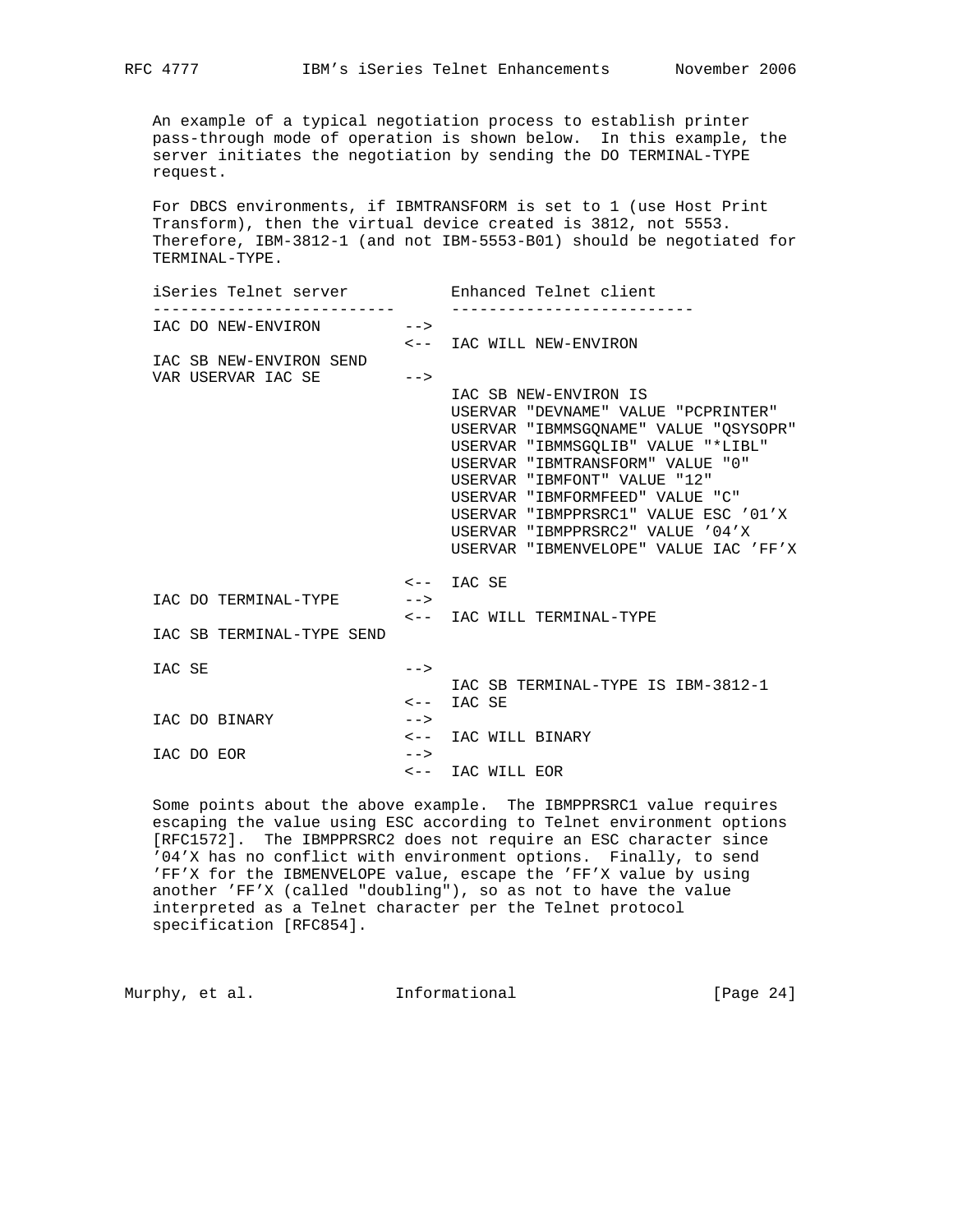Actual bytes transmitted in the above example are shown in hex below.

| iSeries Telnet server   | Enhanced Telnet client                      |
|-------------------------|---------------------------------------------|
| FF FD 27                | $--$                                        |
|                         | $\leftarrow -$ FF FB 27                     |
| FF FA 27 01 00 03 FF F0 | $--$                                        |
|                         | FF FA 27 00 03 44 45 56                     |
|                         | 4E 41 4D 45 01 50 43 50                     |
|                         | 52 49 4E 54 45 52 03 49                     |
|                         | 42 4D 4D 53 47 51 4E 41                     |
|                         | 45 01 51 53 59 53 4F<br>4D                  |
|                         | 50 52 03 49 42 4D 4D 53                     |
|                         | 47 51 4C 49 42 01 2A 4C                     |
|                         | 49 42 4C 03 49 42 4D 54                     |
|                         | 52 41 4E 53 46 4F 52 4D                     |
|                         | 01 30 03 49 42 4D 46 4F                     |
|                         | 54 01 31 32 03 49 42<br>4 F.                |
|                         | 4D 46 4F 52 4D 46 45 45                     |
|                         | 44 01 43 03 49 42 4D 50                     |
|                         | 50 52 53 52 43 31<br>01 02                  |
|                         | 01 03 49 42 4D 50 50 52                     |
|                         | 53 52 43 32 01 04 03 49                     |
|                         | 42 4D 45 4E 56 45 4C 4F                     |
|                         | 50 45 01 FF FF FF F0<br>$\lt$ $-$           |
| FF FD 18                | $--&>$                                      |
|                         | $\leftarrow -$ FF FB 18                     |
| FF FA 18 01 FF F0       | $--$                                        |
|                         | FF FA 18 00 49 42 4D 2D                     |
|                         | 33 38 31 32 2D 31 FF F0<br>$\leftarrow$ $-$ |
| FF FD 00                | $--$                                        |
|                         | $\leftarrow -$ FF FB 00                     |
| FF FD 19                | $--&>$                                      |
|                         | FF FB 19                                    |

10. Startup Response Record for Printer and Display Devices

 Once Telnet negotiation for a 5250 pass-through mode is completed, the iSeries Telnet server will initiate a virtual device (printer or display) power-on sequence on behalf of the Telnet client. The Telnet server will supply a Startup Response Record to the Telnet client with the status of the device power-on sequence, indicating success or failure of the virtual device power-on sequence.

 This section shows an example of two Startup Response Records. The source device is a type 3812 model 01 printer with the name "PCPRINTER" on the target system "TARGET".

Murphy, et al. 1nformational 1999 [Page 25]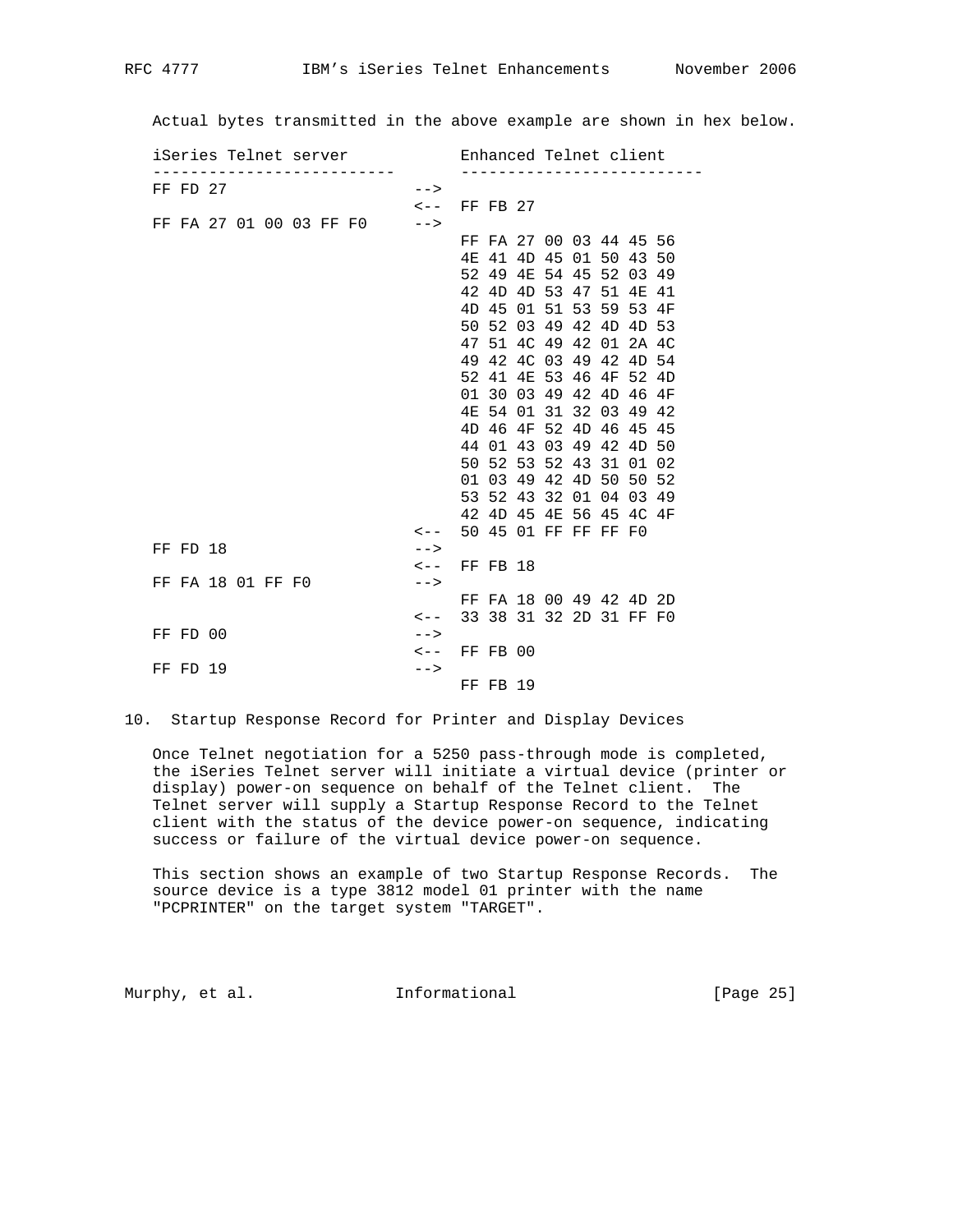Figure 1 shows an example of a successful response; Figure 2 shows an example of an error response.

10.1. Example of a Success Response Record

 The response record in Figure 1 was sent by an iSeries at Release V4R2. It is an example of the target sending back a successful Startup Response Record.

|              | ______________                                                                                    |
|--------------|---------------------------------------------------------------------------------------------------|
|              | +----- Pass-Through header                                                                        |
|              | +--- Response data                                                                                |
|              | +---- Start diagnostic information                                                                |
|              |                                                                                                   |
|              |                                                                                                   |
|              | 004912A090000560060020C0003D0000C9F9F0F2E3C1D9C7C5E34040D7C3D7D9                                  |
|              | TARGET PCPR                                                                                       |
|              | $+ - - - - - +$                                                                                   |
|              | Response Code (1902)                                                                              |
|              |                                                                                                   |
|              |                                                                                                   |
|              |                                                                                                   |
|              |                                                                                                   |
| <b>TNTER</b> |                                                                                                   |
|              |                                                                                                   |
|              | +------- End of diagnostic information                                                            |
|              |                                                                                                   |
|              |                                                                                                   |
|              | 00000000000000000                                                                                 |
|              |                                                                                                   |
|              |                                                                                                   |
|              | Figure 1. Example of a success response record                                                    |
|              |                                                                                                   |
|              |                                                                                                   |
|              | - '0049'X = Length pass-through data, including this length field                                 |
|              | $-$ '12A0'X = GDS LU6.2 header                                                                    |
|              | $-$ '90000560060020C0003D0000'X = Fixed value fields<br>$-$ 'C9F9F0F2'X<br>= Response Code (I902) |

Murphy, et al. 1nformational [Page 26]

- 'E3C1D9C7C5E34040'X = System Name (TARGET) - 'D7C3D7D9C9D5E3C5D940'X = Object Name (PCPRINTER)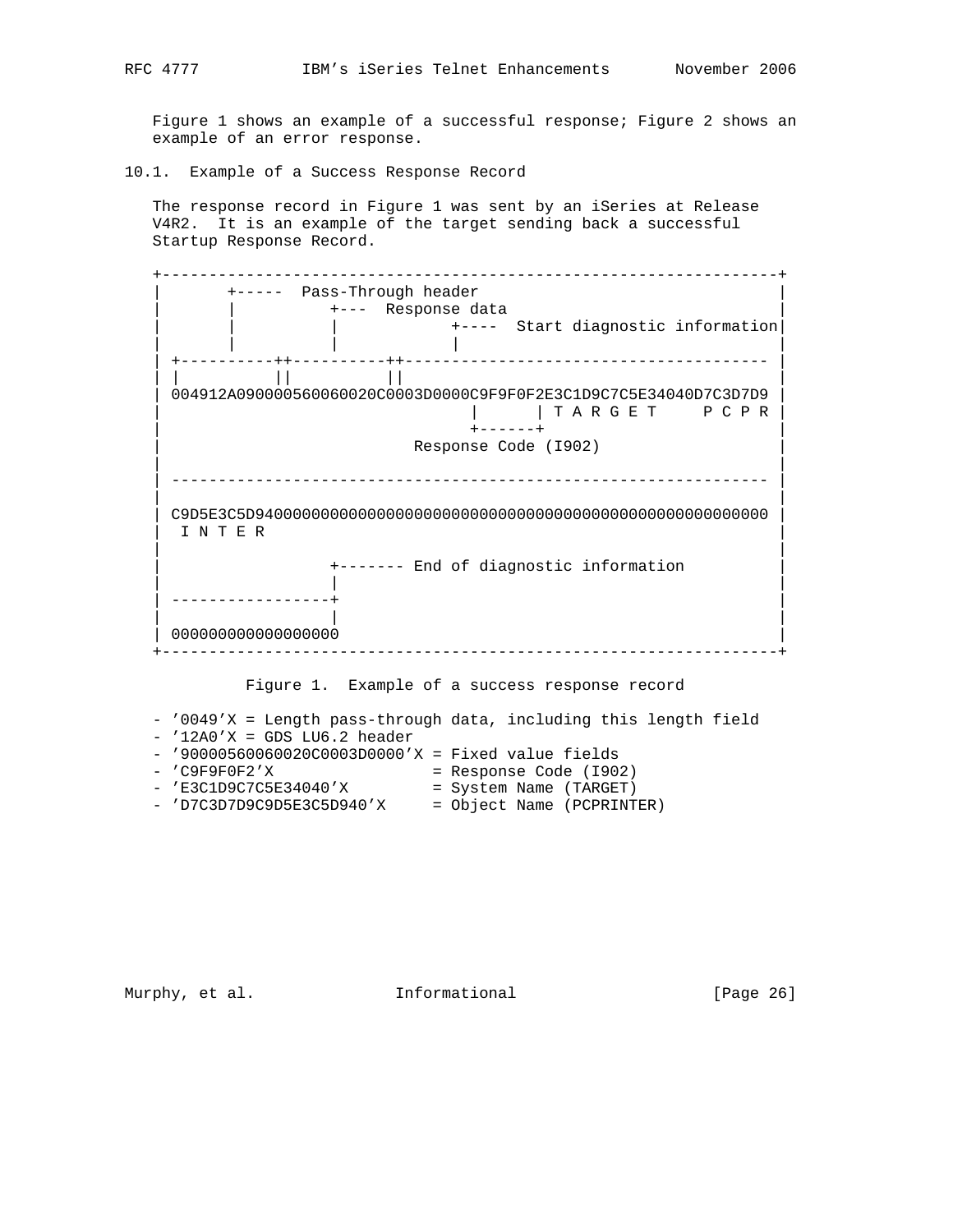# 10.2. Example of an Error Response Record

 The response record in Figure 2 is one that reports an error. The virtual device named "PCPRINTER" is not available on the target system "TARGET" because the device is not available. You would normally see this error if the printer were already assigned to another Telnet session.



- 'D7C3D7D9C9D5E3C5D940'X = Object Name (PCPRINTER)

Murphy, et al. 1nformational 1999 [Page 27]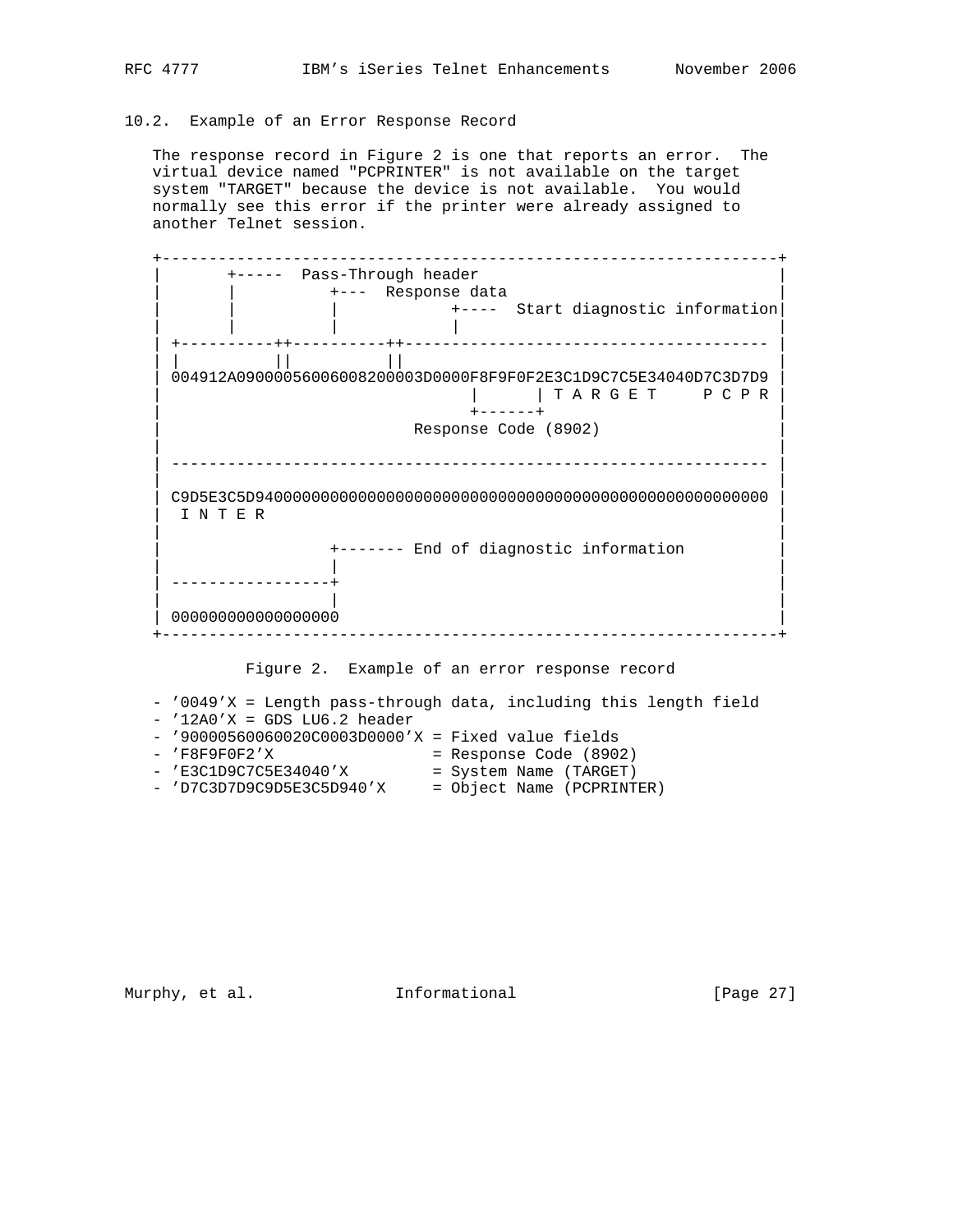10.3. Example of a Response Record with Device Name Retry

 The Response Record can be used in conjunction with the DEVNAME Environment variable to allow client emulators to inform users of connection failures. In addition, this combination could be used by client emulators that accept multiple device names to try on session connections. The client would be able to walk through a list of possible device names and provide feedback based on the response code(s) received for each device name that was rejected.

 The following sequence shows a negotiation between the client and the server in which a named device "RFCTEST" is requested by the client. The device name is already assigned to an existing condition. The server responds with the Response Record showing an 8902 response code. The client could use this information to inform the user that the device name just tried was already in use. Following the Response Record the server would then invite the client to try another device name. Because the same device name was used again by the client, the server closed the session.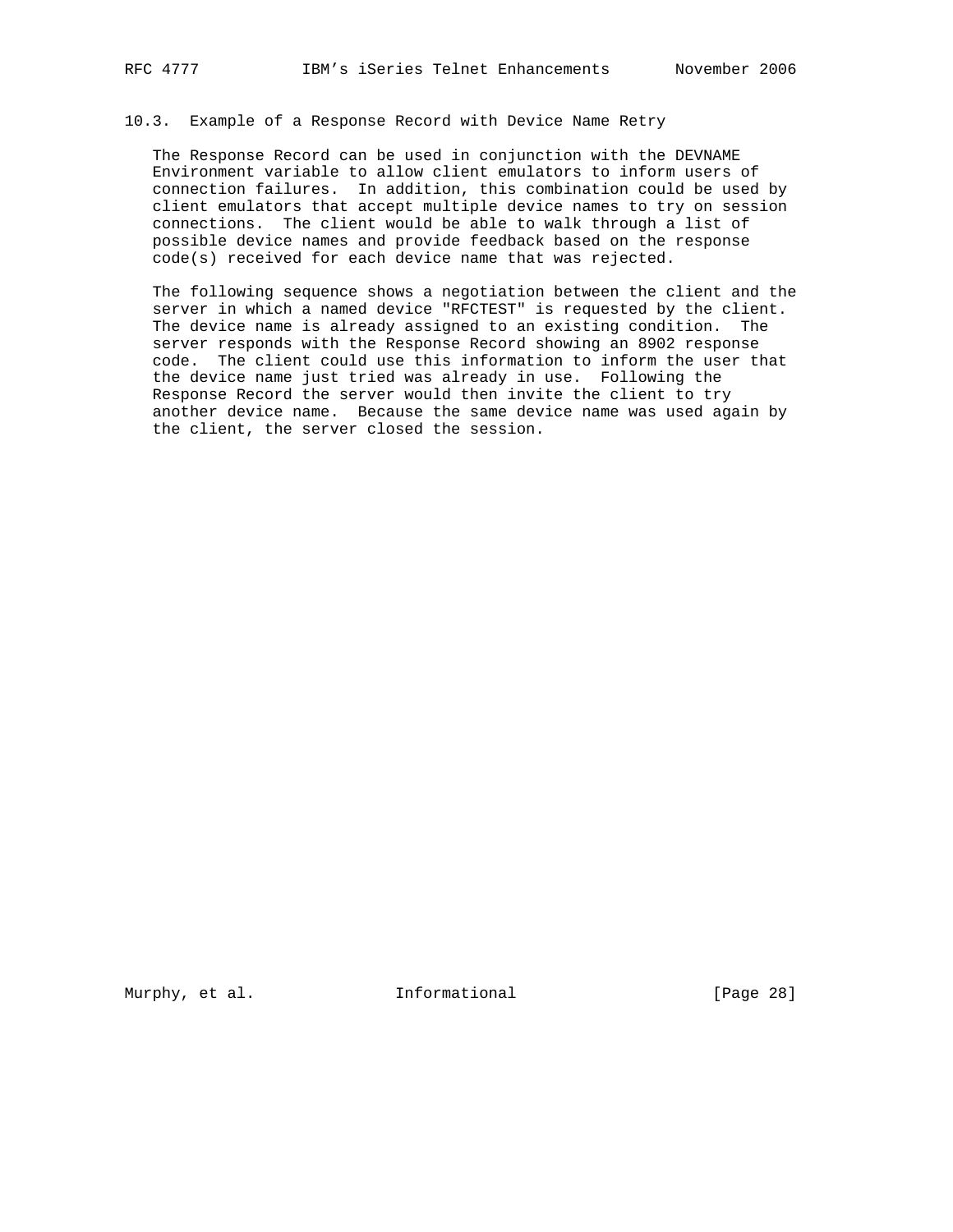iSeries Telnet server Enhanced Telnet client -------------------------- ------------------------- IAC DO NEW-ENVIRON --> <-- IAC WILL NEW-ENVIRON IAC DO TERMINAL-TYPE --> <-- IAC WILL TERMINAL-TYPE IAC SB NEW-ENVIRON SEND USERVAR "IBMRSEEDxxxxxxxx" VAR USERVAR IAC SE --> IAC SB NEW-ENVIRON IS USERVAR "DEVNAME" VALUE "RFCTEST" USERVAR "IBMSENDCONFREC" VALUE "YES" <-- IAC SE IAC SB TERMINAL-TYPE SEND IAC SE --> IAC SB TERMINAL-TYPE IS <-- IBM-3180-2 IAC SE (terminal type negotiations completed) IAC DO EOR --> <-- IAC WILL EOR IAC WILL EOR --> <-- IAC DO EOR IAC DO BINARY --> <-- IAC WILL BINARY IAC WILL BINARY --> <-- IAC DO BINARY (73 BYTE RFC 1205 RECORD WITH 8902 ERROR CODE) --> IAC SB NEW-ENVIRON SEND USERVAR "DEVNAME" IAC SE  $\qquad \qquad \text{---&}$  IAC SB NEW-ENVIRON IS USERVAR "DEVNAME" VALUE "RFCTEST" USERVAR "IBMSENDCONFREC" VALUE "YES" <-- IAC SE

(server closes connection)

Murphy, et al. 1nformational 1999 [Page 29]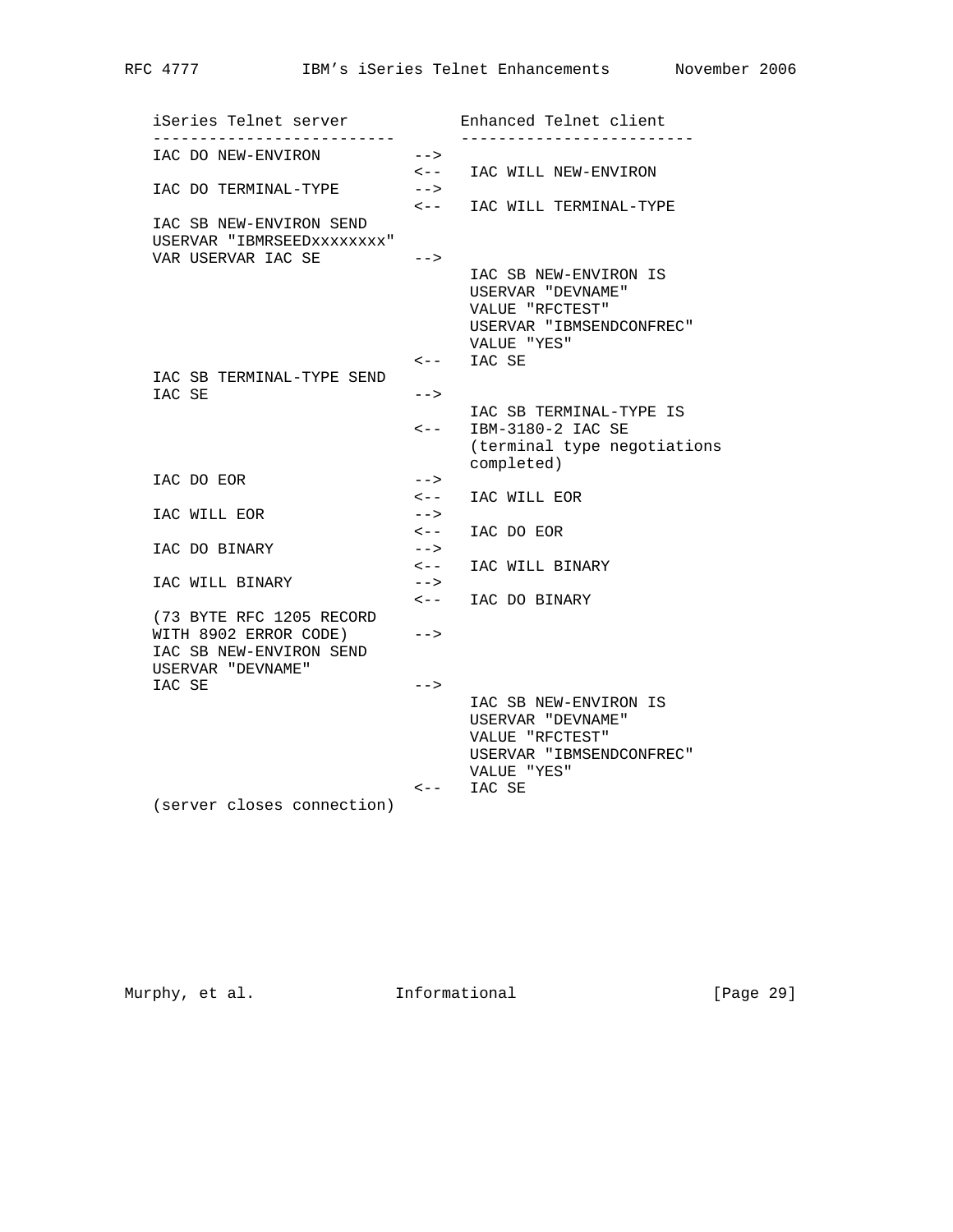Actual bytes transmitted in the above example are shown in hex below.

|    |                |  |                   | iSeries Telnet server   |  |                         |    |                         |  | Enhanced Telnet client  |  |
|----|----------------|--|-------------------|-------------------------|--|-------------------------|----|-------------------------|--|-------------------------|--|
|    | $FF$ $FD$ $27$ |  |                   |                         |  | $--$                    |    |                         |  |                         |  |
|    |                |  |                   |                         |  | $\lt$ $-$               |    | $FF$ FB 27              |  |                         |  |
|    | FF FD 18       |  |                   |                         |  | $--&>$                  |    |                         |  |                         |  |
|    |                |  |                   |                         |  | $\leftarrow -$ FF FB 18 |    |                         |  |                         |  |
|    |                |  |                   | FF FA 27 01 03 49 42 4D |  |                         |    |                         |  |                         |  |
|    |                |  |                   | 52 53 45 45 44 C4 96 67 |  |                         |    |                         |  |                         |  |
|    |                |  |                   | 76 9A 23 E3 34 00 03 FF |  |                         |    |                         |  |                         |  |
| F0 |                |  |                   |                         |  |                         |    |                         |  |                         |  |
|    |                |  |                   |                         |  | $--$                    |    |                         |  | FF FA 27 00 03 44 45 56 |  |
|    |                |  |                   |                         |  |                         |    |                         |  |                         |  |
|    |                |  |                   |                         |  |                         |    |                         |  | 4E 41 4D 45 01 52 46 43 |  |
|    |                |  |                   |                         |  |                         |    |                         |  | 54 45 53 54 03 49 42 4D |  |
|    |                |  |                   |                         |  |                         |    |                         |  | 53 45 4E 44 43 4F 4E 46 |  |
|    |                |  |                   |                         |  |                         |    |                         |  | 52 45 43 01 59 45 53 FF |  |
|    |                |  |                   |                         |  | $\lt$ $-$               | F0 |                         |  |                         |  |
|    |                |  | FF FA 18 01 FF F0 |                         |  | $--&>$                  |    |                         |  |                         |  |
|    |                |  |                   |                         |  | $\lt$ $-$               |    |                         |  | FF FA 18 00 49 42 4D 2D |  |
|    |                |  |                   |                         |  |                         |    |                         |  | 33 31 38 30 2D 32 FF F0 |  |
|    | FF FD 19       |  |                   |                         |  | $--$                    |    |                         |  |                         |  |
|    |                |  |                   |                         |  | $\leftarrow$ $-$        |    | FF FB 19                |  |                         |  |
|    | FF FB 19       |  |                   |                         |  | $--$                    |    |                         |  |                         |  |
|    |                |  |                   |                         |  | $\lt$ $-$               |    | FF FD 19                |  |                         |  |
|    | FF FD 00       |  |                   |                         |  | $--&>$                  |    |                         |  |                         |  |
|    |                |  |                   |                         |  | $\leftarrow -$ FF FB 00 |    |                         |  |                         |  |
|    | FF FB 00       |  |                   |                         |  | $--$                    |    |                         |  |                         |  |
|    |                |  |                   |                         |  | $\leftarrow -$ FF FD 00 |    |                         |  |                         |  |
|    |                |  |                   | 00 49 12 A0 90 00 05 60 |  |                         |    |                         |  |                         |  |
|    |                |  |                   | 06 00 20 C0 00 3D 00 00 |  |                         |    |                         |  |                         |  |
|    |                |  |                   | F8 F9 F0 F2 D9 E2 F0 F3 |  |                         |    |                         |  |                         |  |
|    |                |  |                   | F5 40 40 40 00 00 00 00 |  |                         |    |                         |  |                         |  |
|    |                |  |                   | 00 00 00 00 00 00 00 00 |  |                         |    |                         |  |                         |  |
|    |                |  |                   | 00 00 00 00 00 00 00 00 |  |                         |    |                         |  |                         |  |
|    |                |  |                   | 00 00 00 00 00 00 00 00 |  |                         |    |                         |  |                         |  |
|    |                |  |                   | 00 00 00 00 00 00 00 00 |  |                         |    |                         |  |                         |  |
|    |                |  |                   | 00 00 00 00 00 00 00 00 |  |                         |    |                         |  |                         |  |
|    | 00 FF EF       |  |                   |                         |  | $--$                    |    |                         |  |                         |  |
|    |                |  |                   | FF FA 27 01 03 44 45 56 |  |                         |    |                         |  |                         |  |
|    |                |  | 4E 41 4D 45 FF F0 |                         |  | $--$                    |    |                         |  |                         |  |
|    |                |  |                   |                         |  | $\leftarrow$ $-$        |    |                         |  | FF FA 27 00 03 44 45 56 |  |
|    |                |  |                   |                         |  |                         |    |                         |  | 4E 41 4D 45 01 52 46 43 |  |
|    |                |  |                   |                         |  |                         |    |                         |  | 54 45 53 54 03 49 42 4D |  |
|    |                |  |                   |                         |  |                         |    |                         |  | 53 45 4E 44 43 4F 4E 46 |  |
|    |                |  |                   |                         |  |                         |    | 52 45 43 01 59 45 53 FF |  |                         |  |
|    |                |  |                   |                         |  |                         |    |                         |  |                         |  |

Murphy, et al. 1nformational [Page 30]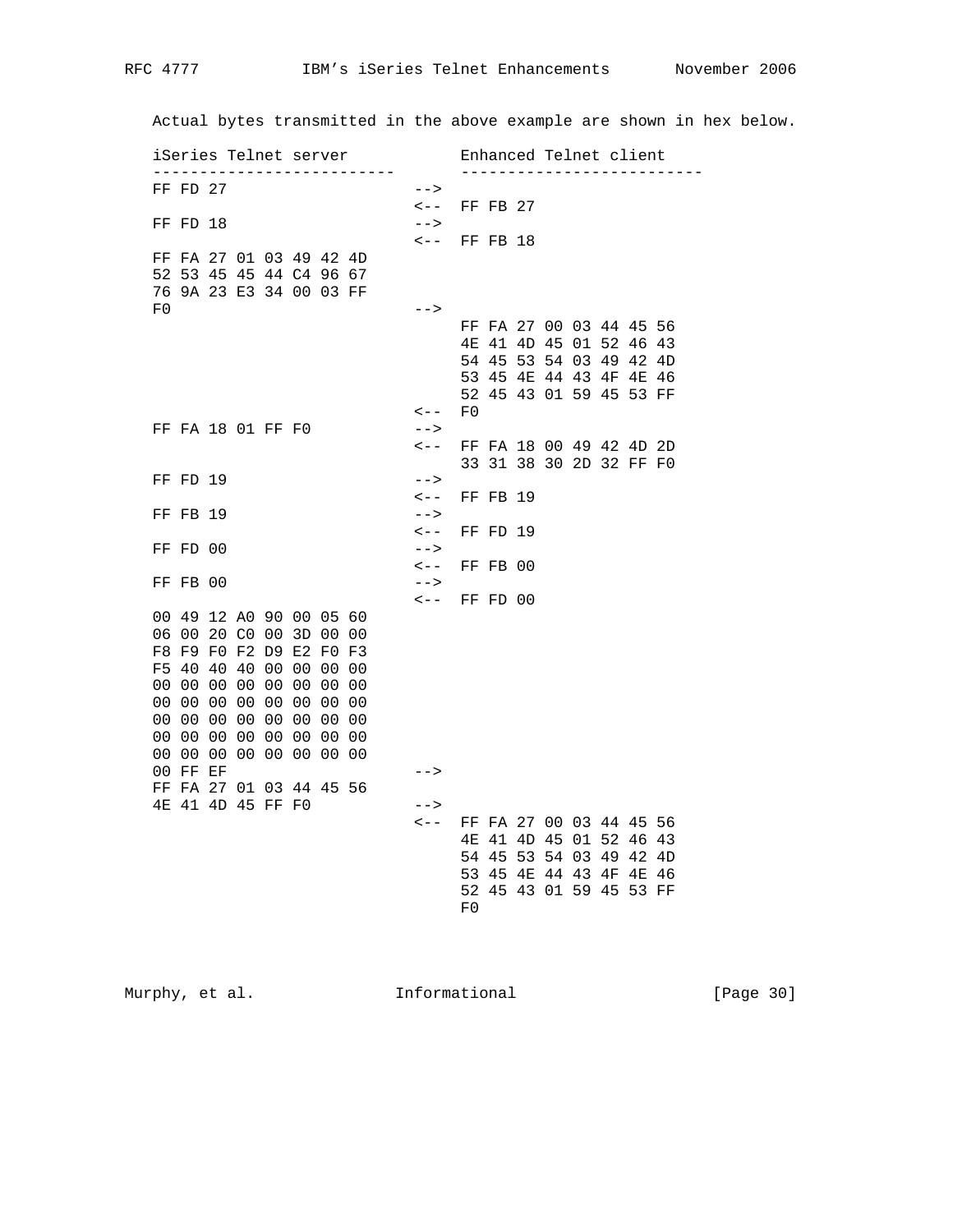10.4. Response Codes

coming.

The Start-Up Response Record success response codes:

| CODE. | DESCRIPTION                                          |
|-------|------------------------------------------------------|
|       |                                                      |
| T901  | Virtual device has less function than source device. |
| I902  | Session successfully started.                        |
| I906  | Automatic sign-on requested, but not allowed.        |
|       | Session still allowed; a sign-on screen will be      |

The Start-Up Response Record error response codes:

| CODE | DESCRIPTION                                    |
|------|------------------------------------------------|
| 2702 | Device description not found.                  |
| 2703 | Controller description not found.              |
| 2777 | Damaged device description.                    |
| 8901 | Device not varied on.                          |
| 8902 | Device not available.                          |
| 8903 | Device not valid for session.                  |
| 8906 | Session initiation failed.                     |
| 8907 | Session failure.                               |
| 8910 | Controller not valid for session.              |
| 8916 | No matching device found.                      |
| 8917 | Not authorized to object.                      |
| 8918 | Job canceled.                                  |
| 8920 | Object partially damaged.                      |
| 8921 | Communications error.                          |
| 8922 | Negative response received.                    |
| 8923 | Start-up record built incorrectly.             |
| 8925 | Creation of device failed.                     |
| 8928 | Change of device failed.                       |
| 8929 | Vary on or vary off failed.                    |
| 8930 | Message queue does not exist.                  |
| 8934 | Start-up for S/36 WSF received.                |
| 8935 | Session rejected.                              |
| 8936 | Security failure on session attempt.           |
| 8937 | Automatic sign-on rejected.                    |
| 8940 | Automatic configuration failed or not allowed. |
| I904 | Source system at incompatible release.         |

Murphy, et al. 1nformational [Page 31]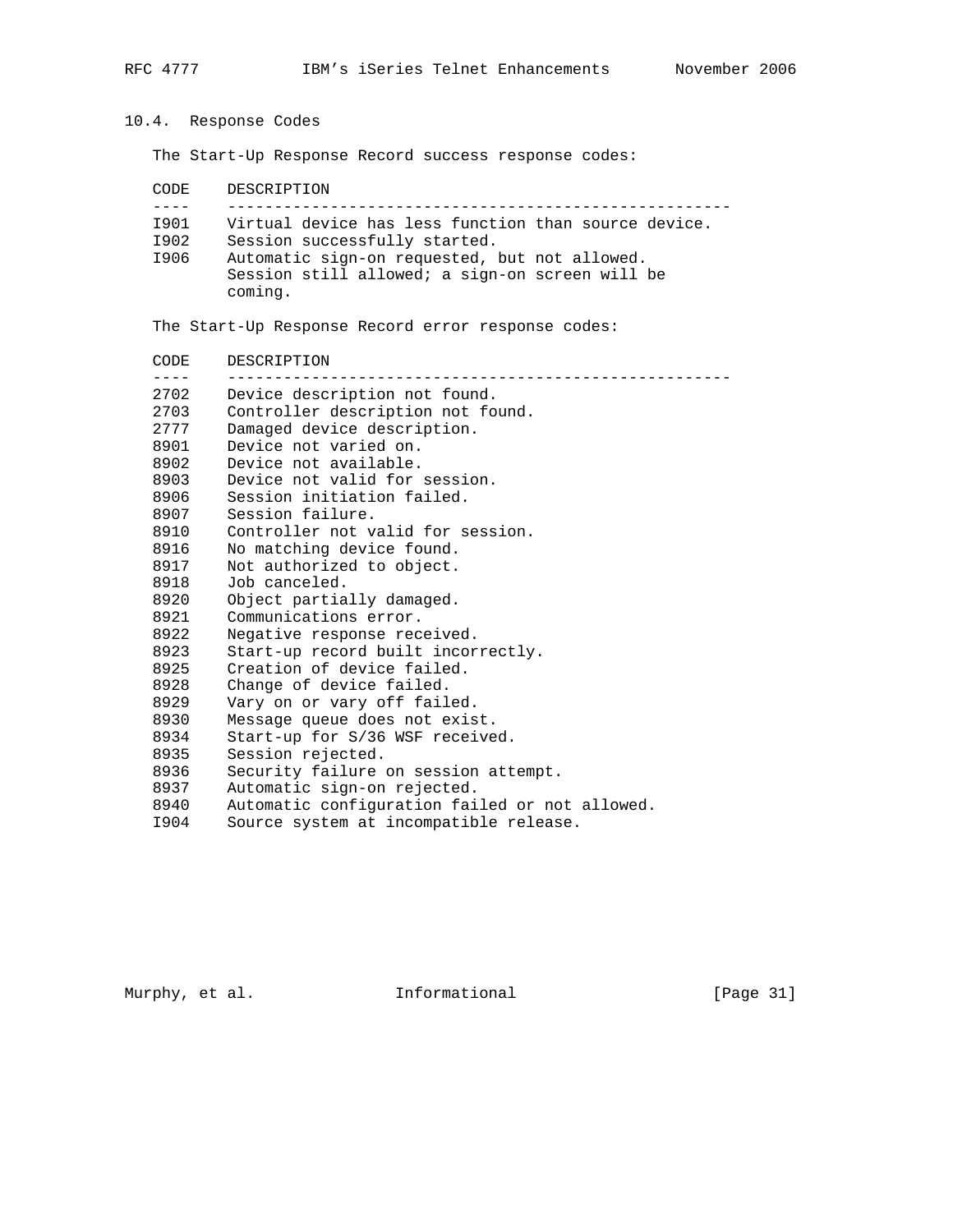The Start-Up Response Record error response codes for non-Kerberos Services Token automatic sign-on:

| CODE | DESCRIPTION                                                |
|------|------------------------------------------------------------|
|      |                                                            |
| 0001 | System error.                                              |
| 0002 | Userid unknown.                                            |
| 0003 | Userid disabled.                                           |
| 0004 | Invalid password/passphrase/token.                         |
| 0005 | Password/passphrase/token is expired.                      |
| 0006 | Pre-V2R2 password.                                         |
| 0008 | Next invalid password/passphrase/token will revoke userid. |
|      |                                                            |

 The Start-Up Response Record error response codes for Kerberos Services Token automatic sign-on support:

| CODE        | DESCRIPTION                                                              |
|-------------|--------------------------------------------------------------------------|
| 0001        | User profile is disabled.                                                |
| 0002        | Kerberos principal maps to a system user profile.                        |
| 0003        | Enterprise Identity Map (EIM) configuration error.                       |
| 0004        | EIM does not map Kerberos principal to user profile.                     |
| 0005        | EIM maps Kerberos principal to multiple user profiles.                   |
| 0006        | EIM maps Kerberos principal to user profile not found on                 |
|             | system.                                                                  |
| 1000        | None of the requested mechanisms are supported by the                    |
|             | local system.                                                            |
| 2000        | The input name is not formatted properly or is not valid.                |
| 6000        | The received input token contains an incorrect signature.                |
| 7000        | No credentials available or credentials valid for context<br>init only.  |
| 9000        | Consistency checks performed on the input token failed.                  |
| A000        | Consistency checks on the cred structure failed.                         |
| <b>B000</b> | Credentials are no longer valid.                                         |
| D000        | The runtime failed for reasons that are not defined at the<br>GSS level. |

 In the case where the USERVAR, DEVNAME USERVAR, IBMSENDCONFREC USERVAR, IBMSUBSPW USERVAR, and IBMRSEED USERVAR are all used together, any device errors will take precedence over automatic sign-on errors. That is:

 1) If the requested named device is not available or an error occurs when attempting to create the device on the server system, a device related return code (i.e., 8902) will be sent to the client system in the display confirmation record.

Murphy, et al. 1nformational 1999 [Page 32]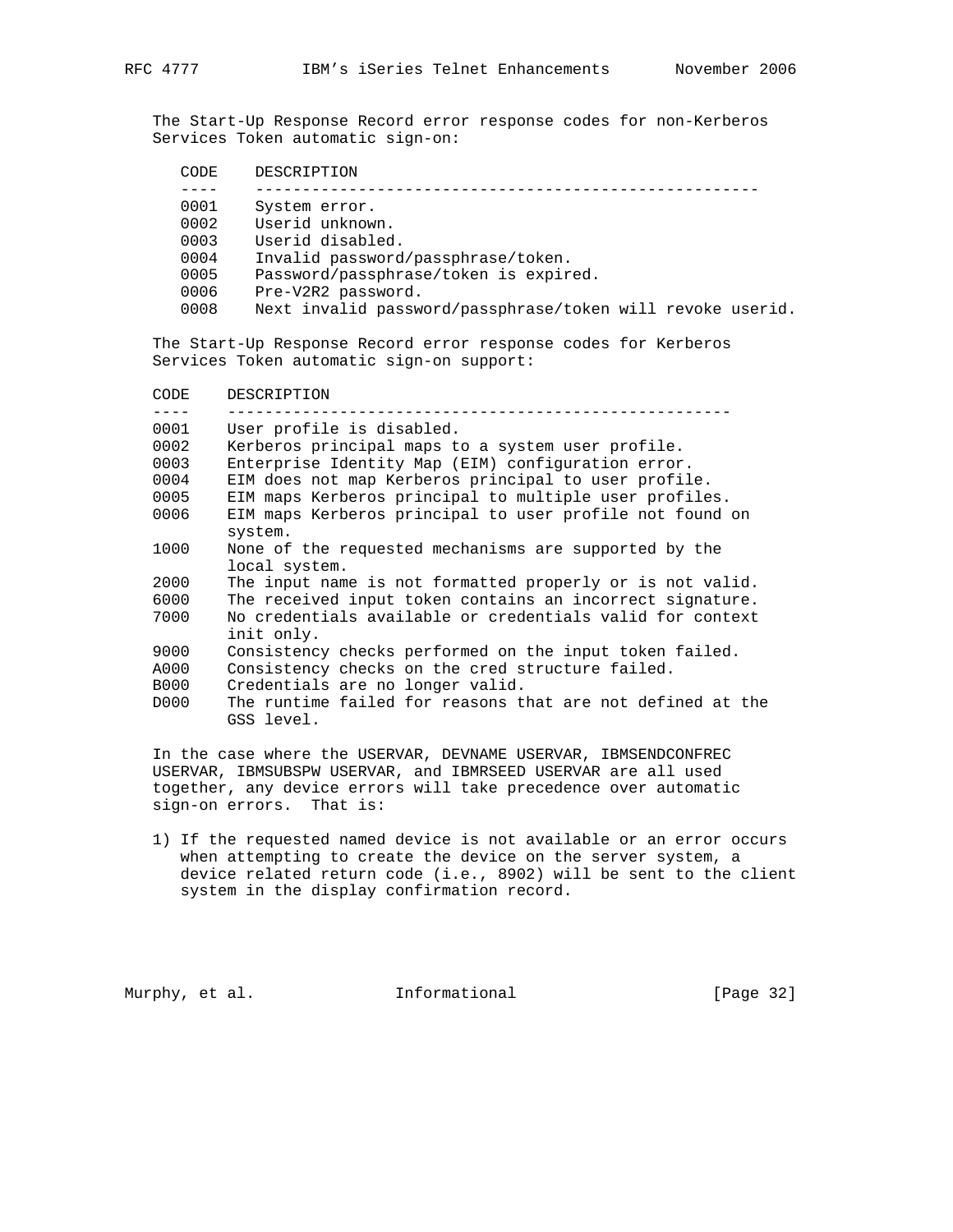- 2) If the requested named device is available or no errors occur when attempting to create the device on the server system, an automatic sign-on return code (i.e., 0002) will be sent to the client system in the display confirmation record.
- 11. Printer Steady-State Pass-Through Interface

 The information in this section applies to the pass-through session after the receipt of startup confirmation records is complete.

Following is the printer header interface used by Telnet.

```
 +------------------------------------------------------------------+
    | +-- Length of structure (LLLL) |
 | | |
       | | +-- GDS identifier |
 | | | |
          | | | +-- Data flow record |
 | | | | |
             | | | | +-- Length of pass-through specific header (LL) |
 | | | | | |
               | | | | | +-- Flags |
 | | | | | | |
                +-- Printer operation code
 | | | | | | | |
                      | | | | | | | +-- Diagnostic field - zero pad to|
                      LL specified
 | | | | | | | | |
                            +-- Printer data
 | | | | | | | | | |
   | +--+ +--+ +--+ ++ +--+ ++ +----------+ +----------------+ |
   | | | | | | | || | | || | | | | |
   | xxxx 12A0 xxxx xx xxxx xx xxxxxxxxxxxx ... print data ... |
 | |
    +------------------------------------------------------------------+
```
Figure 3. Layout of the printer pass-through header

BYTES 0-1: Length of structure including this field (LLLL)

- BYTES 2-3: GDS Identifier ('12A0'X)
- BYTE 4-5: Data flow record

 This field contains flags that describe what type of data pass-through should be expected to be found following this header. Generally, bits 0-2 in the first byte are mutually exclusive (that is, if one of them is

Murphy, et al. 1nformational 1999 [Page 33]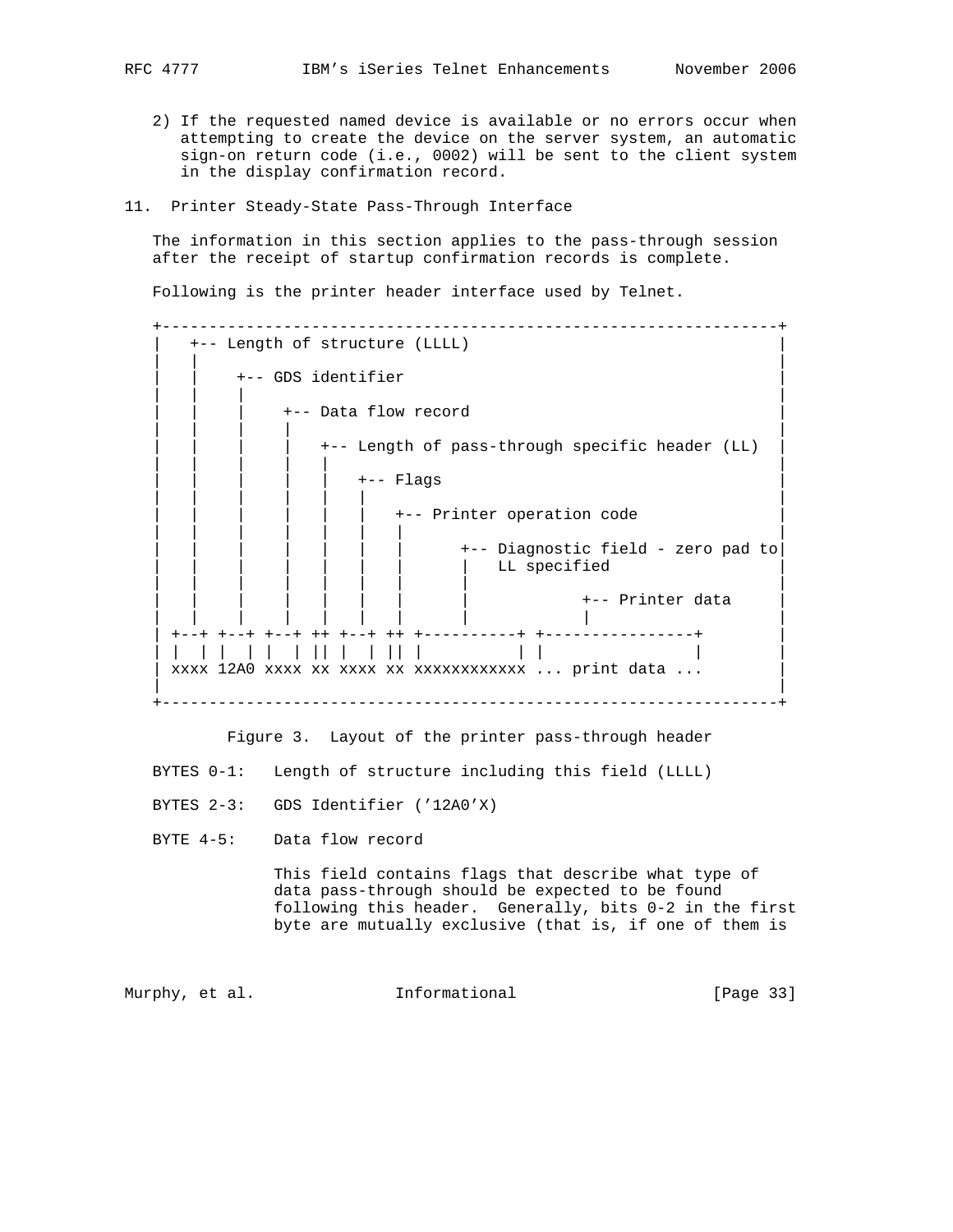set to '1'B, the rest will be set to '0'B.) The bits and their meanings follow.

- BIT DESCRIPTION
- 0 Start-Up confirmation<br>1 Termination record
	- Termination record
- 2 Start-Up Record
- 3 Diagnostic information included
- 4 5 Reserved
- 6 Reserved 7 Printer record
	-
- 8 13 Reserved<br>14 Client-or<br>15 September Client-originated (inbound) printer record 15 Server-originated (outbound) printer record
- BYTE 6: Length printer pass-through header including this field (LL)
- BYTES 7-8: Flags

 BYTE 7 BITS: xxxx x111 --> Reserved xxxx 1xxx --> Last of chain xxx1 xxxx --> First of chain xx1x xxxx --> Printer now ready x1xx xxxx --> Intervention Required 1xxx xxxx --> Error Indicator

BYTE 8 BITS: xxxx xxxx --> Reserved

BYTE 9: Printer operation code

 '01'X Print/Print complete '02'X Clear Print Buffers

BYTE 10-LL: Diagnostic information (Note 1)

- If BYTE  $7 = xx1x$  xxxx, then bytes 10-LL may contain: Printer ready 69 00 00 00 02
- If BYTE  $7 = x1xx$  xxxx, then bytes  $10-LL$  may contain: (Note 2) Command/parameter not valid C9 00 03 02 2x Print check C9 00 03 02 3x<br>Forms check C9 00 03 02 4x  $C9$  00 03 02  $4x$  Normal periodic condition C9 00 03 02 5x Data stream error C9 00 03 02 6x Machine/print/ribbon check C9 00 03 02 8x

Murphy, et al. **Informational** [Page 34]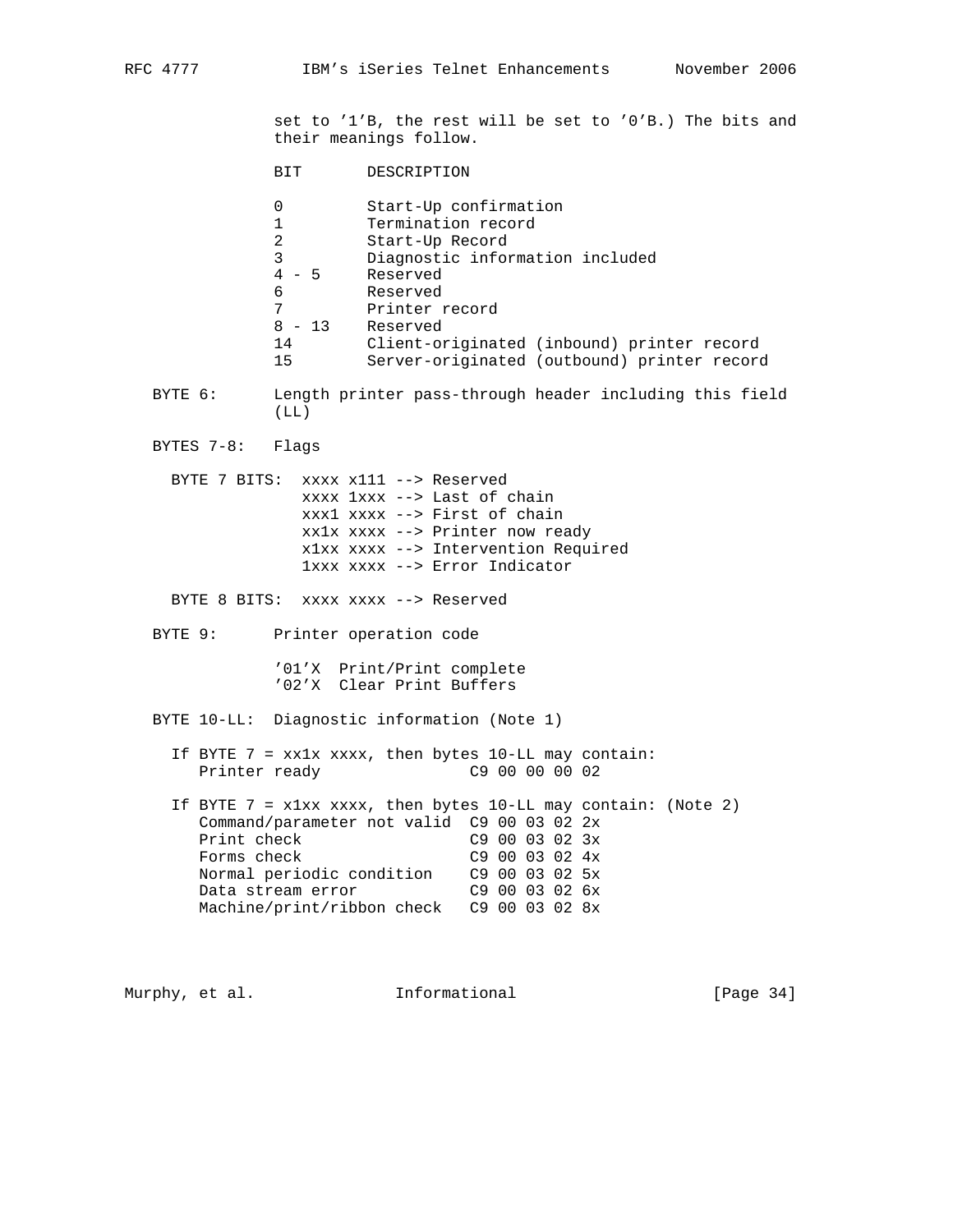|                         |             | If BYTE 7 = $1xxx$ xxxx, then bytes 10-LL may contain: (Note 3) |
|-------------------------|-------------|-----------------------------------------------------------------|
| Cancel                  | 08 11 02 00 |                                                                 |
| Invalid print parameter | 08 11 02 29 |                                                                 |
| Invalid print command   | 08 11 02 28 |                                                                 |

Diagnostic information notes:

- 1. LL is the length of the structure defined in Byte 6. If no additional data is present, the remainder of the structure must be padded with zeroes.
- 2. These are printer SIGNAL commands. Further information on these commands may be obtained from the 5494 Remote Control Unit Functions Reference guide [5494-CU]. Refer to your iSeries printer documentation for more specific information on these data stream exceptions. The following are some 3812 and 5553 errors that may be seen:

| Machine check           |       |    | C9 00 03 02 11             |                                        |
|-------------------------|-------|----|----------------------------|----------------------------------------|
| Graphics check          |       |    | C9 00 03 02 26             |                                        |
| Print check             |       |    | C9 00 03 02 31             |                                        |
| Form jam                |       |    | C9 00 03 02 41             |                                        |
| Paper jam               |       |    | C9 00 03 02 47             |                                        |
| End of forms            |       |    | C <sub>9</sub> 00 03 02 50 |                                        |
| Printer not ready       |       |    | C <sub>9</sub> 00 03 02 51 |                                        |
| Data stream - class 1   |       |    |                            | C9 00 03 02 66 loss of text            |
| Data stream - class 2   |       |    |                            | C9 00 03 02 67 text appearance         |
| Data stream - class 3   |       |    |                            | C9 00 03 02 68 multibyte control error |
| Data stream - class 4   |       |    |                            | C9 00 03 02 69 multibyte control parm  |
| Cover unexpectedly open |       |    | C9 00 03 02 81             |                                        |
| Machine check           |       |    | C <sub>9</sub> 00 03 02 86 |                                        |
| Machine check           |       |    | C9 00 03 02 87             |                                        |
| Ribbon check            | C9 00 | 03 | 0288                       |                                        |
|                         |       |    |                            |                                        |

 3. These are printer negative responses. Further information on these commands may be obtained from the 5494 Remote Control Unit Functions Reference guide [5494-CU].

The print data will start in byte LL+1.

11.1. Example of a Print Record

 Figure 4 shows the server sending the client data with a print record. This is normally seen following receipt of a Success Response Record, such as the example in Figure 1.

Murphy, et al. **Informational** [Page 35]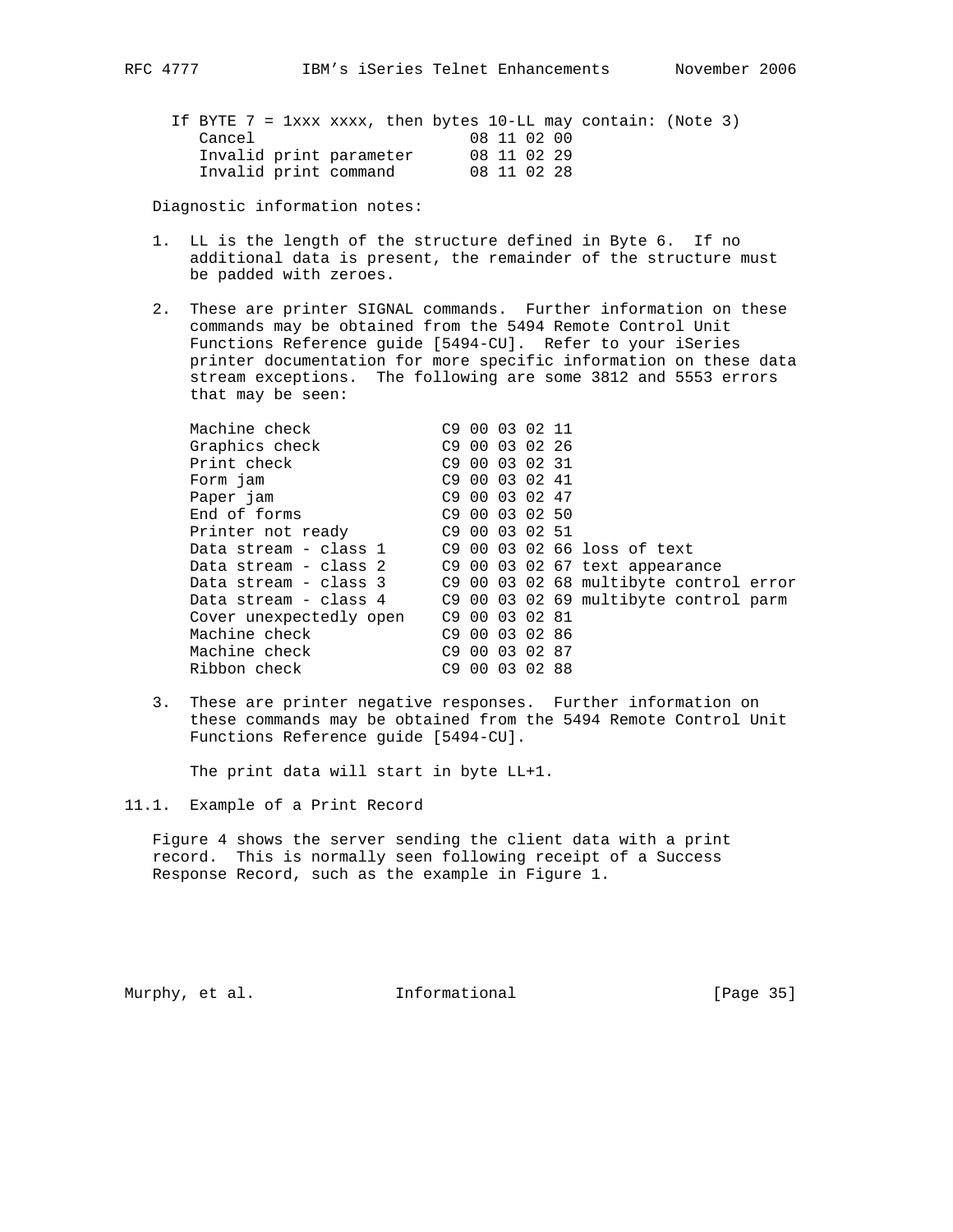+--------------------------------------------------------------------+ | +-- Length of structure (LLLL) | +-- GDS identifier +-- Data flow record | | | | +-- Length of pass-through specific header (LL) | | | | | | +-- Flags | +-- Printer operation code | | | | | | | +-- Zero pad to LL specified (0A) | | | | | | +-- Printer data<br>| | | | | | | | | | | | | | | | | | | +--+ +--+ +--+ ++ +--+ ++ +----------+ +---------------------------| | | | | | | | || | | || | | | | | 0085 12A0 0101 0A 1800 01 000000000000 34C4012BD20345FF2BD2044C0002| | | | ------------------------------------------------------------ | | | | 2BD2040D00002BD20A8501010201030204022BD20309022BD2061100014A | | | | ------------------------------------------------------------ | | | | 402BD20601010000012BD306F60000FFFF2BD20A48000001000000010100 | | | | ------------------------------------------------------------ | | | | 2BD10705000B0090012BD2044900F02BD206404A403DE02BD2041500F034 | | | end of printer data | -------------------------+ | | | | | C4012BD10381FF002BC8034001 | +--------------------------------------------------------------------+ Figure 4. Server sending client data with a print record - '0085'X = Logical record length, including this byte (LLLL)<br>- '12A0'X = GDS LU6.2 header - '12A0'X = GDS LU6.2 header - '0101'X = Data flow record (server to client) - '0A'X = Length of pass-through specific header (LL) - '1800'X = First of chain / Last of chain indicators  $-$  '01'X = Print - '000000000000'X = Zero pad header to LL specified - '34C401'X = First piece of data for spooled data

- Remainder is printer data/commands/orders

Murphy, et al. 1nformational 1999 [Page 36]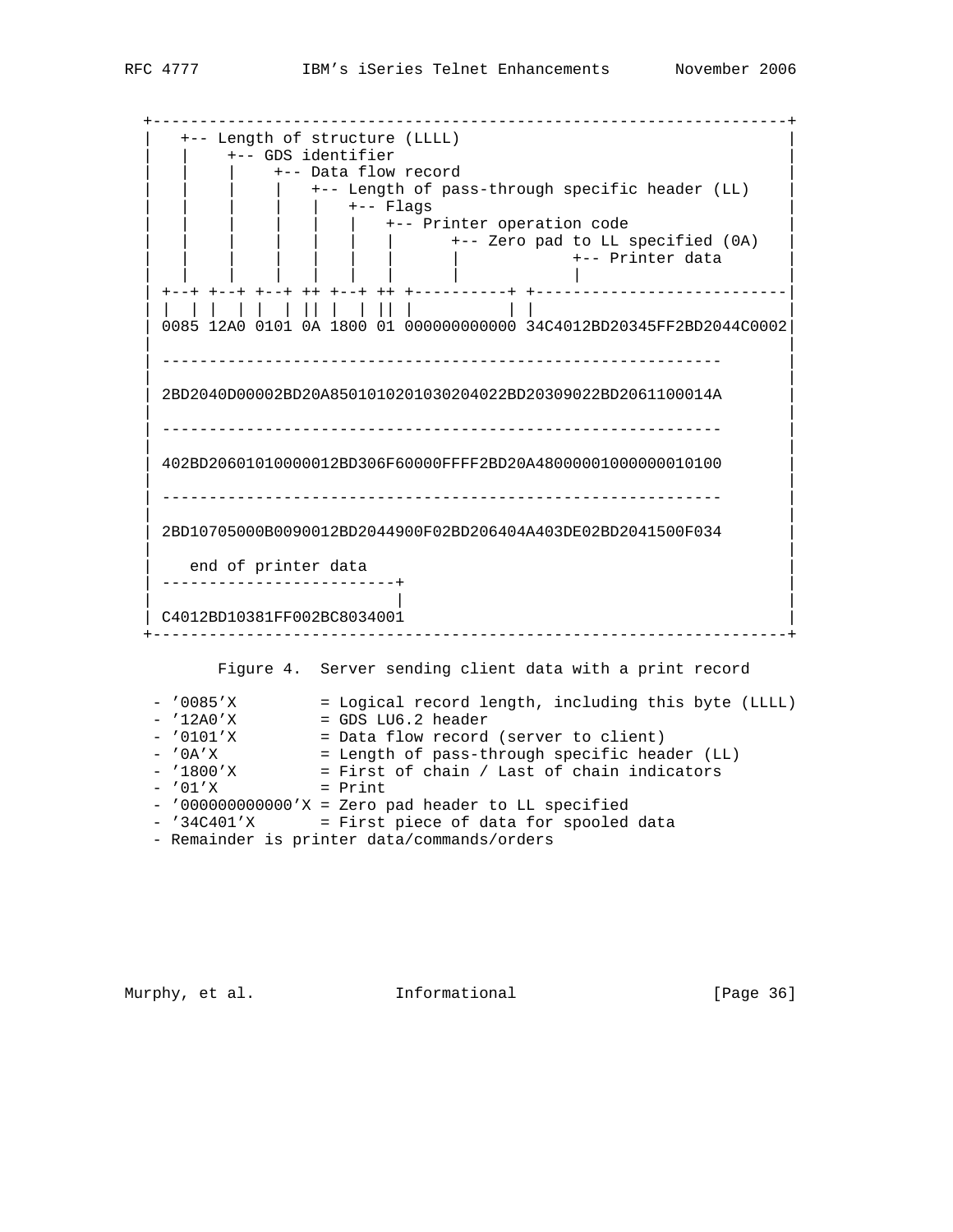11.2. Example of a Print Complete Record

 Figure 5 shows the client sending the server a print complete record. This would normally follow receipt of a print record, such as the example in Figure 4. This indicates successful completion of a print request.

 +-------------------------------------------------------------------+ | +-- Length of structure (LLLL) | +-- GDS identifier +-- Data flow record | | | | +-- Length of pass-through specific header (LL) | | | | | | +-- Flags | | | | | | | +-- Printer operation code | | | | | | | | | | +--+ +--+ +--+ ++ +--+ ++ | | | | | | | | || | | || | 000A 12A0 0102 04 0000 01 +-------------------------------------------------------------------+

Figure 5. Client sending server a print complete record

 - '000A'X = Logical record length, including this byte (LLLL)  $-$  '12A0'X = GDS LU6.2 header - '0102'X = Data flow response record (client to server) - '04'X = Length of pass-through specific header (LL) - '0000'X = Good Response - '01'X = Print Complete

11.3. Example of a Null Print Record

 Figure 6 shows the server sending the client a null print record. The null print record is the last print command the server sends to the client for a print job, and it indicates to the printer that there is no more data. The null data byte '00'X is optional and in some cases may be omitted (in particular, this scenario occurs in DBCS print streams).

 This example would normally follow any number of print records, such as the example in Figure 4. This indicates successful completion of a print job. The client normally responds to this null print record with another print complete record, such as in Figure 5.

Murphy, et al. **Informational** [Page 37]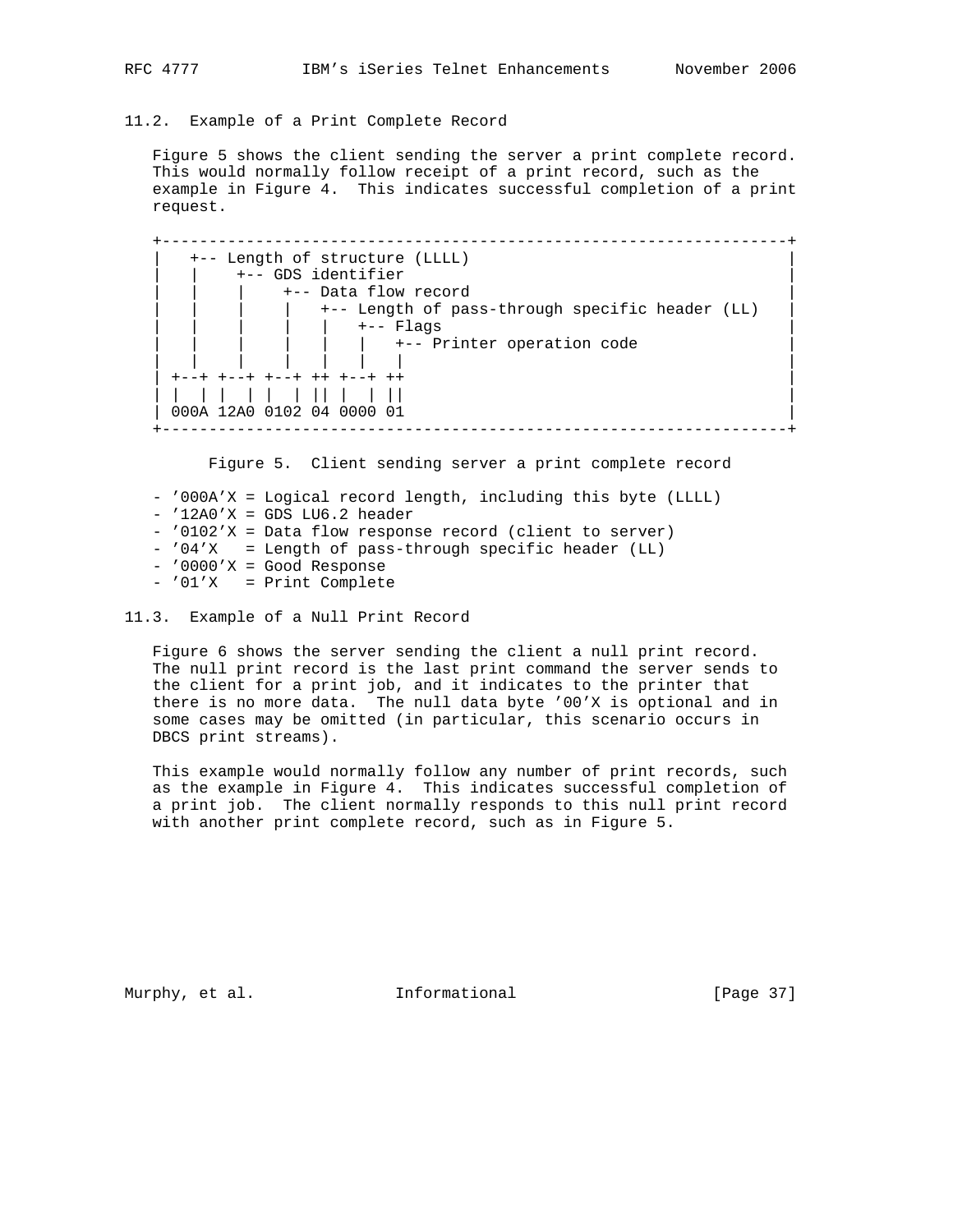| +-- Length of structure (LLLL)<br>+-- GDS identifier |
|------------------------------------------------------|
| +-- Data flow record                                 |
| +-- Length of pass-through specific header (LL)      |
| $---$ Flags                                          |
| +-- Printer operation code                           |
| +-- Zero pad to LL specified (0A)                    |
| +-- Printer data                                     |
|                                                      |
| +--+ ++ +--+ ++ +----------+ ++                      |
|                                                      |
| 0011 12A0 0101 0A 0800 01 0000000000000 00           |

Figure 6. Server sending client a null print record

| $-$ '0011'X | = Logical record length, including this byte           |
|-------------|--------------------------------------------------------|
| $-12A0'X$   | $=$ GDS LU6.2 header                                   |
| $- '0101'$  | = Data flow record                                     |
| $-$ '0A'X   | = Length of pass-through specific header (LL)          |
| $-$ '0800'X | = Last of Chain                                        |
| $-701'$ X   | $=$ Print                                              |
|             | - $'0000000000000'X = Zero pad header to LL specified$ |
| $-700'$ X   | = Null data byte                                       |

Murphy, et al. **Informational** [Page 38]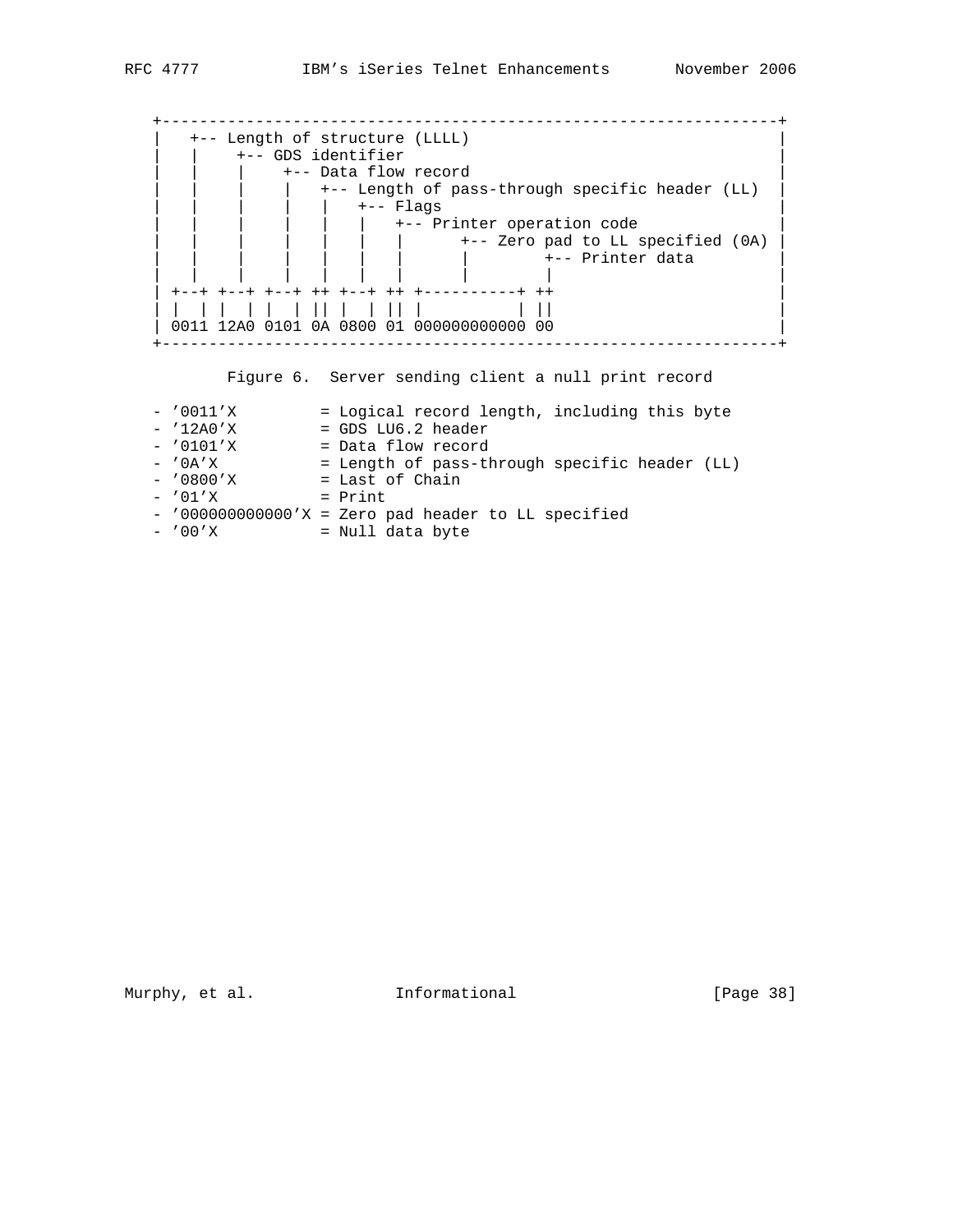# 12. End-to-End Print Example

 The next example shows a full print exchange between a Telnet client and server for a 526 byte spooled file. Selective translation of the hexadecimal streams into 1) Telnet negotiations and 2) ASCII/EBCDIC characters is done to aid readability. Telnet negotiations are delimited by '(' and ')' parenthesis characters; ASCII/EBCDIC conversions are bracketed by '|' vertical bar characters.

iSeries Telnet server Telnet Enhanced Telnet client ------------------------------- ---------------------------------  $FFFD27$   $--$ 

(IAC DO NEW-ENVIRON)

 $<--$  FFFB27

(IAC WILL NEW-ENVIRON)

 FFFD18FFFA270103 49424D5253454544 7EA5DFDDFD300404 0003FFF0 -->

 (IAC DO TERMINAL-TYPE IAC SB NEW-ENVIRON SEND USERVAR IBMRSEED xxxxxxxx VAR USERVAR IAC SE)

 $\textrm{<-}$  FFFB18

(IAC WILL TERMINAL-TYPE)

FFFA1801FFF0 -->

 (IAC SB TERMINAL-TYPE SEND IAC SE)

> FFFA27000349424D 52534545447EA5DF DDFD300404000344 45564E414D450144 554D4D5950525403 49424D4D5347514E 414D450151535953 4F50520349424D4D 5347514C4942012A 4C49424C0349424D 464F4E5401313103 49424D5452414E53 464F524D01310349 424D4D4652545950 4D444C012A485049 490349424D505052 5352433101020103 49424D5050525352 433201040349424D 454E56454C4F5045 01FFFF0349424D41 5343494938393901 <-- 30FFF0

Murphy, et al. 1nformational [Page 39]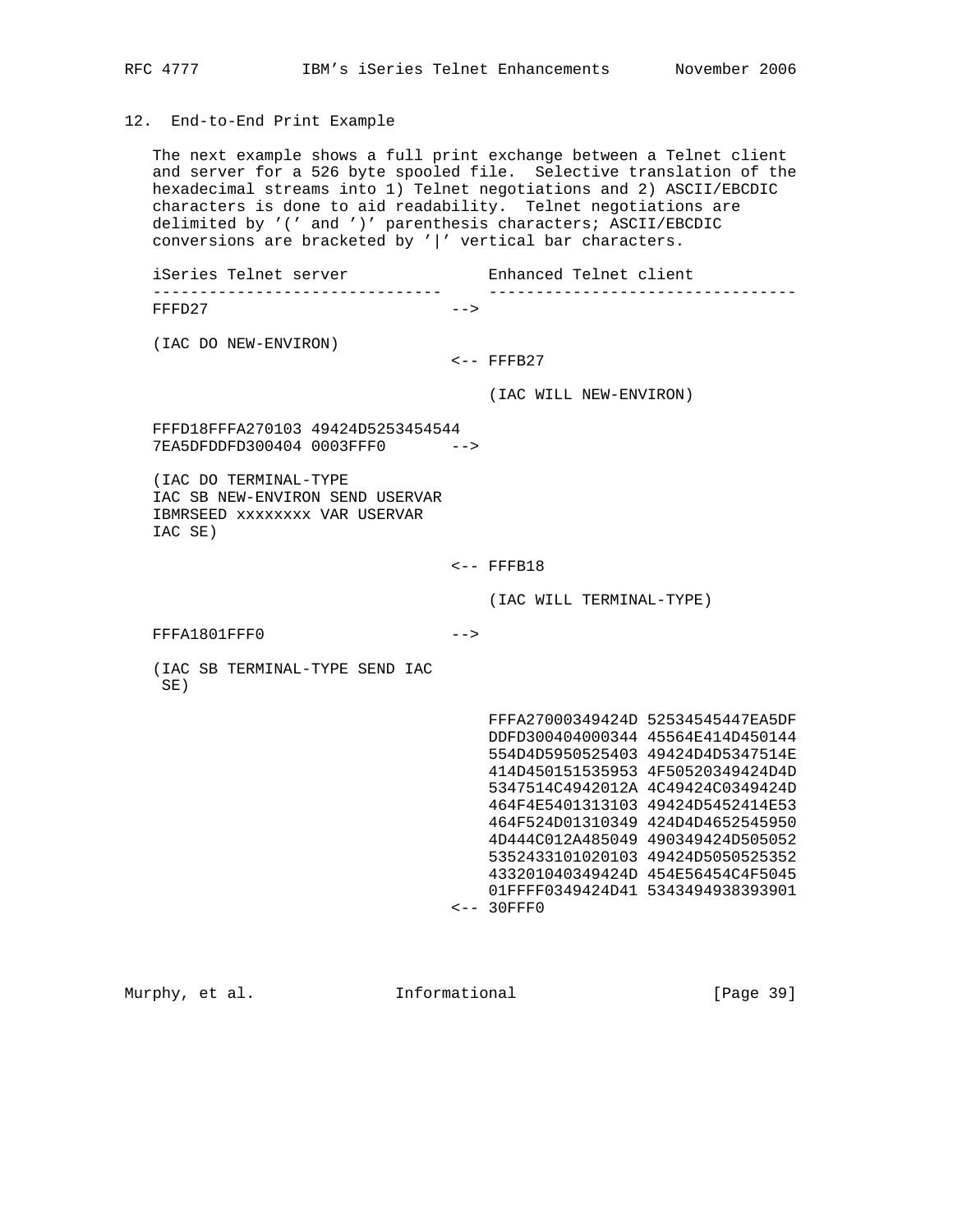|                   |        | (IAC SB NEW-ENVIRON IS USERVAR<br>IBMRSEED XXXXXXXX VAR<br>USERVAR DEVNAME VALUE DUMMYPRT<br>USERVAR IBMMSGONAME VALUE<br>QSYSOPR<br>USERVAR IBMMSGQLIB VALUE *LIBL<br>USERVAR IBMFONT VALUE 11<br>USERVAR IBMTRANSFORM VALUE 1<br>USERVAR IBMMFRTYPMDL VALUE *HPII<br>USERVAR IBMPPRSRC1 VALUE<br>ESC '01'X<br>USERVAR IBMPPRSRC2 VALUE '04'X<br>USERVAR IBMENVELOPE VALUE IAC<br>USERVAR IBMASCII899 VALUE 0<br>IAC SE) |
|-------------------|--------|---------------------------------------------------------------------------------------------------------------------------------------------------------------------------------------------------------------------------------------------------------------------------------------------------------------------------------------------------------------------------------------------------------------------------|
|                   |        | <-- FFFA180049424D2D 333831322D31FFF0                                                                                                                                                                                                                                                                                                                                                                                     |
| FFFD19            | $--$   | (IAC SB TERMINAL-TYPE IS<br>IBM-3812-1 IAC SE)                                                                                                                                                                                                                                                                                                                                                                            |
| (IAC DO EOR)      |        | $<$ -- FFFB19                                                                                                                                                                                                                                                                                                                                                                                                             |
|                   |        | (IAC WILL EOR)                                                                                                                                                                                                                                                                                                                                                                                                            |
| FFFB19            | $--&>$ |                                                                                                                                                                                                                                                                                                                                                                                                                           |
| (IAC WILL EOR)    |        | $\leftarrow$ - FFFD19                                                                                                                                                                                                                                                                                                                                                                                                     |
| FFFD00            | $--&>$ | (IAC DO EOR)                                                                                                                                                                                                                                                                                                                                                                                                              |
| (IAC DO BINARY)   |        | $\leftarrow$ - FFFB00                                                                                                                                                                                                                                                                                                                                                                                                     |
| FFFB00            | $--&$  | (IAC WILL BINARY)                                                                                                                                                                                                                                                                                                                                                                                                         |
| (IAC WILL BINARY) |        | $\leftarrow$ - FFFD00                                                                                                                                                                                                                                                                                                                                                                                                     |
|                   |        | (IAC DO BINARY)                                                                                                                                                                                                                                                                                                                                                                                                           |
|                   |        |                                                                                                                                                                                                                                                                                                                                                                                                                           |

Murphy, et al. **Informational** [Page 40]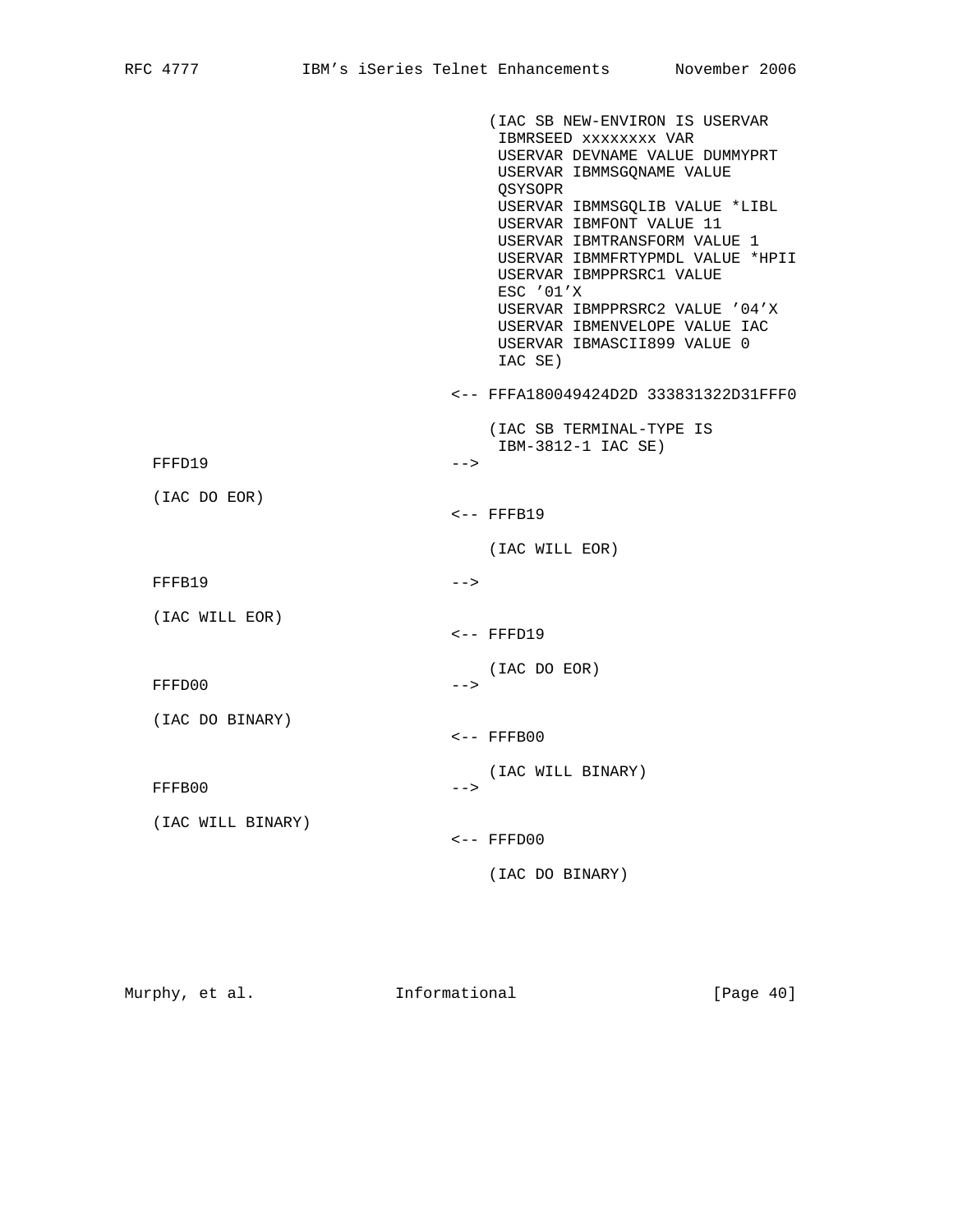|    | -->                                                                                                                                                                                                                                                                                                                                                                                                                                                                                                                                                                                                                                                                                                                                                                                                                                                                                                                                                                                                                                                                                                                                                                                                                                                                                                                                                                                                                                                                                                                                              | $\left\{ \right.$<br>$-$<br>1902ELCRTP06DUMM<br>YPRT                                                                                                                                                                                                                    | (EBCDIC)                                                         |
|----|--------------------------------------------------------------------------------------------------------------------------------------------------------------------------------------------------------------------------------------------------------------------------------------------------------------------------------------------------------------------------------------------------------------------------------------------------------------------------------------------------------------------------------------------------------------------------------------------------------------------------------------------------------------------------------------------------------------------------------------------------------------------------------------------------------------------------------------------------------------------------------------------------------------------------------------------------------------------------------------------------------------------------------------------------------------------------------------------------------------------------------------------------------------------------------------------------------------------------------------------------------------------------------------------------------------------------------------------------------------------------------------------------------------------------------------------------------------------------------------------------------------------------------------------------|-------------------------------------------------------------------------------------------------------------------------------------------------------------------------------------------------------------------------------------------------------------------------|------------------------------------------------------------------|
| ΕF | $--$                                                                                                                                                                                                                                                                                                                                                                                                                                                                                                                                                                                                                                                                                                                                                                                                                                                                                                                                                                                                                                                                                                                                                                                                                                                                                                                                                                                                                                                                                                                                             | $E$ (100 (s0p10)<br>.00h12v0s0b003T<br>$(s0B \& d@ \& l0O \& l$<br>008C &1005C (s0p<br>17.10h10v0s0b000<br>T (10U (s0p17.10<br>h10v0s0b000T (s0<br>B &d@ &l10 &l005<br>C (s0p17.10h10v0<br>s0b000T &110 (s0<br>p17.10h10v0s0b00<br>0T (s0p17.10h10v<br>0s0b000T &1005C  | (ASCII)                                                          |
|    |                                                                                                                                                                                                                                                                                                                                                                                                                                                                                                                                                                                                                                                                                                                                                                                                                                                                                                                                                                                                                                                                                                                                                                                                                                                                                                                                                                                                                                                                                                                                                  |                                                                                                                                                                                                                                                                         |                                                                  |
|    |                                                                                                                                                                                                                                                                                                                                                                                                                                                                                                                                                                                                                                                                                                                                                                                                                                                                                                                                                                                                                                                                                                                                                                                                                                                                                                                                                                                                                                                                                                                                                  |                                                                                                                                                                                                                                                                         |                                                                  |
|    |                                                                                                                                                                                                                                                                                                                                                                                                                                                                                                                                                                                                                                                                                                                                                                                                                                                                                                                                                                                                                                                                                                                                                                                                                                                                                                                                                                                                                                                                                                                                                  | $E$ (10U (s0p1<br>7.10h10v0s0b000T<br>$(s0B \& d@ \& 110 \& c)$<br>1005C & 11H & 11O<br>&102A &11C &1000<br>8E &1008C &10049<br>F &a0R &1005C<br>&a+00010V &<br>1005C &a+00216H<br>Print Key<br>Output<br>1<br>Page<br>$&a+00216H$<br>57<br>69SS1 V4R3M0 980<br>9<br>72 | (ASCII)                                                          |
|    | 004912A090000560 060020C0003D0000<br>C9F9F0F2C5D3C3D9 E3D7F0F6C4E4D4D4<br>E8D7D9E340400000 0000000000000000<br>0000000000000000 00000000000000000<br>0000000000000000 00FFEF<br>(73-byte startup success response<br>record  IAC EOR)<br>00DF12A001010A18 0001000000000000<br>03CD1B451B283130 551B287330703130<br>2E30306831327630 733062303033541B<br>287330421B266440 1B266C304F1B266C<br>303038431B266C30 3035431B28733070<br>31372E3130683130 7630733062303030<br>541B283130551B28 73307031372E3130<br>6831307630733062 303030541B287330<br>421B2664401B266C 314F1B266C303035<br>431B287330703137 2E31306831307630<br>733062303030541B 266C314F1B287330<br>7031372E31306831 3076307330623030<br>30541B2873307031 372E313068313076<br>3073306230303054 1B266C30303543FF<br>$( 223$ -byte print record<br>first of chain<br>last of chain  IAC EOR)<br>031012A001010A10 0001000000000000<br>03FFFF1B451B2831 30551B2873307031<br>372E313068313076 3073306230303054<br>1B287330421B2664 401B266C314F1B26<br>6C303035431B266C 31481B266C314F1B<br>266C3032411B266C 31431B266C303030<br>38451B266C303038 431B266C30303439<br>461B266130521B26 6C303035430A0A0A<br>0A0A0A0A1B26612B 3030303130561B26<br>6C303035431B2661 2B30303231364820<br>2020202020202020 2020202020202020<br>2020202020205072 696E74204B657920<br>4F75747075742020 2020202020202020<br>2020202020202020 2020202020202020<br>2020202020205061 6765202020310D0A<br>1B26612B30303231 3648202020203537<br>3639535331205634 52334D3020393830<br>373203FFFF392020 2020202020202020 |                                                                                                                                                                                                                                                                         | <-- 000A12A001020400 0001FFEF<br>(10-byte print complete header) |

Murphy, et al. 1nformational [Page 41]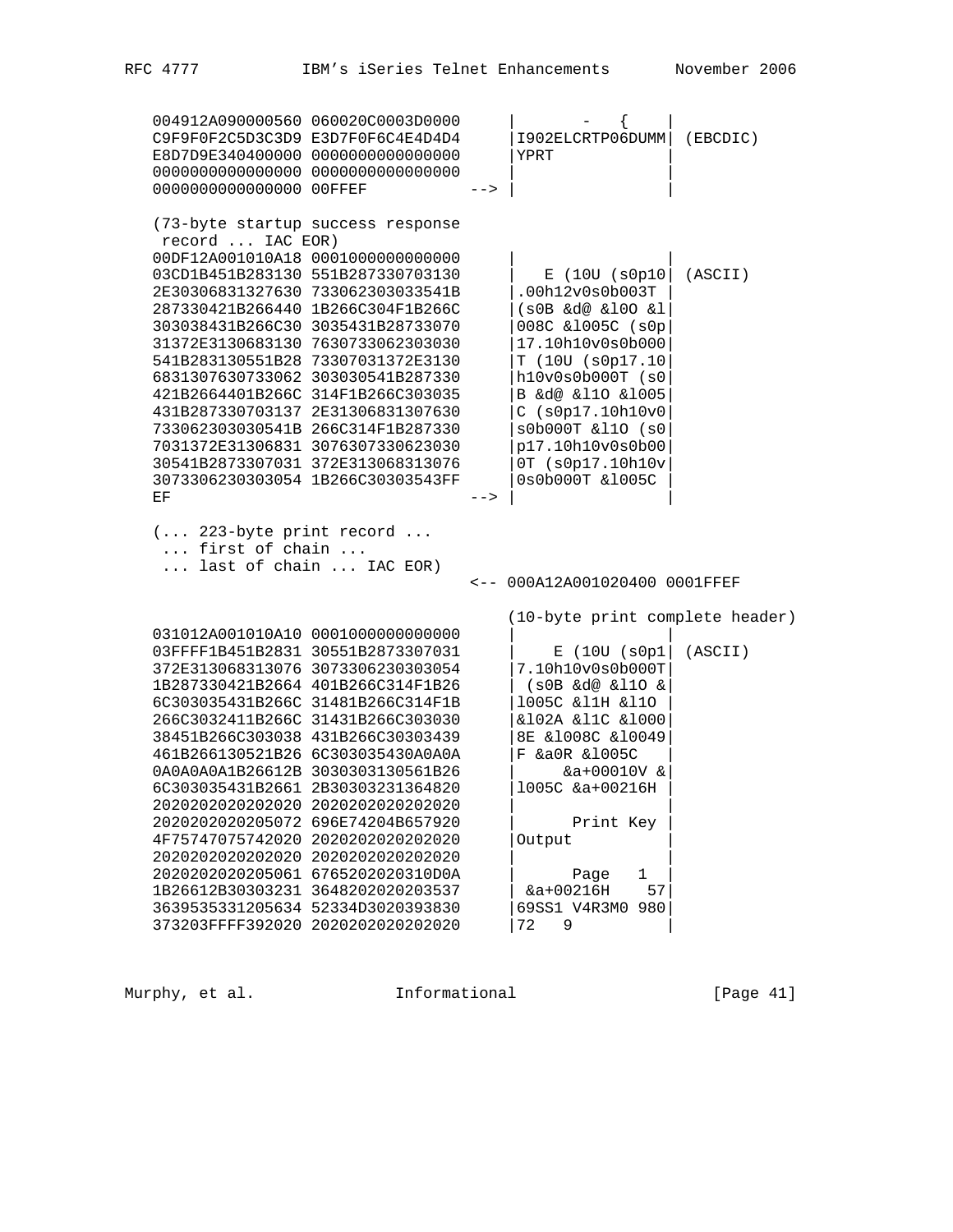|                         | 202020202020454C 4352545030362020 | ELCRTP06                                                                                                                                             |         |
|-------------------------|-----------------------------------|------------------------------------------------------------------------------------------------------------------------------------------------------|---------|
|                         | 2020202020202020 202030332F33312F | 03/31/                                                                                                                                               |         |
|                         | 3939202031363A33 303A34350D0A1B26 | 16:30:45<br>99<br>δε                                                                                                                                 |         |
|                         | 612B303032313648 0D0A1B26612B3030 | a+00216H<br>$&a+00$                                                                                                                                  |         |
|                         | 3231364820202020 446973706C617920 | 216H<br>Display                                                                                                                                      |         |
|                         | 4465766963652020 2E202E202E202E20 | Device                                                                                                                                               |         |
|                         | 2E203A2020515041 444556303033510D | QPADEV003Q<br>$\mathbf{L}^{\text{max}}$                                                                                                              |         |
|                         | 0A1B26612B303032 3136482020202055 | $&a+00216H$                                                                                                                                          |         |
|                         |                                   | U                                                                                                                                                    |         |
|                         | 73657220202E202E 202E202E202E202E | ser<br>$\begin{array}{cccccccccccccc} \bullet & \bullet & \bullet & \bullet & \bullet & \bullet & \bullet & \bullet & \bullet & \bullet \end{array}$ |         |
|                         | 202E202E202E202E 203A202052434153 | : RCAS                                                                                                                                               |         |
|                         | 54524F0D0A1B2661 2B3030323136480D | $&a+00216H$<br>TRO                                                                                                                                   |         |
|                         | 0A1B26612B303032 313648204D41494E | &a+00216H MAIN                                                                                                                                       |         |
|                         | 2020202020202020 2020202020202020 |                                                                                                                                                      |         |
|                         | 2020202020202020 20202041532F3430 | AS/40                                                                                                                                                |         |
|                         | 30204D61696E204D 656E750D0A1B2661 | 0 Main Menu<br>&a                                                                                                                                    |         |
|                         | 2B30303203FFFF31 3648202020202020 | $+002$<br>16H                                                                                                                                        |         |
|                         | 2020202020202020 2020202020202020 |                                                                                                                                                      |         |
|                         | 2020202020202020 2020202020202020 |                                                                                                                                                      |         |
|                         | 2020202020202020 2020202020202020 |                                                                                                                                                      |         |
|                         | 2020202020202053 797374656D3A2020 | System:                                                                                                                                              |         |
|                         | 20454C4352545030 360D0A1B26612B30 | ELCRTP06<br>$\&a+0$                                                                                                                                  |         |
|                         | 3032313648205365 6C656374206F6E65 | 0216H Select one                                                                                                                                     |         |
|                         | 206F662074686520 666F6C6C6F77696E | of the followin                                                                                                                                      |         |
|                         | 673A0D0A1B26612B 3030323136480D0A | $q: \&a+00216H$                                                                                                                                      |         |
|                         | 1B26612B30303231 3648202020202020 | $&a+00216H$                                                                                                                                          |         |
|                         | 312E205573657220 7461736B730D0A1B | 1. User tasks                                                                                                                                        |         |
|                         |                                   |                                                                                                                                                      |         |
|                         | 26612B3030323136 4820202020202032 | $&a+00216H$<br>2                                                                                                                                     |         |
|                         | 2E204F6666696365 207461736B730D0A | . Office tasks                                                                                                                                       |         |
|                         | 1B26612B30303231 36480D0A1B26612B | &a+00216H<br>&a+                                                                                                                                     |         |
|                         | 3030323136482020 20202020342E2046 | 00216H<br>4. F                                                                                                                                       |         |
|                         | 696C65732C206C69 627261726965732C | iles, libraries,                                                                                                                                     |         |
| <b>20616EFFEF</b>       |                                   | an                                                                                                                                                   |         |
| ( 784-byte print record | first of chain  IAC EOR)          |                                                                                                                                                      |         |
|                         |                                   | <-- 000A12A001020400 0001FFEF                                                                                                                        |         |
|                         |                                   |                                                                                                                                                      |         |
|                         |                                   | (10-byte print complete header)                                                                                                                      |         |
|                         |                                   |                                                                                                                                                      |         |
|                         | 020312A001010A00 0001000000000000 |                                                                                                                                                      |         |
|                         | 64206603FFFF6F6C 646572730D0A1B26 |                                                                                                                                                      | (ASCII) |
|                         |                                   | $ d f$ olders $\& $                                                                                                                                  |         |
|                         | 612B303032313648 0D0A1B26612B3030 | $a+00216H$ $& a+00$                                                                                                                                  |         |
|                         | 3231364820202020 2020362E20436F6D | 216H<br>$6.$ Com                                                                                                                                     |         |
|                         | 6D756E6963617469 6F6E730D0A1B2661 | munications<br>&a                                                                                                                                    |         |
|                         | 2B3030323136480D 0A1B26612B303032 | $&a+002$<br>$+00216H$                                                                                                                                |         |
|                         | 3136482020202020 20382E2050726F62 | 16H<br>8. Prob                                                                                                                                       |         |
|                         | 6C656D2068616E64 6C696E670D0A1B26 | lem handling<br>$\&$                                                                                                                                 |         |
|                         | 612B303032313648 202020202020392E | $a+00216H$<br>9.1                                                                                                                                    |         |
|                         |                                   |                                                                                                                                                      |         |

Murphy, et al. 1nformational [Page 42]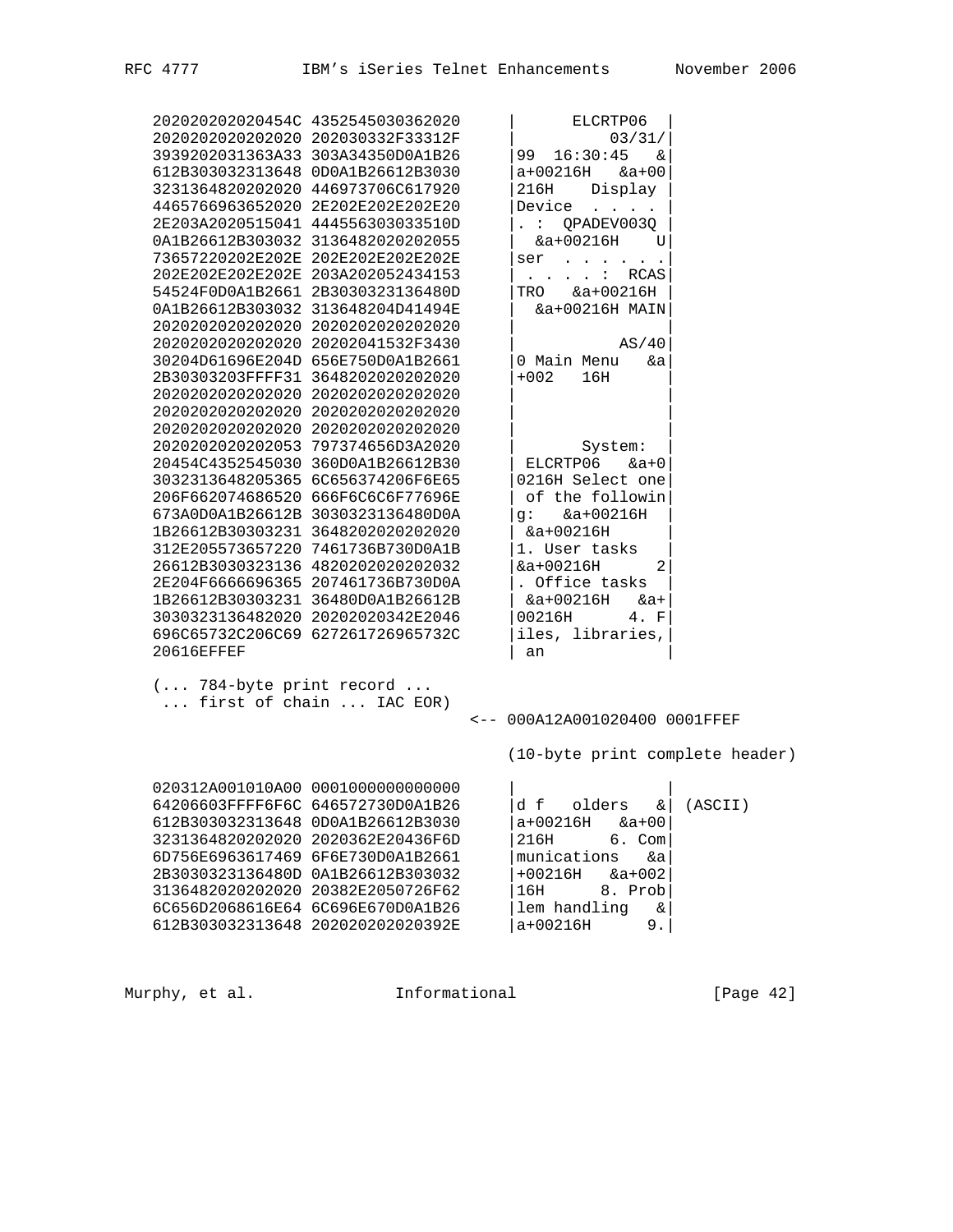20446973706C6179 2061206D656E750D | Display a menu | 0A1B26612B303032 3136482020202020 | &a+00216H | 31302E20496E666F 726D6174696F6E20 |10. Information | 417373697374616E 74206F7074696F6E |Assistant option| 730D0A1B26612B30 3032313648202020 |s &a+00216H | 202031312E20436C 69656E7420416363 | 11. Client Acc| 6573732F34303020 7461736B730D0A1B |ess/400 tasks | 26612B3030323136 480D0A1B26612B30 |&a+00216H &a+0| 303231364803ED20 2020202039302E20 |0216H 90. | 5369676E206F6666 0D0A1B26612B3030 |Sign off &a+00| 323136480D0A1B26 612B303032313648 |216H &a+00216H| 2053656C65637469 6F6E206F7220636F | Selection or co| 6D6D616E640D0A1B 26612B3030323136 |mmand &a+00216| 48203D3D3D3E0D0A 1B26612B30303231 |H ===> &a+0021| 36480D0A1B26612B 3030323136482046 |6H &a+00216H F| 333D457869742020 2046343D50726F6D |3=Exit F4=Prom| 707420202046393D 5265747269657665 |pt F9=Retrieve| 2020204631323D43 616E63656C202020 | F12=Cancel | 4631333D496E666F 726D6174696F6E20 |F13=Information | 417373697374616E 740D0A1B26612B30 |Assistant &a+0| 3032313648204632 333D53657420696E |0216H F23=Set in| 697469616C206D65 6E750D0A1B26612B |itial menu &a+| 3030323136480D0A 1B26612B30303231 |00216H &a+0021| 36480D0CFFEF | 1990 | 1990 | 1990 | 1990 | 1990 | 1990 | 1990 | 1990 | 1990 | 1990 | 1990 | 1990 | 1 (... 515-byte print record ... IAC EOR) <-- 000A12A001020400 0001FFEF (10-byte print complete header) 001412A001010A00 00010000000000000 001412A001010A00 0001000000000000 |<br>03021B45FFEF | E | (ASCII) (... 20-byte print record ... IAC EOR) <-- 000A12A001020400 0001FFEF (10-byte print complete header) 001112A001010A08 0001000000000000 00FFEF --> (... 17-byte NULL print record ... ... last of chain ... IAC EOR) <-- 000A12A001020400 0001FFEF (10-byte print complete header)

Murphy, et al. 1nformational [Page 43]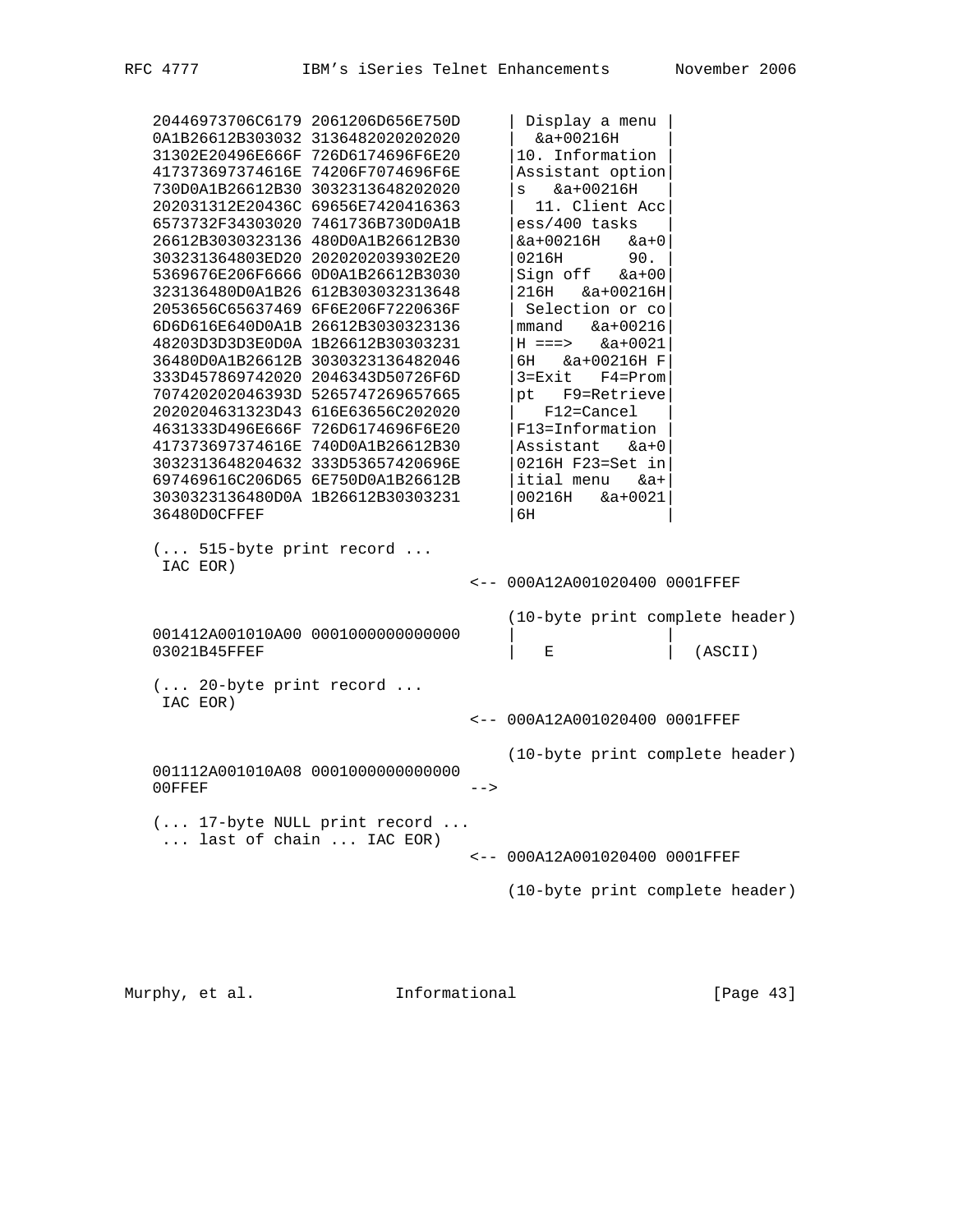### 13. Security Considerations

 The auto-sign-on feature provided by this RFC describes a way to encrypt your login password. However, while passwords can now be encrypted by using the IBMRSEED and IBMSUBSPW USERVAR negotiations, users should understand that only the login passwords are encrypted and not the entire Telnet session. Encryption of the Telnet session requires that another protocol layer, such as SSL, be added.

 The auto-sign-on feature supports plain text passwords, encrypted passwords, and Kerberos tokens. However, using plain text passwords is strongly discouraged. iSeries system administrators may want to configure their systems to reject plain text passwords.

14. IANA Considerations

 IANA registered the terminal types "IBM-3812-1" and "IBM-5553-B01" as a terminal type [RFC1091]. They are used when communicating with iSeries Telnet servers.

- 15. Normative References
	- [RFC854] Postel, J. and J. Reynolds, "Telnet Protocol Specification", STD 8, RFC 854, May 1983.
	- [RFC855] Postel, J. and J. Reynolds, "Telnet Option Specifications", STD 8, RFC 855, May 1983.
	- [RFC1091] VanBokkelen, J., "Telnet terminal-type option", RFC 1091, February 1989.
	- [RFC1205] Chmielewski, P., "5250 Telnet Interface", RFC 1205, February 1991.
	- [RFC1572] Alexander, S., "Telnet Environment Option", RFC 1572, January 1994.
	- [RFC2877] Murphy, T., Jr., Rieth, P., and J. Stevens, "5250 Telnet Enhancements", RFC 2877, July 2000.

# 16. Informative References

- [RFC856] Postel, J. and J. Reynolds, "Telnet Binary Transmission", STD 27, RFC 856, May 1983.
- [RFC858] Postel, J. and J. Reynolds, "Telnet Supress Go Ahead Option", STD 29, RFC 858, May 1983.

Murphy, et al. **Informational** [Page 44]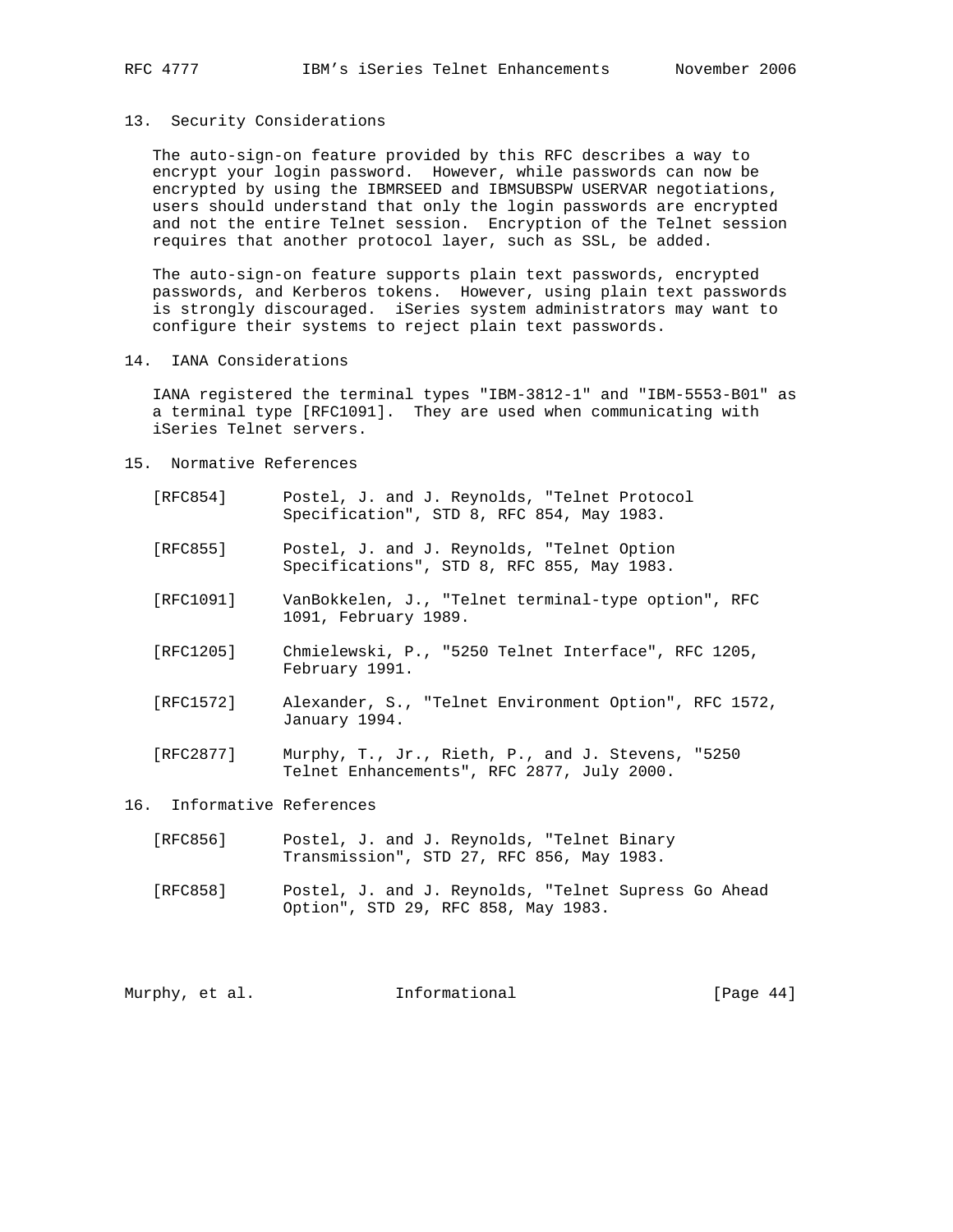RFC 4777 IBM's iSeries Telnet Enhancements November 2006

- [5494-CU] IBM, "5494 Remote Control Unit, Functions Reference", SC30-3533-04, August 1995.
- [SYSTEM-API] IBM, "AS/400 System API Reference", SC41-5801-01, February 1998.
- [COMM-CONFIG] IBM, "AS/400 Communications Configuration", SC41-5401-00, August 1997.
- [NLS-SUPPORT] IBM, "AS/400 National Language Support", SC41-5101-01, February 1998.
- [FIPS-46-2] Data Encryption Standard (DES), Federal Information Processing Standards Publication 46-2, January 22, 1988.
- [FIPS-81] DES Modes of Operation, Federal Information Processing Standards Publication 81, December 1980.
- [FIPS-180-1] Secure Hash Standard, Federal Information Processing Standards Publication 180-1, May 11, 1993.
- 17. Relation to Other RFCs

 This RFC relies on the 5250 Telnet Interface [RFC1205] in all examples.

 This RFC replaces 5250 Telnet Enhancements [RFC2877], adding new sections for Kerberos, SHA-1, security and IANA considerations. Minor corrections and additional examples were also added.

Informative references have been removed.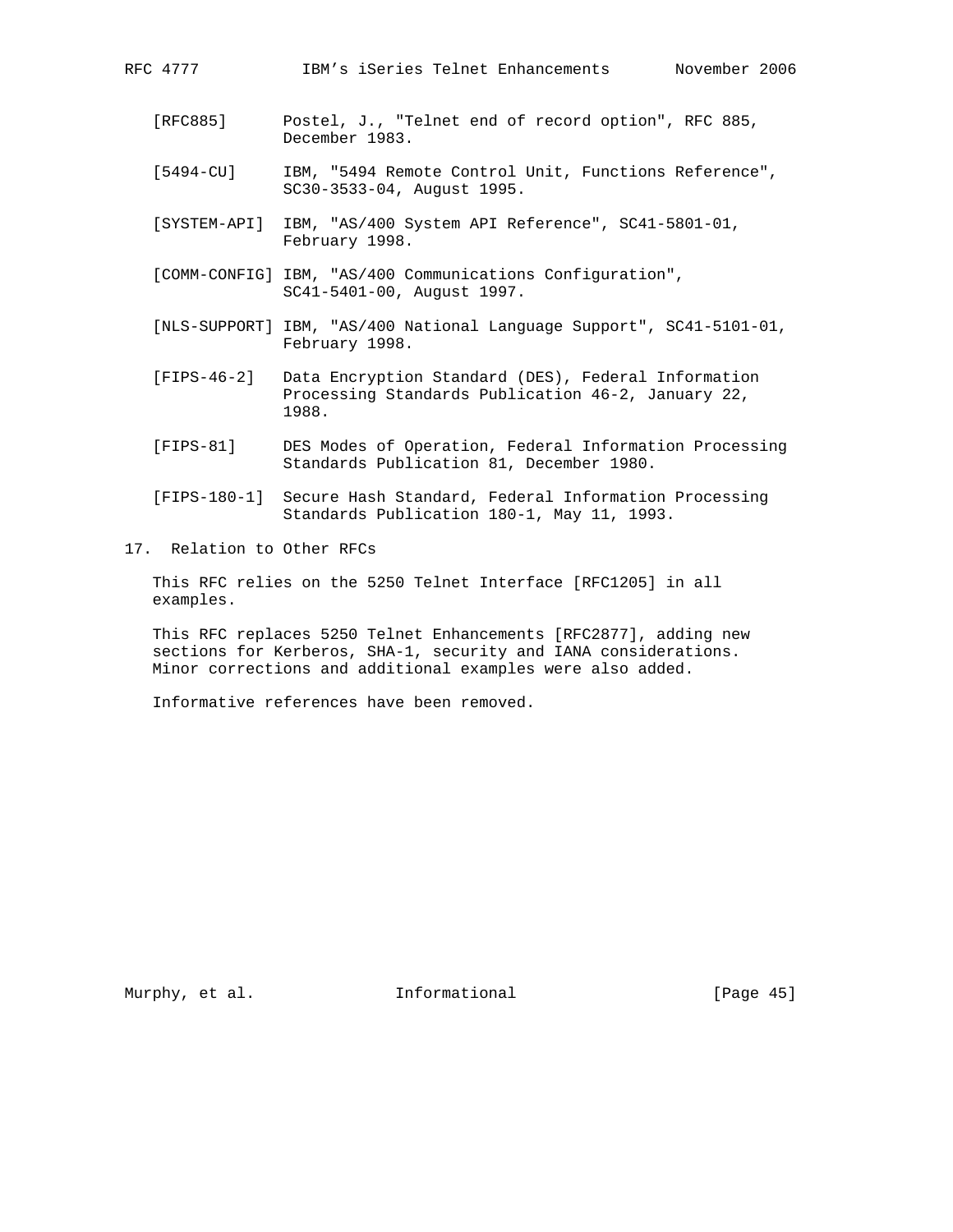Authors' Addresses Thomas E. Murphy, Jr. IBM Corporation 2455 South Road Poughkeepsie, NY 12601 Phone: (845) 435-7063 Fax: (845) 432-9414 EMail: murphyte@us.ibm.com Paul F. Rieth IBM Corporation 3605 Highway 52 North Rochester, MN 55901 Phone: (507) 253-5218 Fax: (507) 253-5156 EMail: rieth@us.ibm.com Jeffrey S. Stevens IBM Corporation 3605 Highway 52 North Rochester, MN 55901

 Phone: (507) 253-5337 Fax: (507) 253-5156 EMail: jssteven@us.ibm.com

Murphy, et al. 1nformational [Page 46]